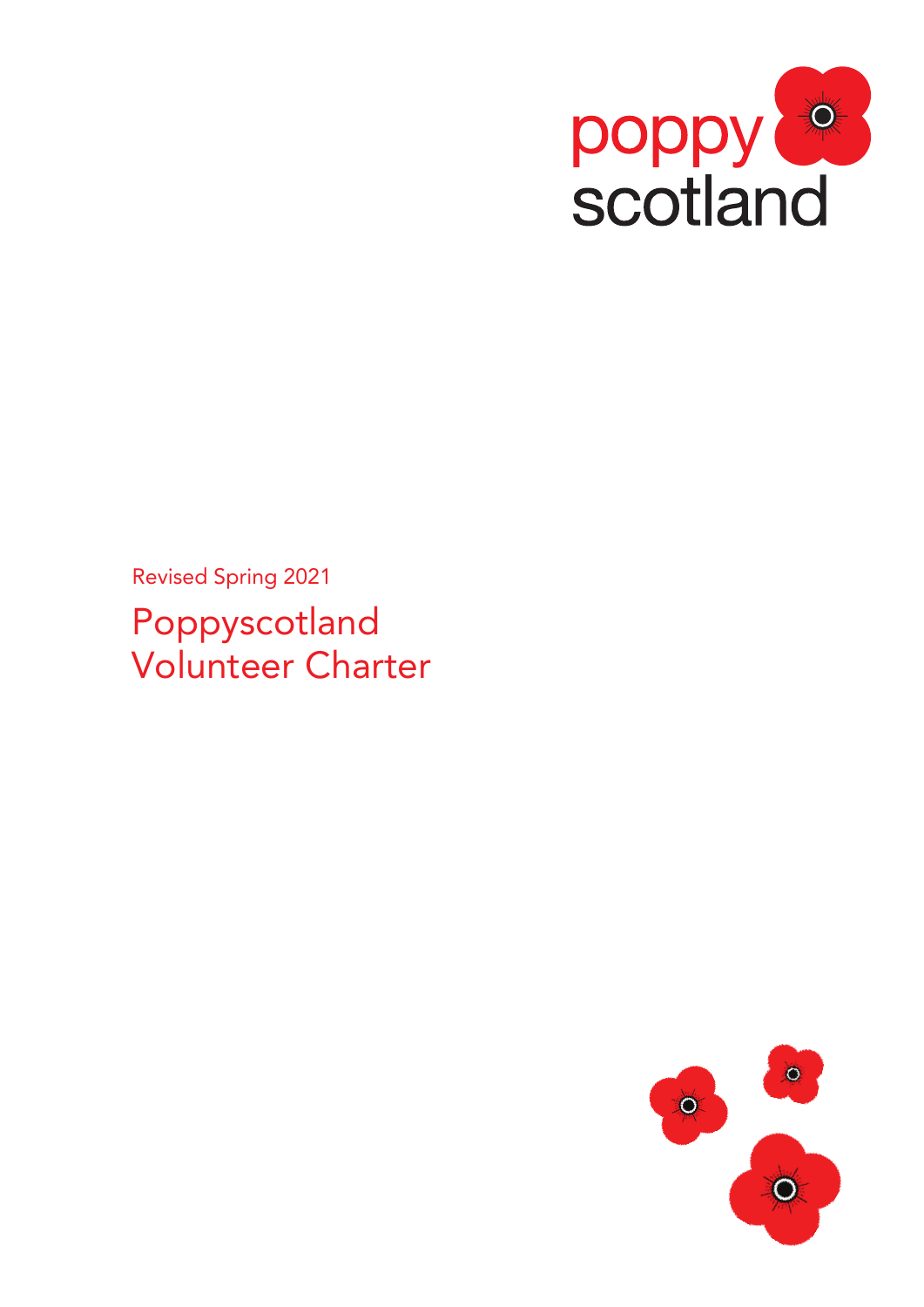# Contents

## **Section**

# Page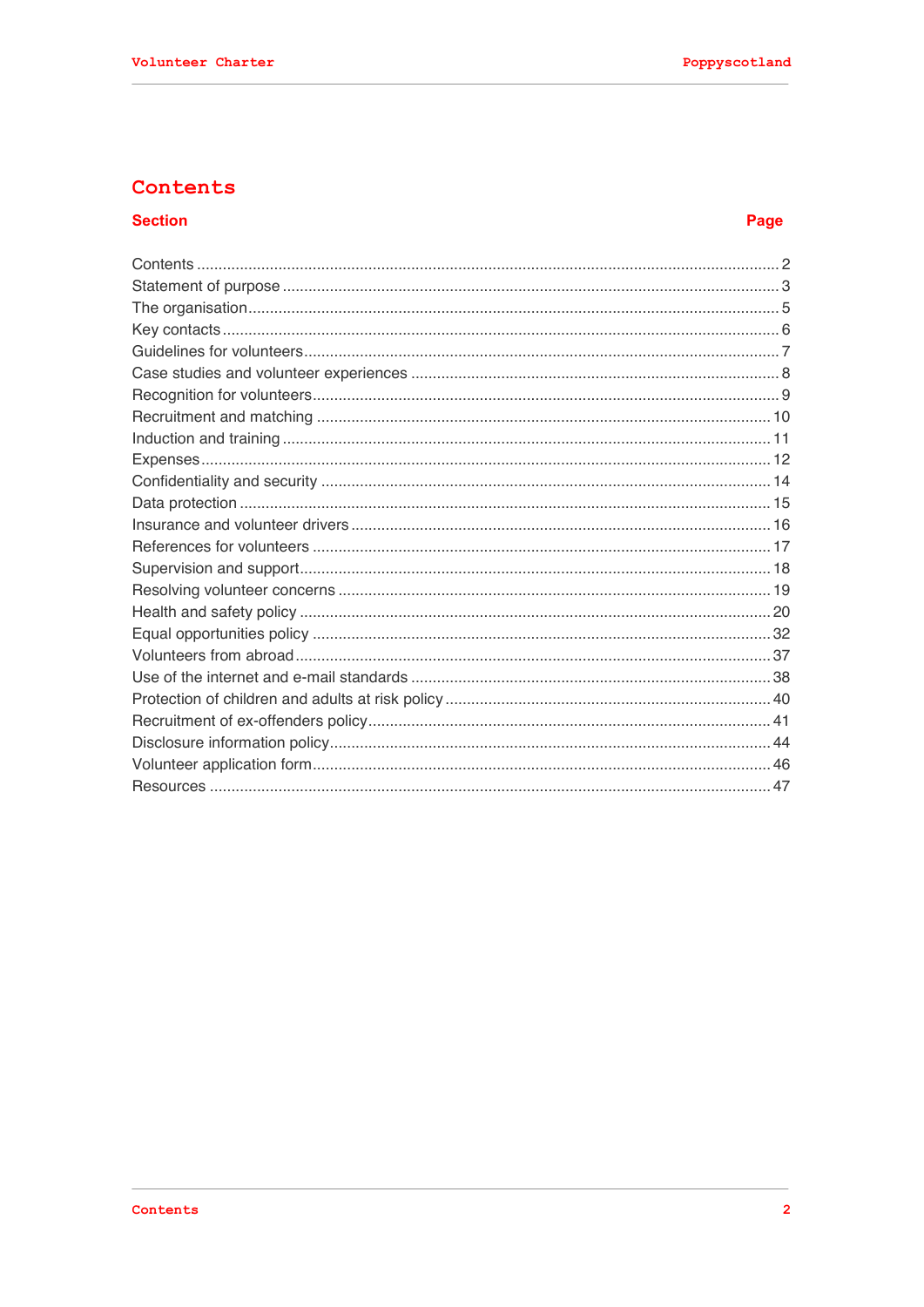# **Statement of purpose**

To recognise and value the important contribution volunteers make to Poppyscotland by helping the organisation improve the quality of life for veterans and their dependants in Scotland.

A Poppyscotland volunteer is a person who of their own free will contributes gifts of time and skill for the benefit of the community, without financial gain, in our offices and/or in the community. The skills volunteers bring range from the routine to the highly specialised. All volunteer skills, experience and attributes will be valued and matched to the needs of Poppyscotland. In return for volunteering, Poppyscotland will treat all volunteers fairly and with respect.

Volunteers are extremely important to Poppyscotland. Support from volunteers helps us to maximise our fundraising income which allows us to provide even more practical help to ex-Service men, women and their dependants living in Scotland. Practical help from volunteers brings a variety of skills and experience to our work and allows us to provide additional services. Local volunteers are often seen as the Poppyscotland representative in their own community, which gives Poppyscotland a wide coverage. Poppyscotland could not achieve its purpose without volunteers.

The Volunteer Charter aims to:

- establish and maintain good practice on volunteering whatever the tasks volunteers undertake within the organisation;
- outline the Health and Safety responsibilities in respect of volunteers;
- encourage partnership at every level between volunteers and employees, both of whom are essential to the purpose of Poppyscotland;
- and clarify the roles and expectations of volunteers, thereby supporting them in their volunteering for Poppyscotland.

Volunteering in Poppyscotland provides:

- an opportunity to share an interest with other people, and to have an enjoyable time doing it;
- opportunities for individuals to be active in their communities in a way that makes them better places in which to live and work;
- a chance to increase personal skills and attributes and add to the skills and knowledge available to the organisation;
- a contribution to the securing of a firm financial base for the organisation to fulfil its purpose.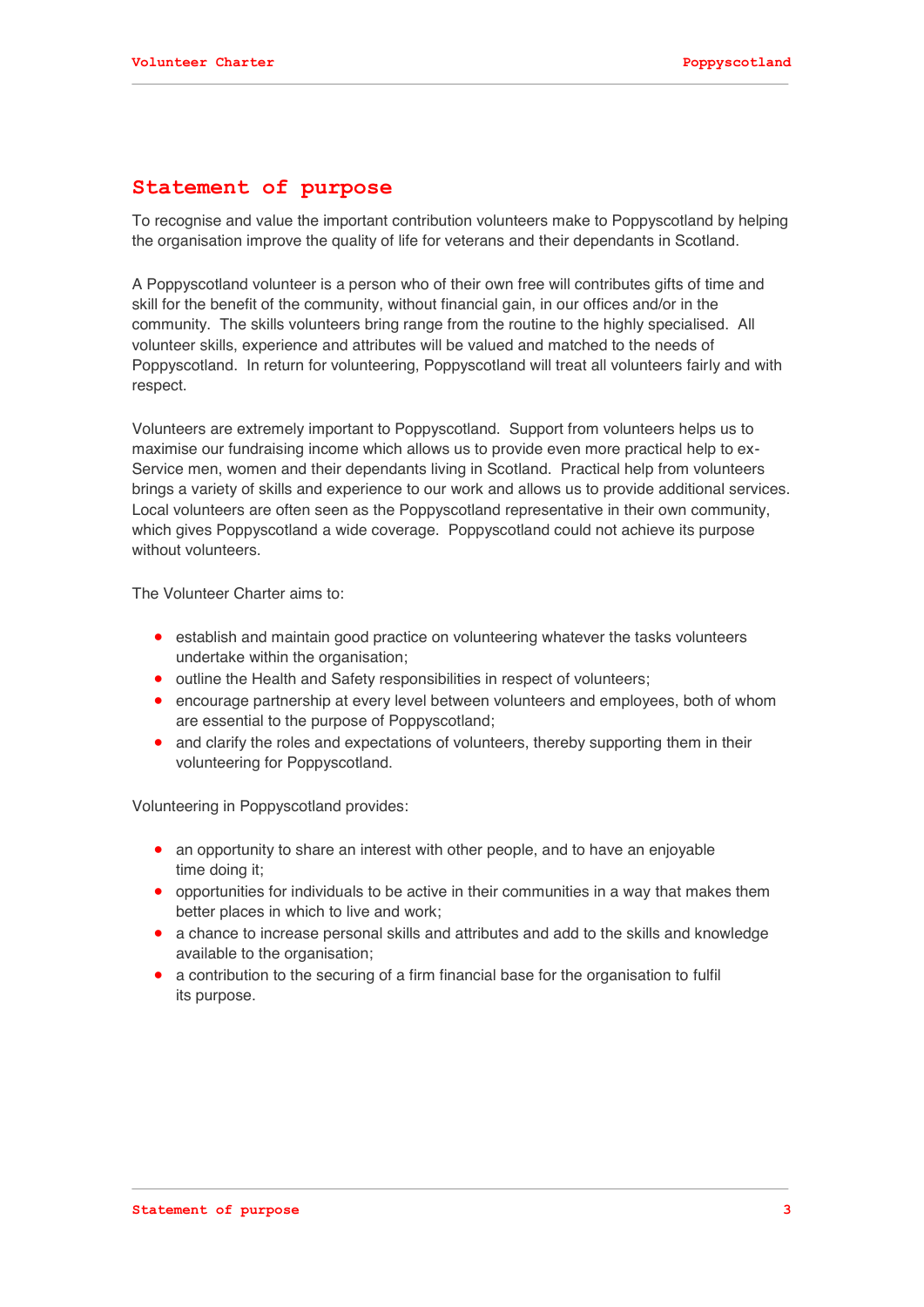The Scottish Executive defines volunteering in their current Volunteering Strategy as,

"Volunteering is the giving of time and energy through a third party, which can bring measurable benefits to the volunteer, individual beneficiaries, groups and organisations, communities, environment and society at large. It is a choice undertaken of one's own free will, and is not motivated primarily for financial gain or for a wage or salary. "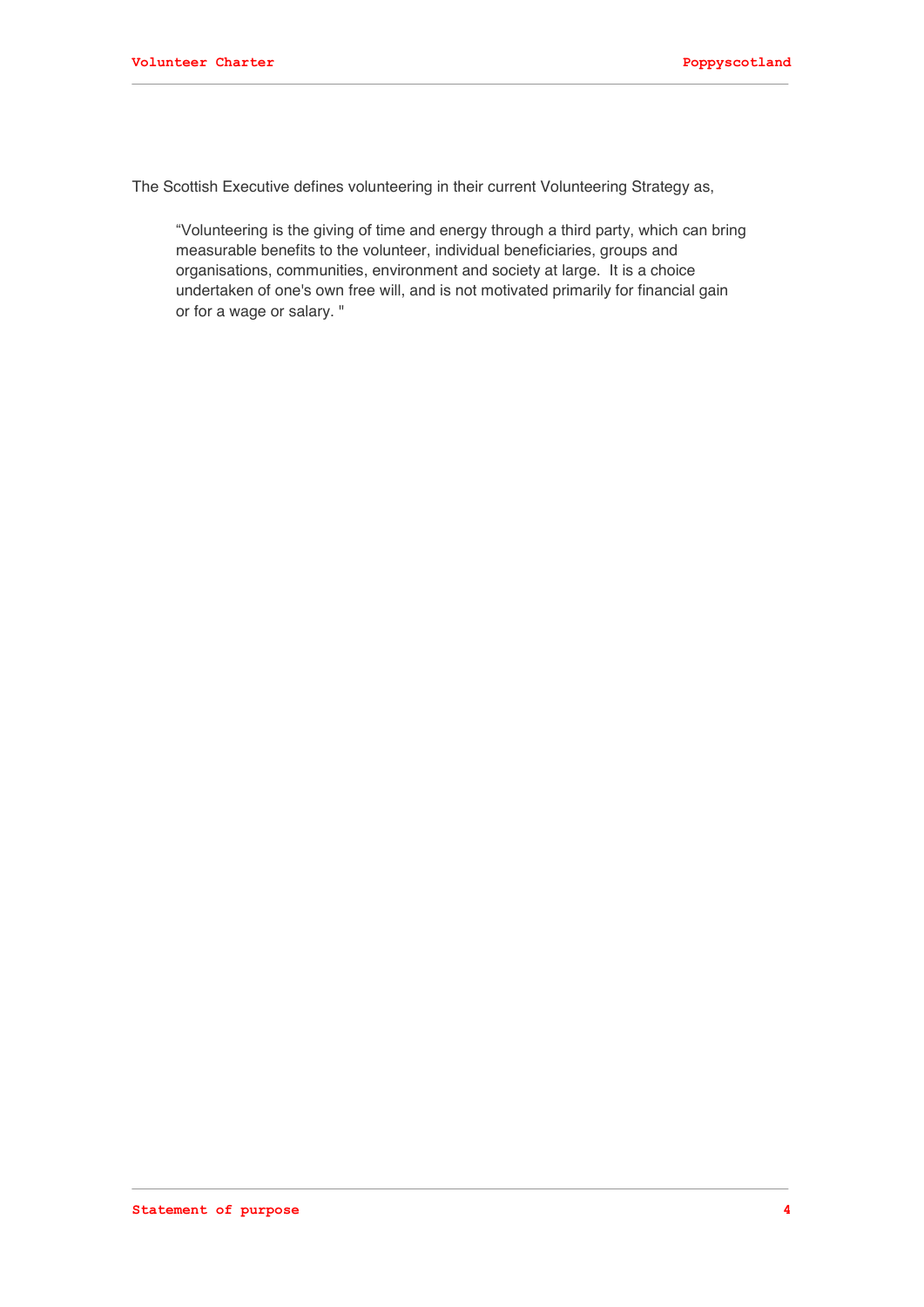# **The organisation**

Poppyscotland (The Earl Haig Fund Scotland) was founded in 1921 by Field Marshal Earl Haig, to provide practical help to ex-Service men, women and their dependants living in Scotland.

It is best known for organising the Scottish Poppy Appeal, which is held each year in November. Other fundraising activities are also held throughout the year to raise additional funds.

Money raised is spent in the following ways:

- Tailored support and funding
- Advice
- **•** Employment
- **•** Mobility
- Respite and breaks
- Housing
- **•** Mental Health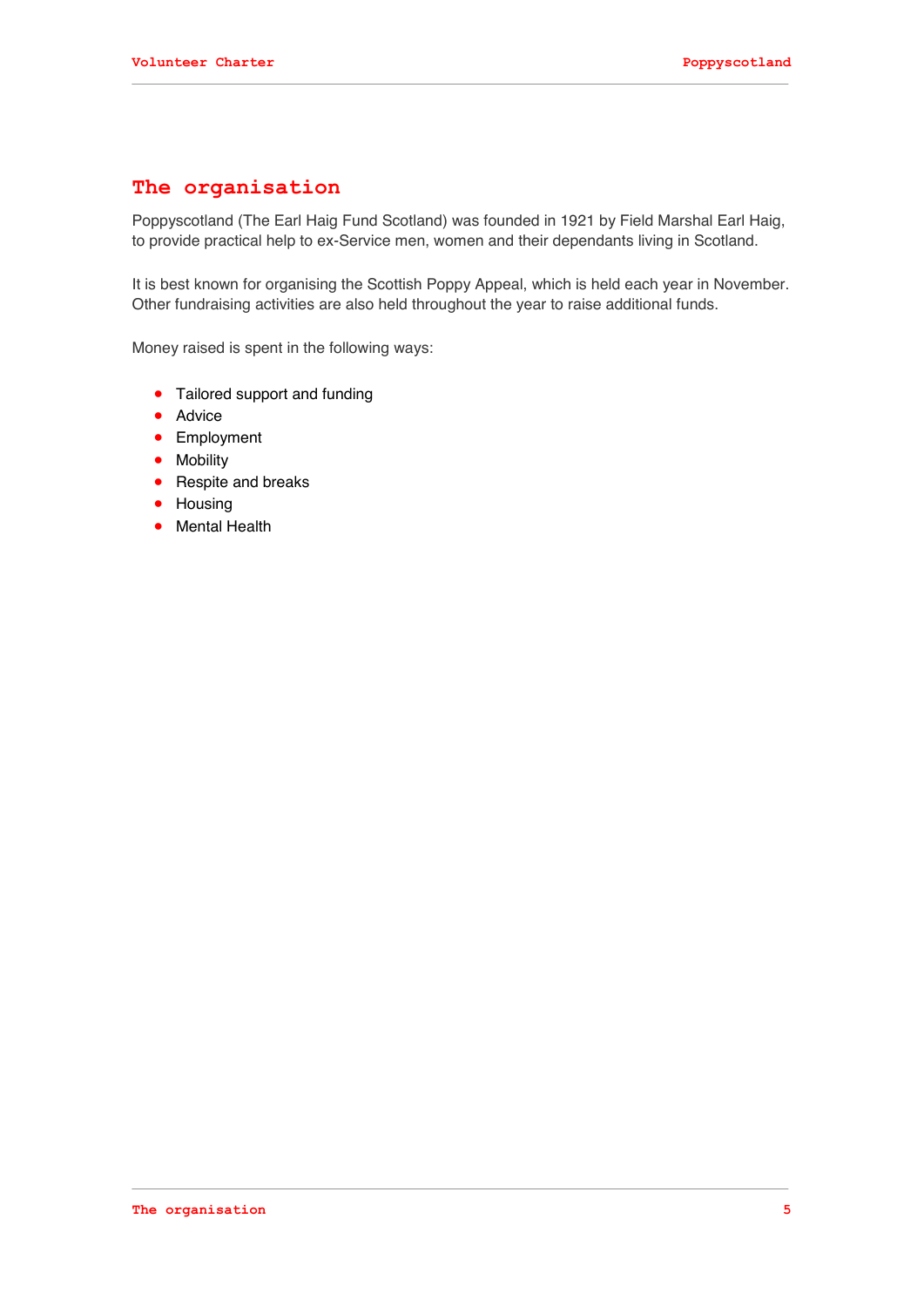# **Key contacts**

Volunteer Development Officer - Ian Jackson Tel 0131 550 1597 Mobile 07458 016089 Email volunteer@poppyscotland.org.uk

Chief Executive – Mark Collins Tel 0131 550 1541 Email m.collins@poppyscotland.org.uk

Human Resources Manager – Pamela Beattie Tel 0131 550 1544 Email p.beattie@poppyscotland.org.uk

Head of Welfare Services – Gary Gray Tel 0131 550 1593 Email g.gray@poppyscotland.org.uk

Head of Fundraising – Gordon Michie Tel 0131 550 1551 Email g.michie@poppyscotland.org.uk

Scottish Poppy Appeal Organiser East – Richard Todd Tel 0131 5501552 Email r.todd@poppyscotland.org.uk

Scottish Poppy Appeal Organiser West - Robert McRae Tel 0141 338 6582 Email r.mcrae@poppyscotland.org.uk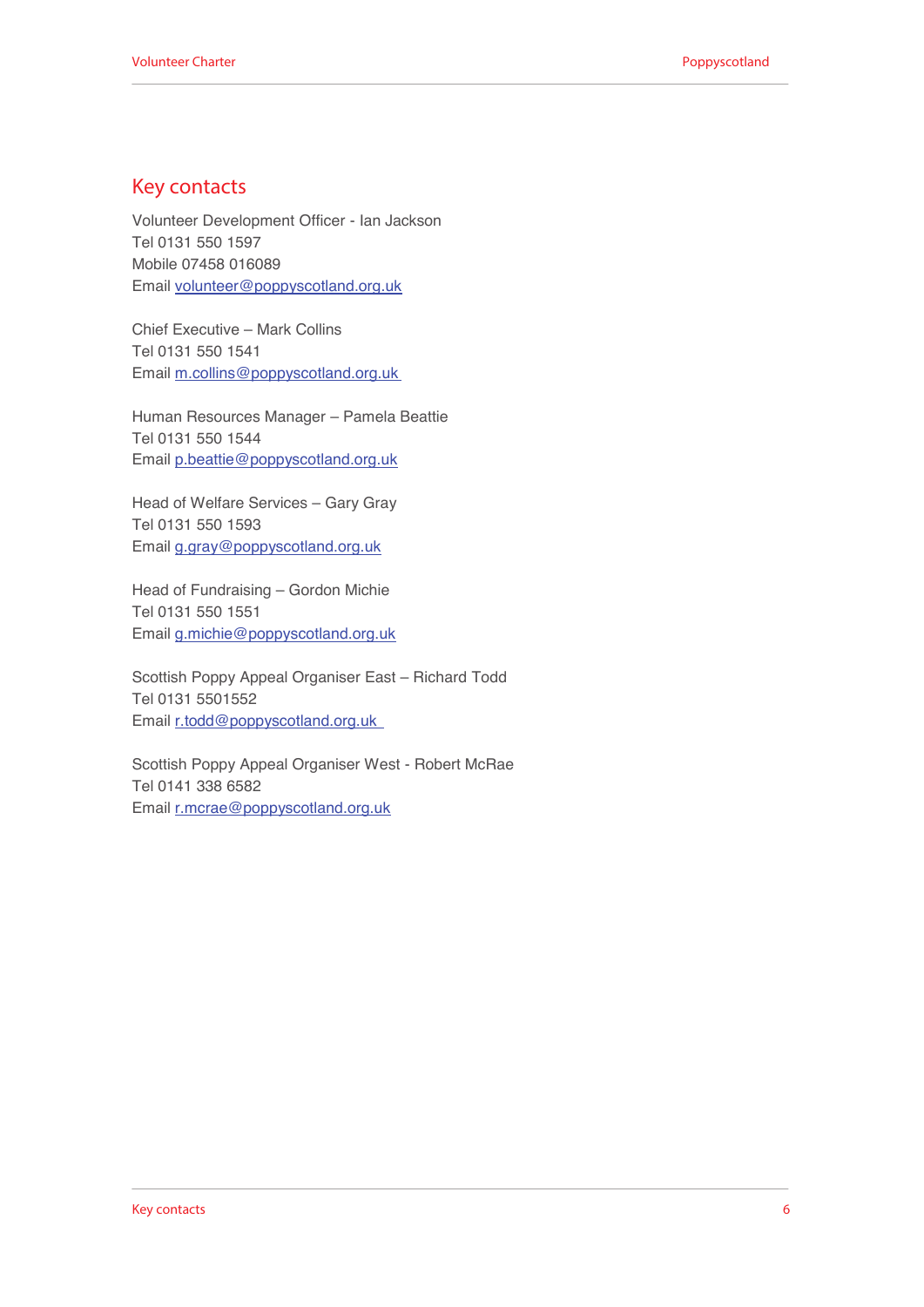# **Guidelines for volunteers**

- Find out what is expected of you and how much your interest can match the volunteering opportunities with Poppyscotland.
- Do not over commit yourself, offer only as much time as you can reliably give.
- Know who you are responsible to and who you can go to for information or advice.
- Share any concerns which you may have about your volunteer work with the Volunteer Support Co-ordinator, or with your manager. Do not keep worries to yourself.
- It is unwise to give or lend money to another individual.
- Please do not feel obliged to carry out any task against your wishes or which you feel is unreasonable. Discuss it with the Volunteer Support Co-ordinator or with your manager.
- A service user or beneficiary may entrust you with confidential information, which should not be disclosed. However, if any information you receive gives you genuine cause for alarm, do not hesitate to discuss it with the Volunteer Support Co-ordinator or with your manager. Encourage the user to discuss his/her problem with someone who is in a position to help.
- Be sensitive and understanding to the needs of others.
- Be aware that volunteering comes with responsibilities.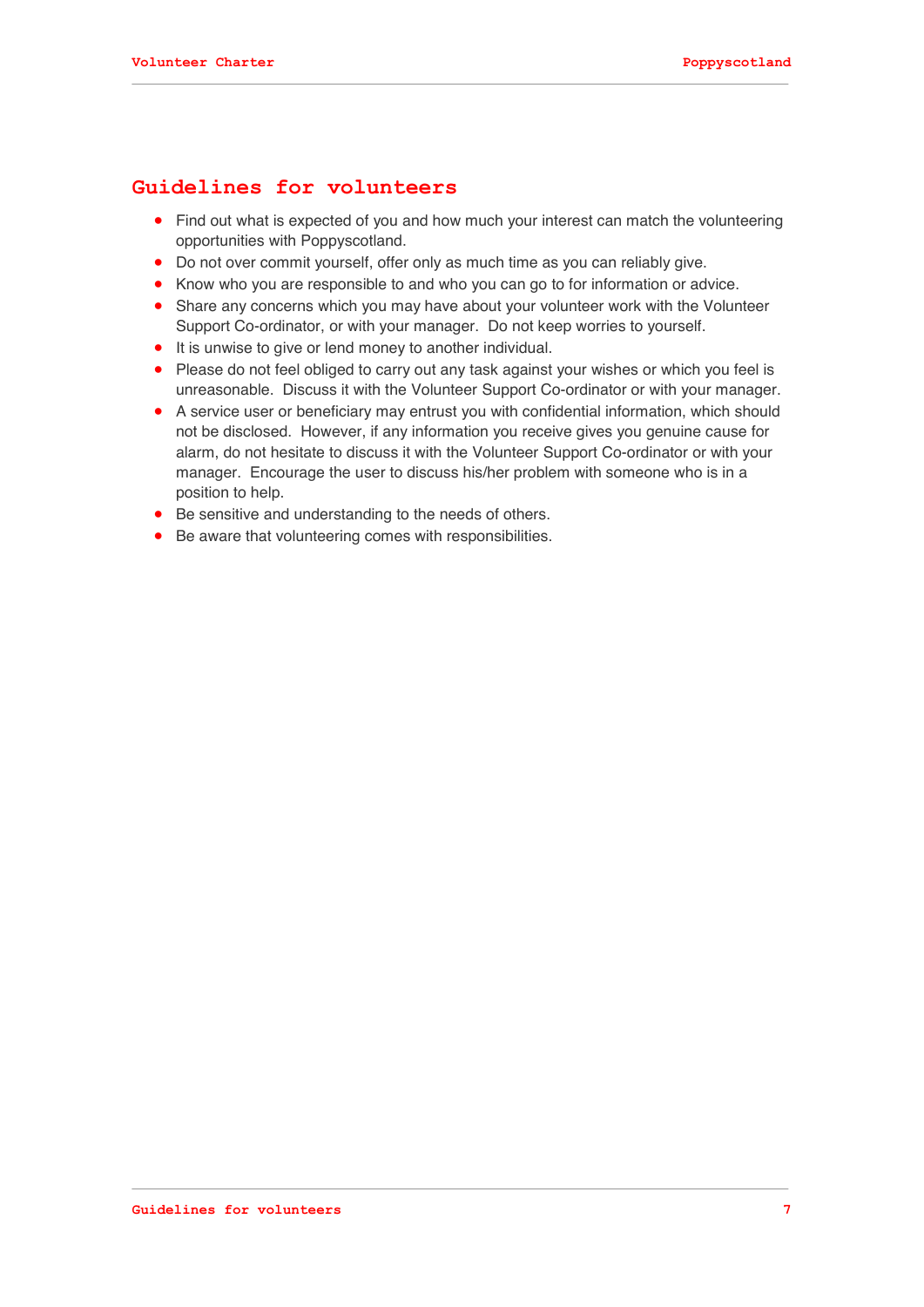## **Case studies and volunteer experiences**

These are a few examples of some of our volunteers and their experiences.

## **Myoko Usui**

Miyoko from Tokyo volunteered in Poppyscotland's PR and Marketing Department two days a week.

Miyoko says,

"It is a good opportunity to meet local people and to understand more about a fundraising organisation. It is a great experience and I feel I have enhanced my skills, for sure."

#### **Terry McCourt**

Terry from Glasgow volunteers for Poppyscotland throughout the year. He has a strong affinity with the ex-service community as he comes from a military background, with family members serving also.

Terry says,

"It makes me feel good knowing that you are playing a part in the team that is out there helping people."

#### **Marion McDonald and Margaret Wight**

Marion from Edinburgh and Margaret from East Lothian help with the Scottish Poppy Appeal Collections and assist with mailings in Poppyscotland's head office.

Marion says,

"I enjoy helping Poppyscotland in its work. I feel that giving a few hours of my time is nothing when men have given up their health or even their lives."

Margaret says,

"Volunteering gives me something to focus on. I wanted to do something to help Poppyscotland. I might need their help myself one day!"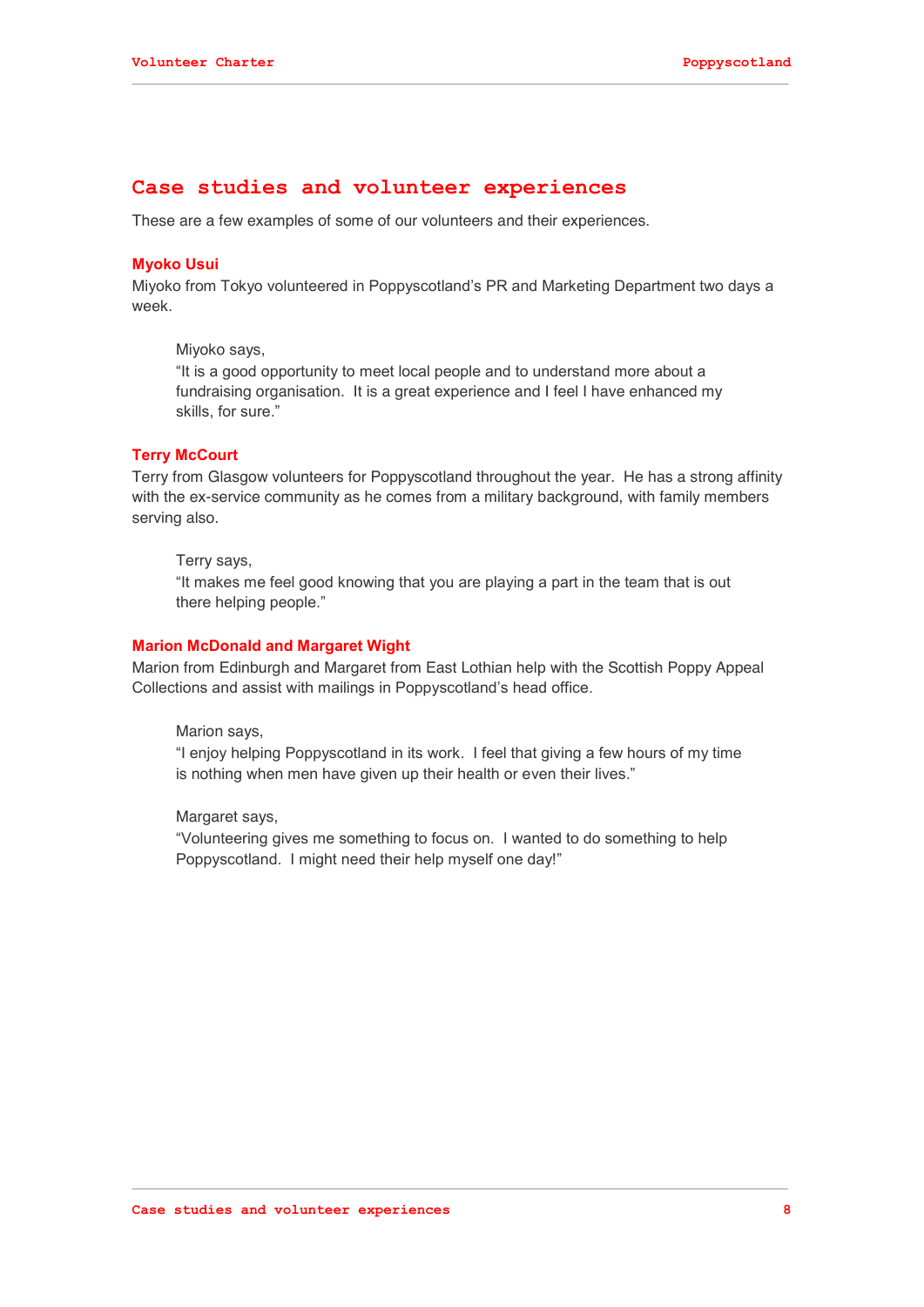# **Recognition for volunteers**

Poppyscotland recognises the huge contribution volunteers make to Poppyscotland.

We have a system of long service awards which is open to all our current volunteers. An application form is available as Annex F to this document or from the Volunteer Support Coordinator. Additional copies can be downloaded from our website.

The President's Award is given to an outstanding volunteer or volunteers. You can nominate volunteers using the Poppyscotland Volunteer Awards form. You will then be sent a detailed nomination form to complete and return.

Poppyscotland is also active in highlighting their volunteers for recognition within their local community in conjunction with local volunteer centres and other agencies. We also support the national Millennium Volunteer Awards scheme and the Scottish Saltire Awards which recognise and reward volunteering in young people.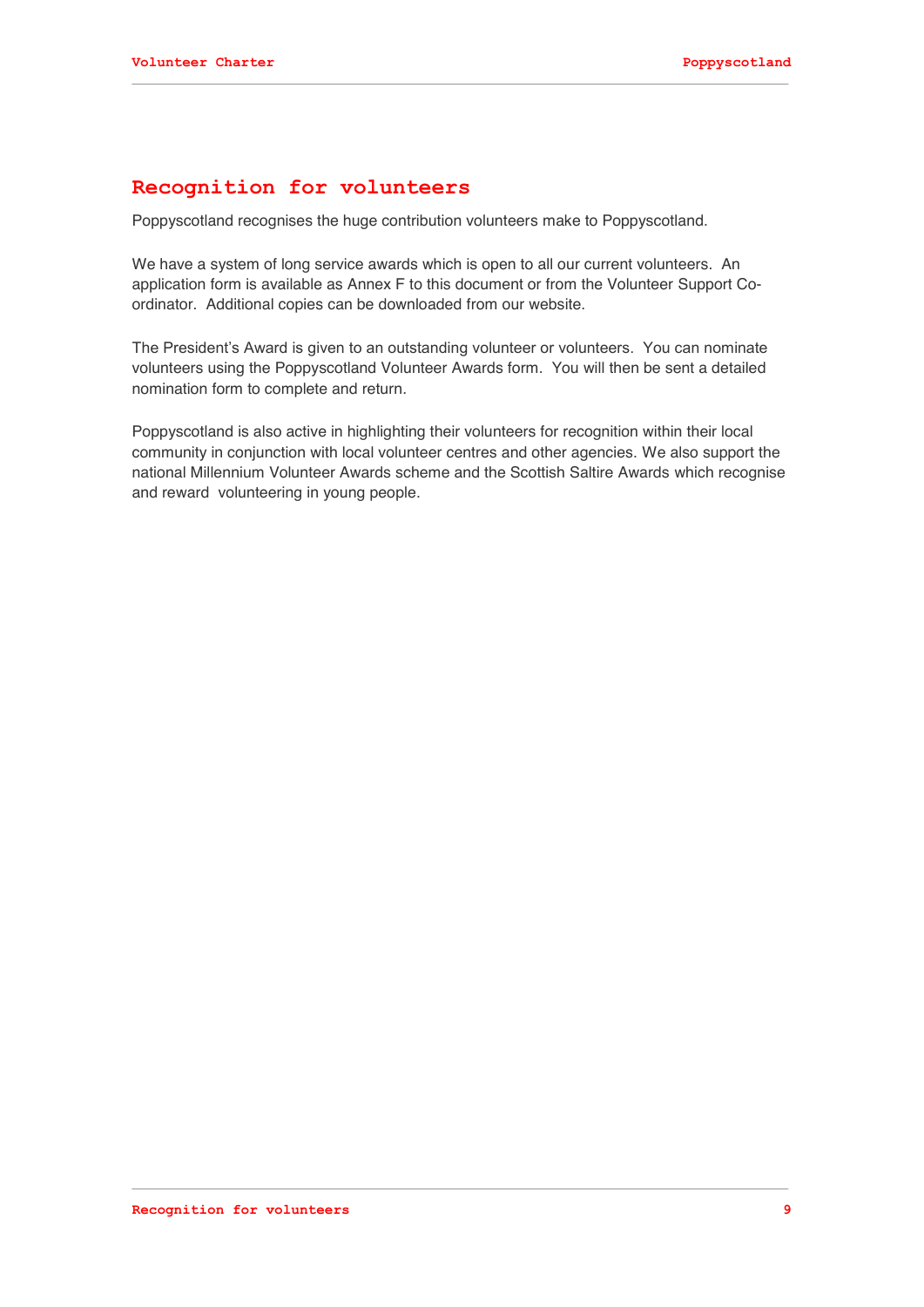# **Recruitment and matching**

We will use appropriate means to advertise for volunteers locally that take into account the principles of our Equal Opportunities Policy. The volunteer applicant will have to complete an application form, but help can be given with this if necessary. The applicant will have an informal chat or an interview with the Volunteer Support Co-ordinator and if this is successful on the basis that their skills, attributes and experience are appropriate to the task, the two references asked for will be taken up.

Poppyscotland will take all reasonable steps to ensure unsuitable people are prevented from undertaking regulated work within the organisation. Further, we recognise that we have a legal duty under the Protection of Vulnerable Groups (Scotland) Act 2007 to ensure that individuals who are barred from regulated work are not engaged (either paid or unpaid) in regulated work within Poppyscotland*.*

Identification will be checked for all volunteers during the recruitment and selection process. This must include 2 forms of personal identification, at least one of which is photographic, and a third piece showing current address within the last 3 months. Poppyscotland is registered with Volunteer Scotland Disclosure Services (VSDS). Volunteers carrying out regulated work within Poppyscotland must be members of the Protection of Vulnerable Groups (PVG) Scheme and will be asked to complete an application for a PVG Scheme Record or for a Scheme Record Update if already a member. Where possible this will be done when ID is checked. This ensures that applications for a PVG Scheme Record/Record Update are processed by Disclosure Scotland as quickly as possible.

Recruited volunteers will be asked to agree to the following:

- demonstrate Poppyscotland values in their volunteering;
- adhere to the organisation's core policies, standards and procedures;
- submit records (where applicable) in the agreed form to their supervisor, which includes confirmation of their activities and the time spent on them;
- to meet time and task commitments.

These will ensure that volunteers feel they are a valued part of the team and are making a valid contribution to the purpose of Poppyscotland.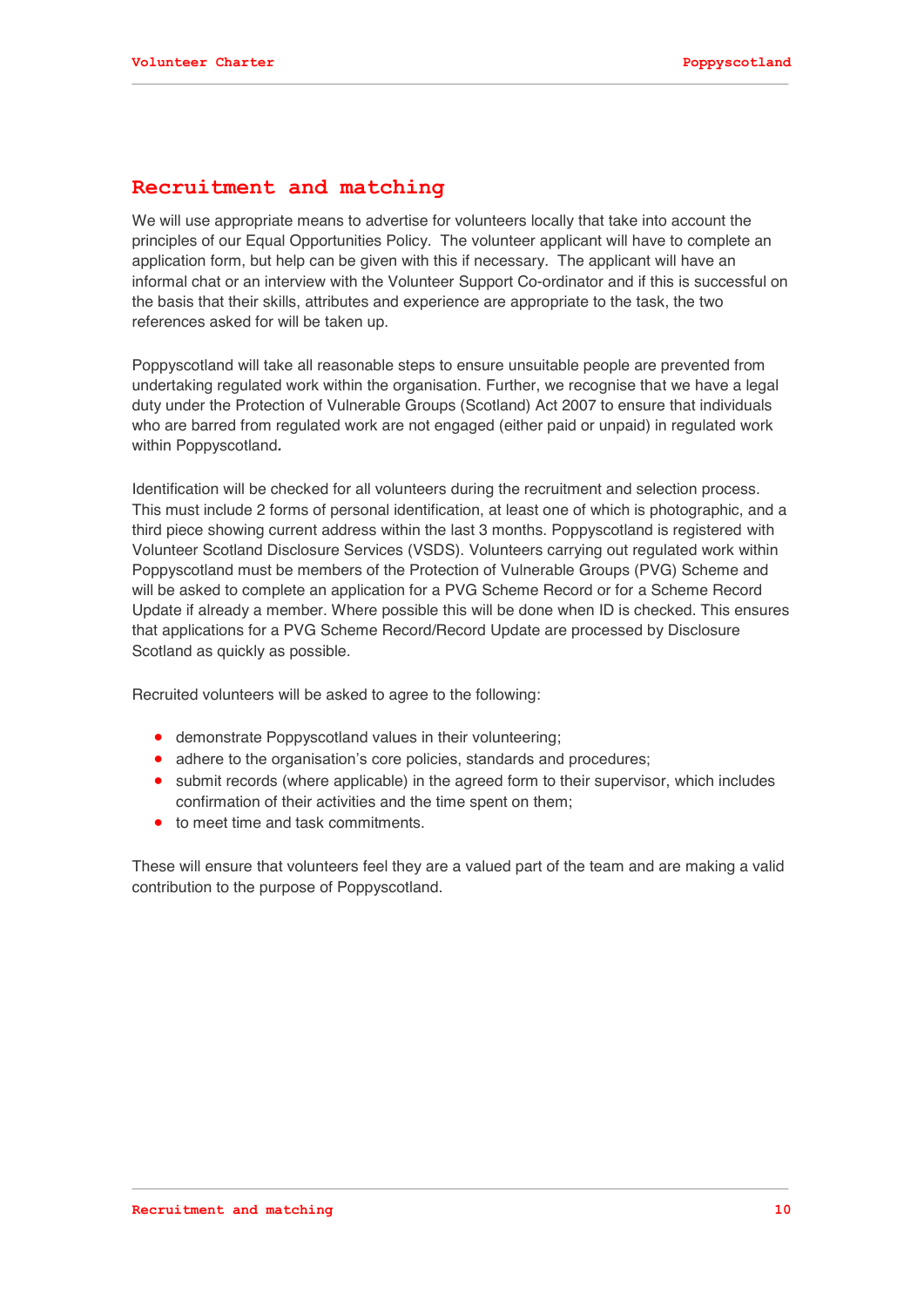# **Induction and training**

There will be an induction prepared and delivered by the Volunteer Support Co-ordinator or the most appropriate person. This will include:

- the role of the volunteer:
- copies of all the relevant policies including this Volunteer Charter;
- **e** essential procedures, i.e. timekeeping, rota etc.;
- induction training and details of ongoing training;
- information about the relevant Code of Practice;
- identification of risks associated with their activities and the management controls in place to reduce them;
- other information as appropriate.

If a manager considers that training is required for volunteers, then it forms part of the business planning process and is addressed individually with volunteers. Volunteers are asked what they feel their training needs are in order to meet the requirements of the task(s).

Recognition is given for any training undertaken by a volunteer, e.g. a certificate and accreditation is provided wherever possible. The training is evaluated in order to assess its effectiveness and relevance to the particular role or tasks of the volunteer.

Where appropriate, consideration is given to the creation of a structure whereby volunteers can advance to do more difficult and responsible tasks within the service in order to provide new challenges that the volunteer can enjoy. Any training needs are assessed jointly by the line manager and volunteer.

Consideration is given to using the experienced volunteers as supervisors and trainers for new volunteers. (An employee retains line management responsibility for every volunteer.)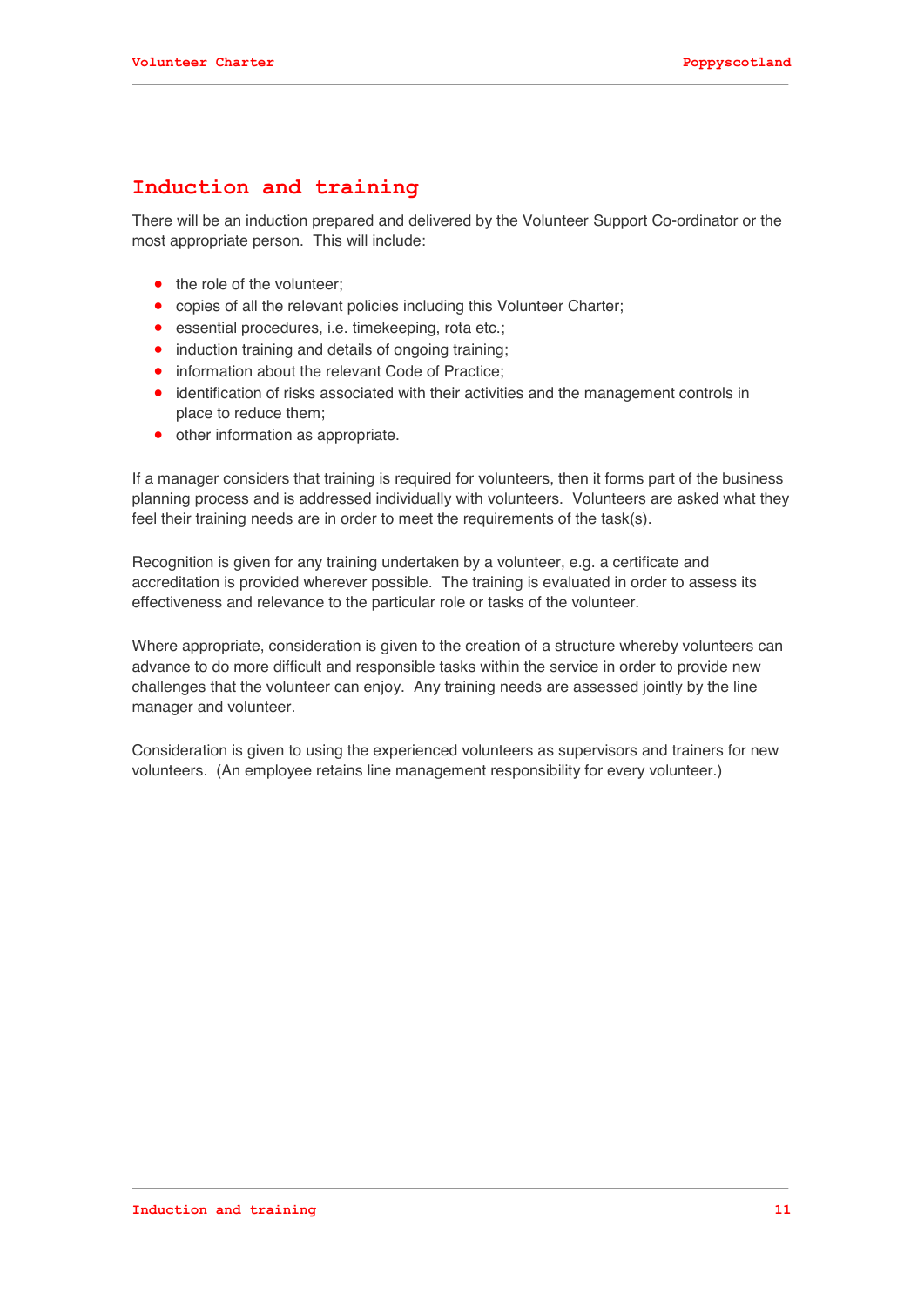# **Expenses**

We value our volunteers and want to ensure that there are no barriers to volunteer involvement. All out-of-pocket expenses, if incurred, will be reimbursed, including expenses for travel and meals. Note: Expenses must be agreed in advance with your Manager.

In order to claim expenses, please ensure the following:

- You fully complete <sup>a</sup> Poppyscotland Volunteer Expenses Form;
- You sign the form:
- You attach all receipts;
- Your Manager counter signs the form;
- You provide us with details of your driving licence, tax and MOT status annually. Details on how to provide this information can be obtained by contacting the Volunteer development officer.

A copy of the Volunteer Expenses Claim Form is available in Annex A, or from the Volunteer Support Coordinator.

Please enquire with the Volunteer Development Officer for the current rates.

#### **Home to main place of volunteering**

Claims are permitted for journeys between home and main place of volunteering with prior agreement.

#### **Office to secondary location**

Claims are allowed and will be paid in line with the current rate with the following exceptions:

- Journeys between Edinburgh and Glasgow should be made by train where at all possible.
- Journeys south of the Border should be made by rail or air. Should you elect to travel by car you will be reimbursed at the British Rail Standard Class return rate.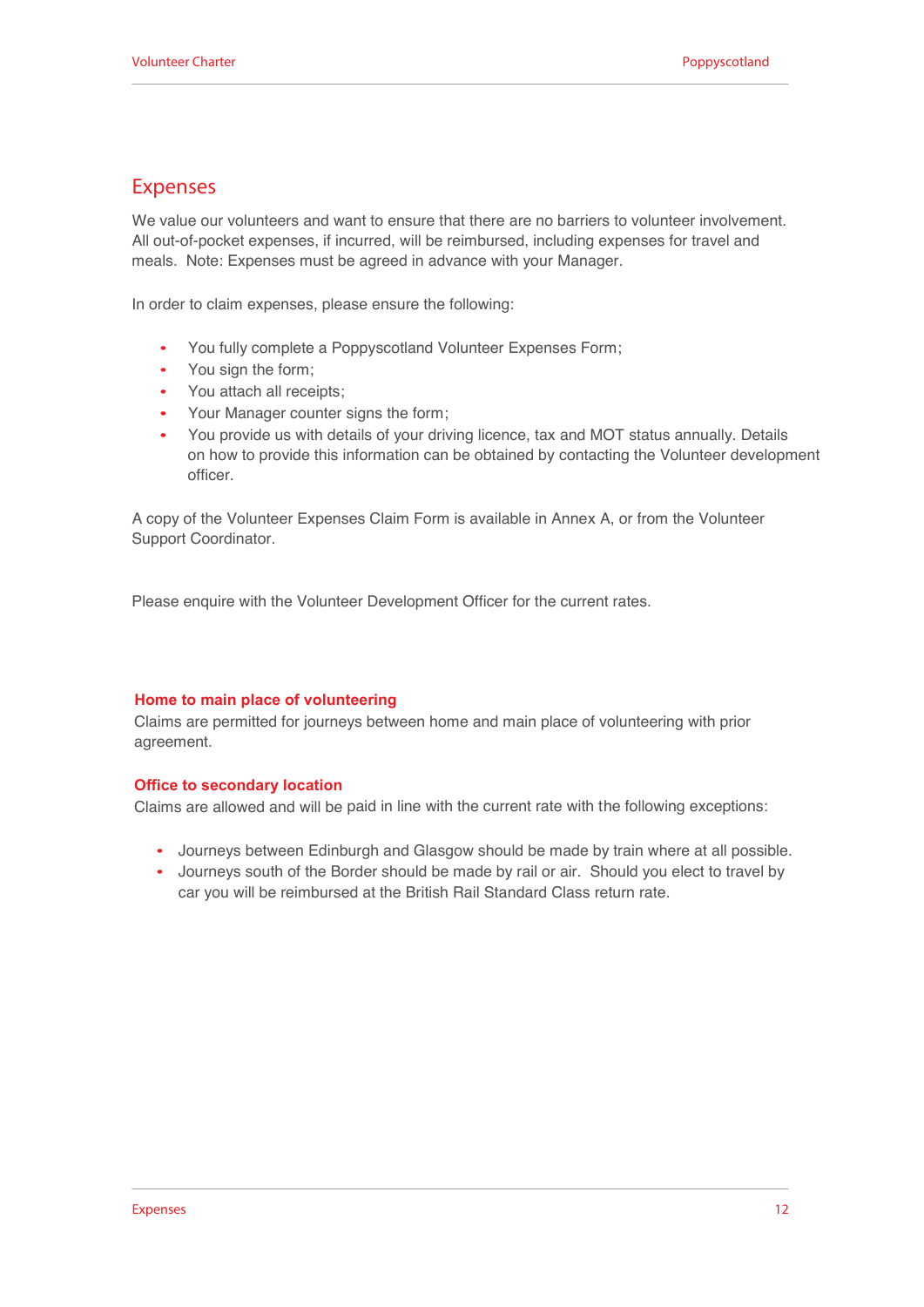### **Home to secondary location**

The amount payable will be the lesser of:

- The cost based on the current mileage (with the exception of Glasgow and south of the Border) incurred; and
- The cost which would have been incurred had their journey stated or ended at the main place of work.

#### **Travel by bus**

All bus fares are claimable on authorised journeys.

### **Travel by car**

- Distances are checked against the current AA and RAC Mileage Charts.
- Parking charges may be reclaimed with a valid receipt.

#### **Travel by air**

Travel by air is often approved including North of the Border. (Please check well in advance so that the Charity may make full use of special travel offers.)

#### **Travel by train**

 Standard Class (off peak where appropriate) rail fares are reclaimable for travel in Scotland.

 First Class Rail Fares and sleeping berths are reclaimable for travel south of the Border. (Please check well in advance so that the Charity may make full use of special travel offers.)

#### **Subsistence**

For absences from home or main place of volunteering on official duty, reasonable subsistence and missed meal allowance will be paid on expenses actually incurred and supported by receipts.

A full copy of the expenses policy is available on request.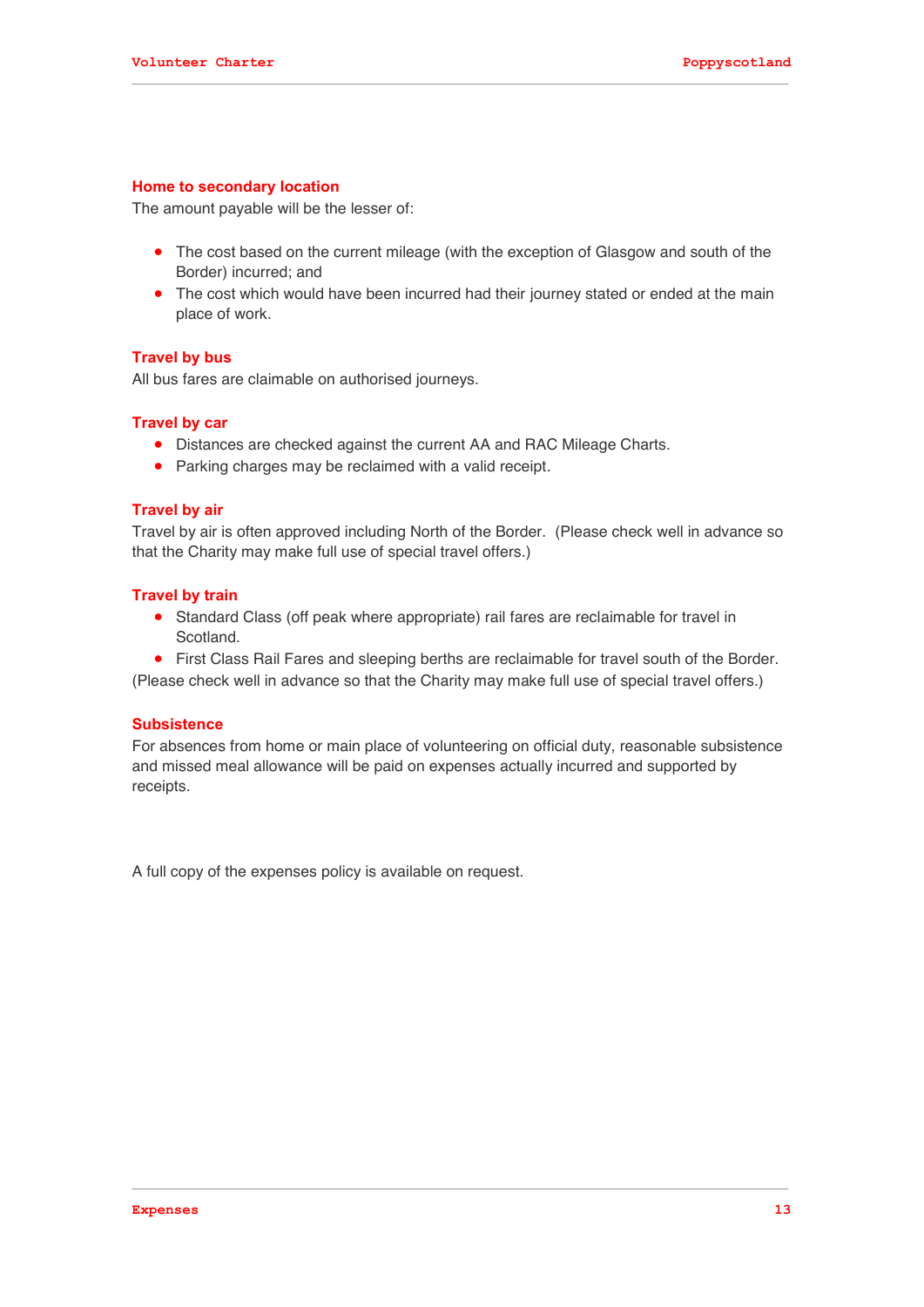# **Confidentiality and security**

Poppyscotland's processes require an explicit confidentiality policy, which all workers, including volunteers and staff are obliged to observe.

Volunteers should respect Poppyscotland organisational confidentiality. Volunteers should understand and respect the confidentiality of service users and understand its boundaries. Personal information in respect of service users is made available to volunteers on a 'need to know' basis only.

Volunteers should not disclose any information of a confidential nature relating to Poppyscotland which may have been obtained in the course of their involvement with the organisation.

Volunteers should not make public statements or any statements to a person employed or associated with the media concerning Poppyscotland without first speaking to their manager and the PR department at Poppyscotland.

When entering a Poppyscotland building volunteers should sign in and out as a visitor each time.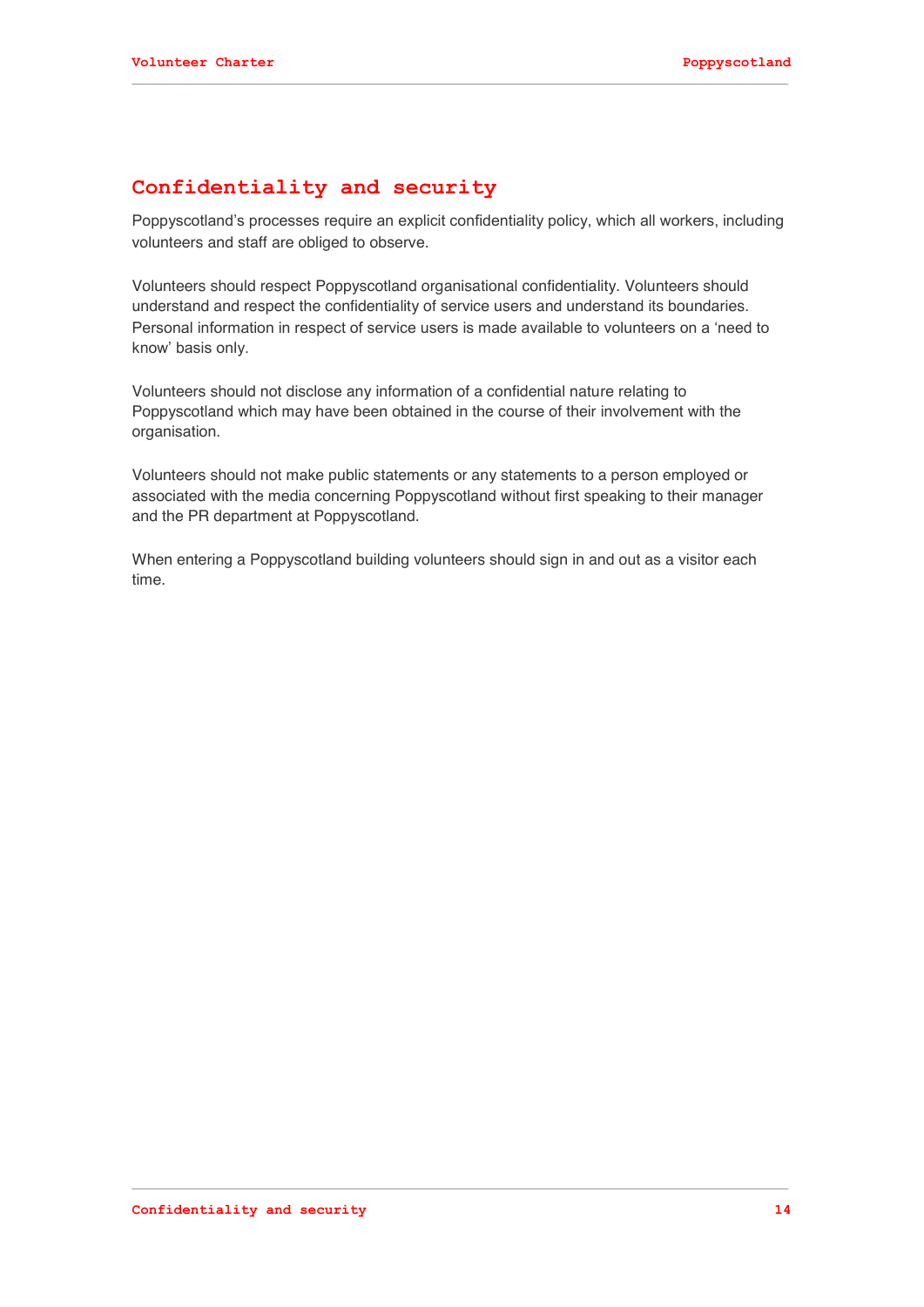# **Data protection**

The Data Protection Act 1998 governs how we may use and store personal information. It applies to records held on paper and on computer. This applies to any personal data Poppyscotland may hold about its volunteers or supporters but also applies to personal data volunteers may hold on Poppyscotland's behalf.

Poppyscotland is registered under the Data Protection Act and this registration covers the activities of volunteers. Nothing further need be done by volunteers concerning registration under the Act. However, to comply with the Act, volunteers must comply with the following guidelines at all times:

You should ensure you comply with the following guidelines at all times:

- Do not give out confidential personal information except to the data subject. In particular, it should not be given to someone from the same family or to any other unauthorised third party unless the data subject has given their explicit consent to this.
- Be aware that those seeking information sometimes use deception in order to gain access to it. Always verify the identity of the data subject and the legitimacy of the request, particularly before releasing personal information by telephone.
- Only transmit personal information between locations by fax or e-mail if a secure network is in place, for example, a confidential fax machine or encryption is used for e-mail
- If you receive a request for personal information about another employee, you should forward this to the HR Manager who will be responsible for dealing with such requests.
- Ensure any personal data you hold is kept securely, either in a locked filing cabinet or, if computerised, it is password protected.
- Compliance with the Act is your responsibility. If you have any questions or concerns about the interpretation of these rules, take this up with the Data Protection Officer.

Detailed clarification of any aspect of the Data Protection Act and how Poppyscotland's policy should be implemented in relation to volunteering, will be provided in response to written enquiries to Poppyscotland.

The Data Protection Officer Poppyscotland New Haig House Logie Green Road **Edinburgh** EH7 4HQ

Further information and advice about data protection is available at www.dataprotection.gov.uk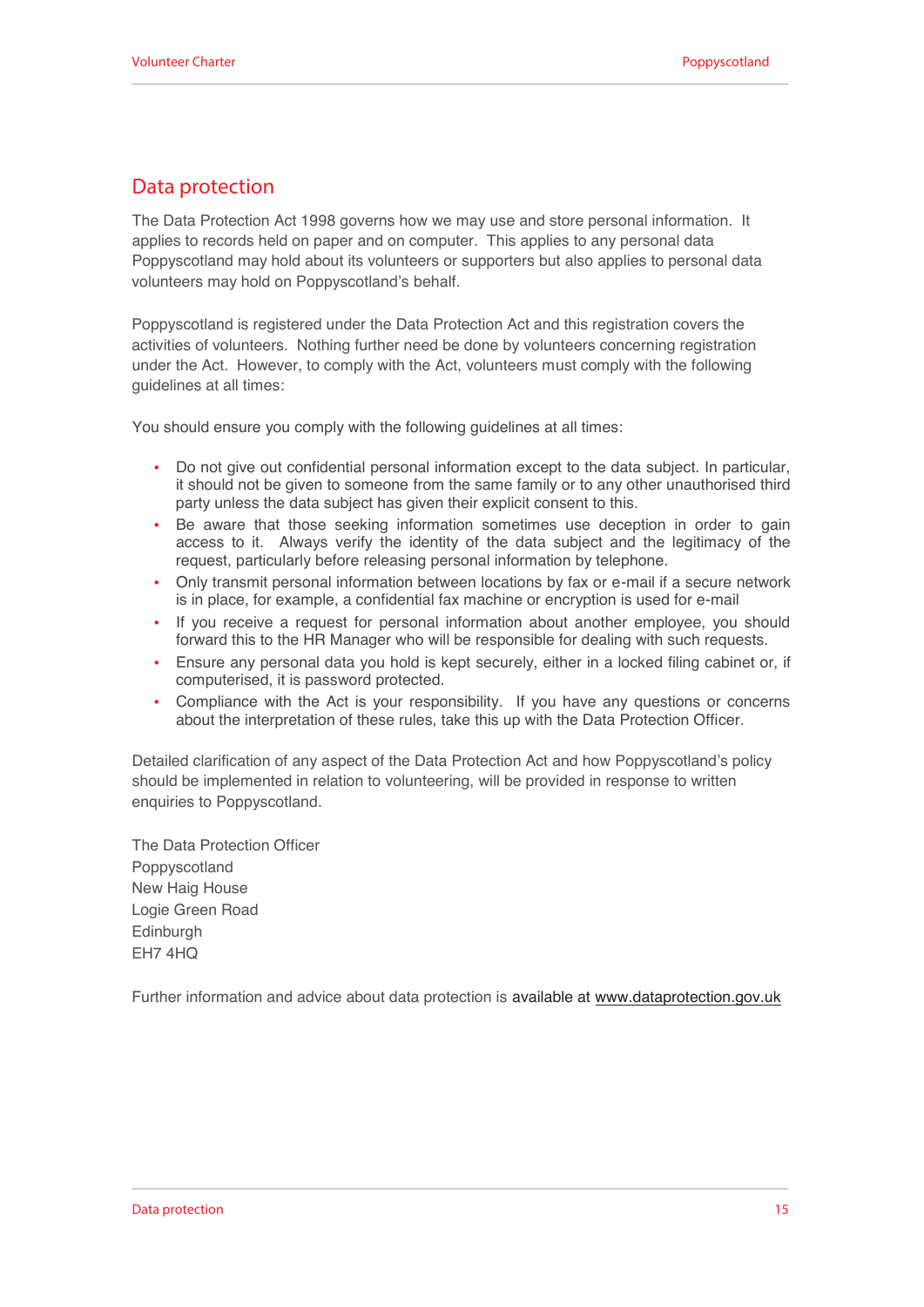# **Insurance and volunteer drivers**

The organisation has a valid insurance policy which, you are advised to read. All approved volunteers are covered by our Public Liability Insurance Policy up to the sum of £10,000,000.00.

### **Volunteer drivers**

For volunteer drivers using Poppyscotland vehicles, the Poppyscotland Vehicles Guidelines must be fully complied with. This will give these approved drivers fully comprehensive fleet insurance with Poppyscotland.

Volunteers should be aware that if they are to use their own vehicle for Poppyscotland business, Poppyscotland will not be liable for any risks which a driver has not insured themselves against, e.g. if a driver drives into a wall on Poppyscotland business. A volunteer needs to put in writing to their insurers that they are using their vehicle for Poppyscotland business and that they are receiving an allowance for this. Only the approved vehicle is to be used by a volunteer on Poppyscotland business.

The suggested wording to send to your insurance company is available as Annex B to this document or from the Volunteer Support Co-ordinator or line manager. Additional copies can be downloaded from our website.

In order for us to comply with our legal duties, we will require those using their own vehicles to produce basic documentation. Where this is necessary the Transport Coordinator should take responsibility for checking the following on an annual basis:

- the employee's driving license
- if the car is more than three years old, the current MOT certificate
- insurance documents.

Should you wish to discuss any aspect of insurance for volunteers, or if you would like a full copy of our Driving Policy please speak to the Volunteer Support Co-ordinator.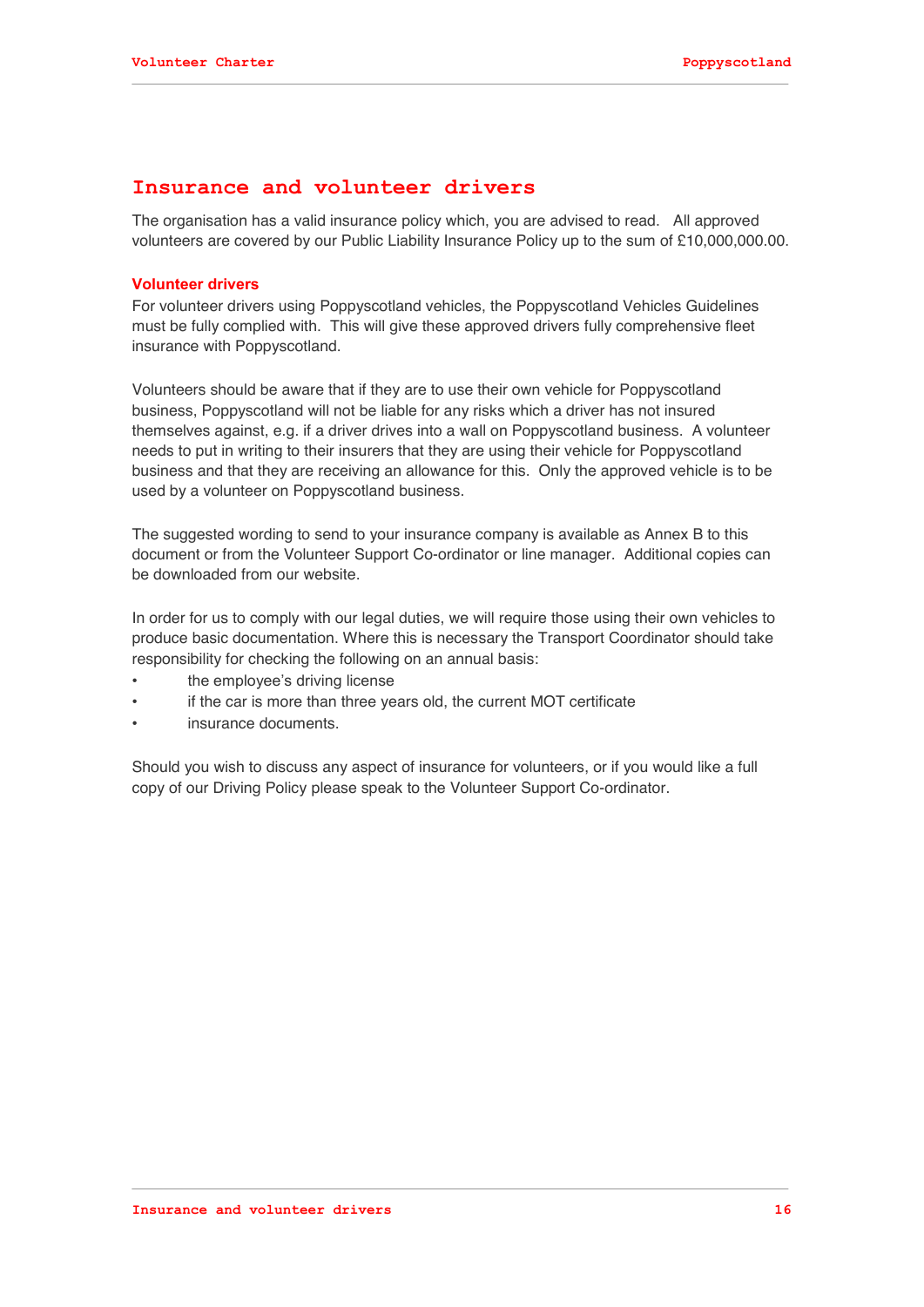# **References for volunteers**

Volunteers generally require two references. Both referees will be asked to comment on the volunteer applicant's character and ability to fulfil the volunteer outline and how they relate to others. One of these may be a personal friend or relative. (Only one reference is required where the volunteering is very occasional or low risk.)

Any ambiguity or concern in a reference about the applicant's suitability is followed up on the phone with the referee and a record is made of the conversation.

Volunteers who require a reference from Poppyscotland and who have volunteered for a suitable period of time, should indicate their need to the Volunteer Support Coordinator who can provide a standard reference on request.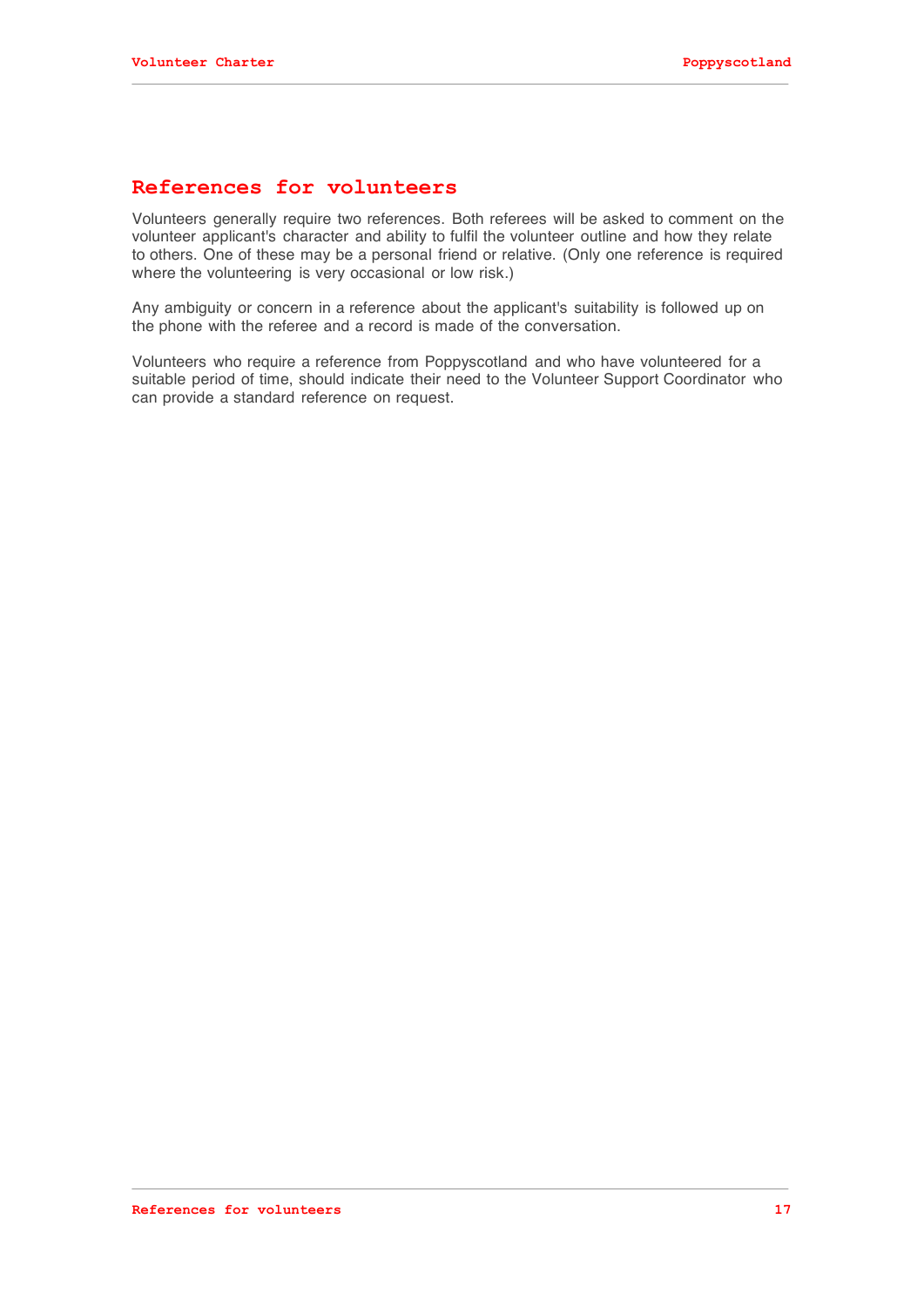# **Supervision and support**

The Volunteer Support Co-ordinator, relevant line managers and other volunteers will offer support to volunteers.

The Volunteer Support Co-ordinator or relevant line manager will support all volunteers and will have regular meetings with volunteers to discuss any problems or issues that may arise.

Each volunteer has a named person who is responsible for their support. The line manager is responsible for organising regular support sessions for volunteers. Employees or volunteers who have the additional responsibility for providing supervision to volunteers receive training.

The person providing support to the volunteer:

- gives them any relevant guidance and helps to organise training which will enable their volunteering to be effective;
- provides information on organisational developments and appropriate paid vacancies/volunteering opportunities within Poppyscotland;
- line managers thank volunteers for their help;
- and acknowledge their contribution personally and in the form of references or testimonials where appropriate.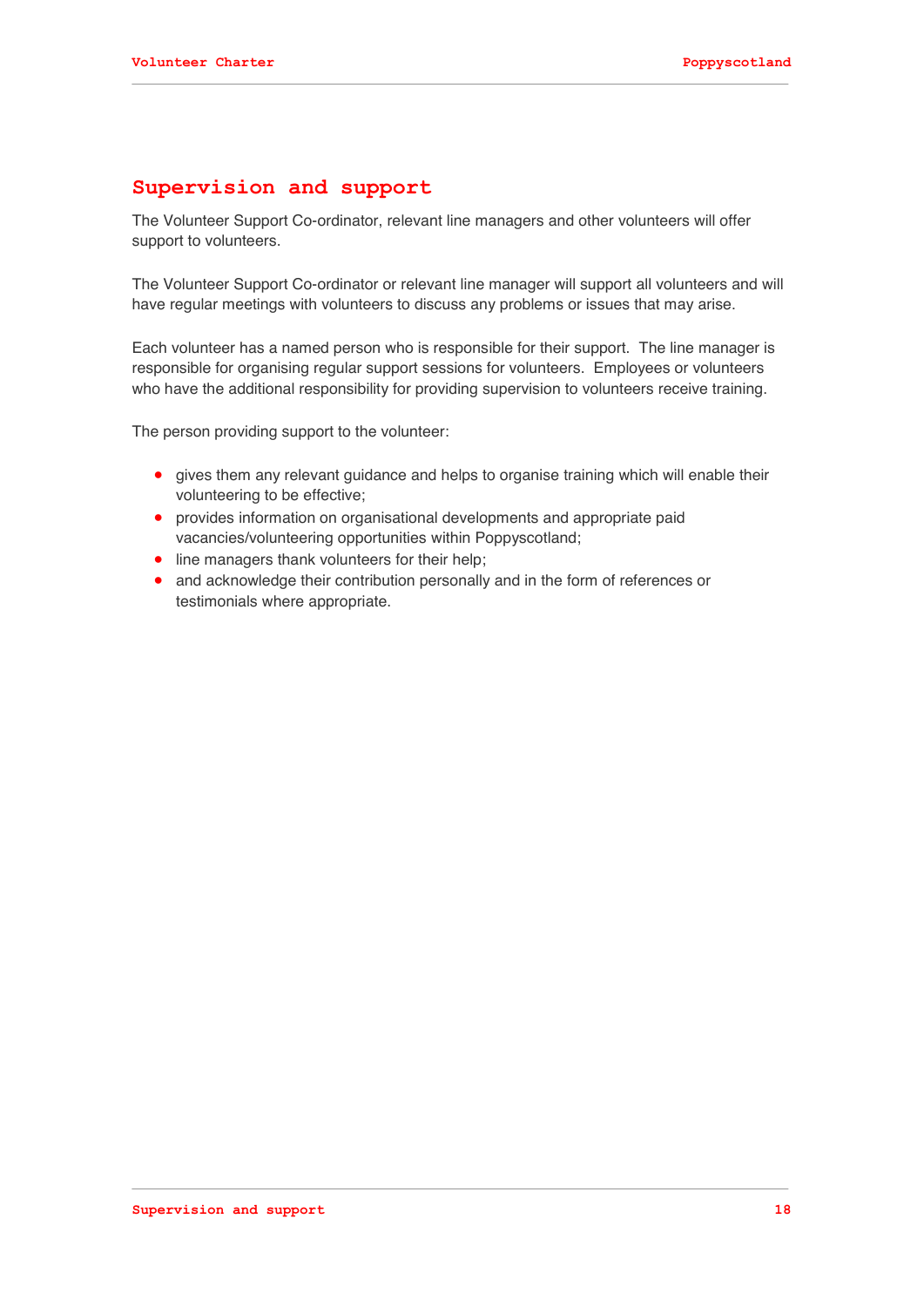# **Resolving volunteer concerns**

The relationship between Poppyscotland and its volunteers is entirely voluntary and does not imply any contract. However, it is important that the organisation is able to maintain its agreed standards of service and it is also important that volunteers should enjoy making their contribution to this service.

If your role as a volunteer does not meet with Poppyscotland's standards, here is how it will be dealt with:

- Initially through a meeting with the Volunteer Support Coordinator or the most appropriate person, who will explain the concerns.
- If this does not resolve the concern then a meeting with the Head of Fundraising or most appropriate person will be convened.
- If your work still does not meet with our standards then we shall have to stop using your services.
- At all times you will be able to freely state your case and can have a friend to accompany you.

If you are dissatisfied with any aspect of your work you should:

- Initially explain your dissatisfaction to the Volunteer Support Coordinator or the most appropriate person.
- If that does not resolve the concern then a meeting with the most appropriate person should be convened.
- If after this we are unable to provide a satisfactory solution to your grievance then it would be inappropriate for you to continue to be a volunteer.
- At all times you will be freely able to state your case and can have a friend to accompany you.

Managers take complaints by volunteers seriously and try to resolve them as quickly as possible.

Concerns about the performance or conduct of volunteers are dealt with fairly, quickly and professionally.

If a volunteer is alleged to have committed an illegal act when volunteering, this is reported to the police and the person does not act as a volunteer for the organisation again unless they are cleared.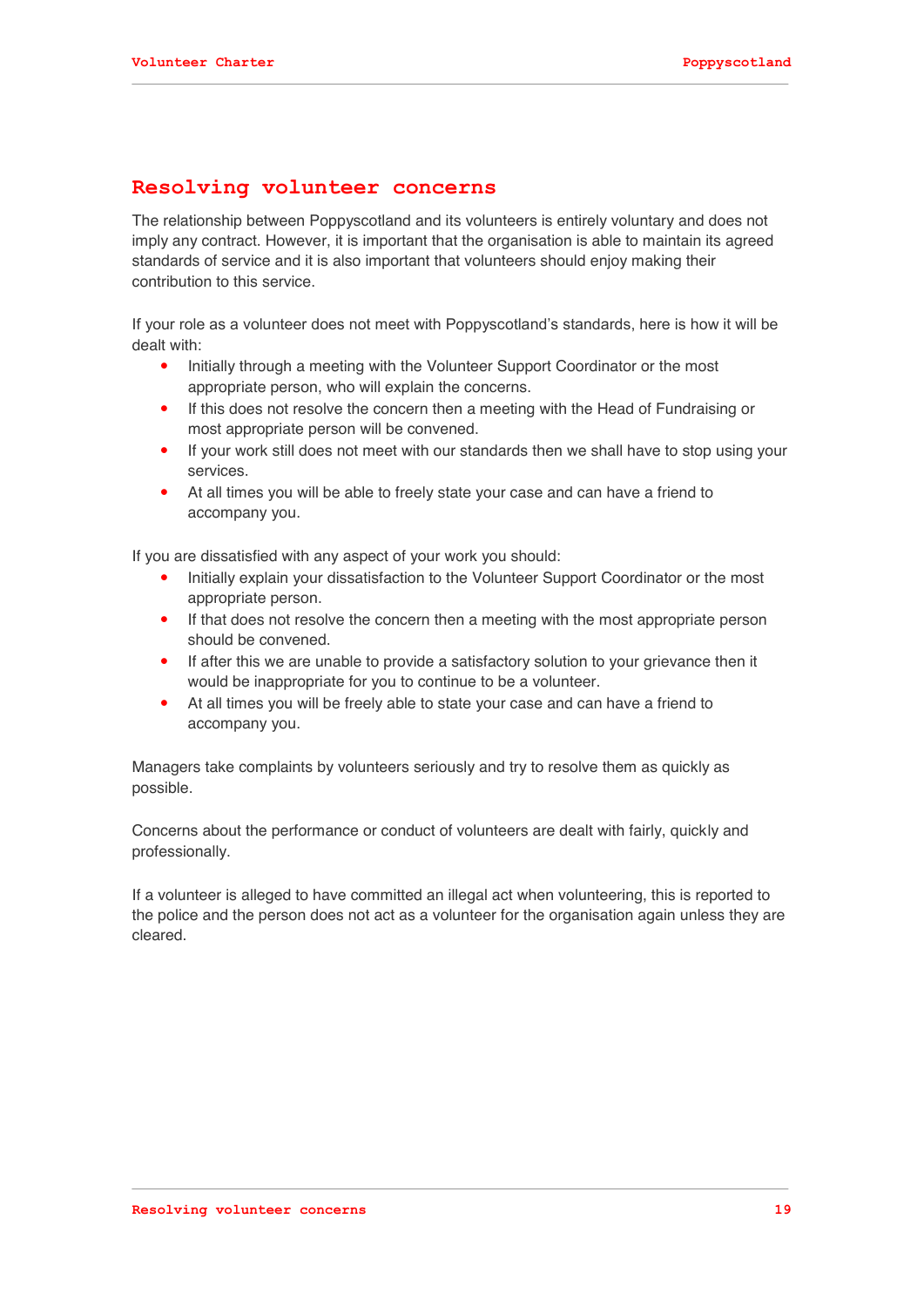# **Health and safety policy**

## (applicable to volunteers)

Poppyscotland is committed to maintaining a safe and healthy environment for their volunteers and others who may be affected by our business.

The management of Poppyscotland is totally committed to achieving these goals through systematic management of Health and Safety, ensuring compliance with the law and achieving continuous improvement. The promotion of health and safety is a mutual objective for Poppyscotland, management, employees and volunteers. It must be of the highest priority.

- Poppyscotland recognises that developments in the field of health and safety mean that to be effective this policy must be constantly reviewed and updated.
- Poppyscotland recognises and accepts its responsibility, in so far as is reasonably practicable, for providing a safe and healthy environment for all its volunteers.
- Conducting the undertaking without risk to health and safety of others.

Line managers shall:

- have a good working knowledge of the policy (and supporting procedures and plans);
- undertake suitable and sufficient risk assessments as required for all activities;
- act upon comments and complaints from volunteers on health and safety matters promptly and appropriately;
- ensure new volunteers receive induction training where appropriate;
- demonstrate leadership of, and commitment to, health and safety, setting a personal example at all times.

It is important to recognise that to be effective a policy on health and safety requires the cooperation of everyone. Volunteers should understand the health and safety duties they have including duty of care to others and duty to cooperate with Poppyscotland health and safety arrangements.

Constant vigilance is necessary to see that safety awareness is maintained and each one of us has a personal responsibility for ensuring we do not endanger ourselves or other people whilst volunteering.

Volunteers shall:

- have the right to stop the task where they feel their personal safety is compromised or consider they are not competent to carry out the task;
- comply with Poppyscotland's health and safety policies and procedures;
- ensure they understand hazards and comply with associated safe systems of volunteering;
- properly use any personal protective equipment and/or equipment provided for the task;
- work in a responsible manner so that they do not put themselves or others at risk;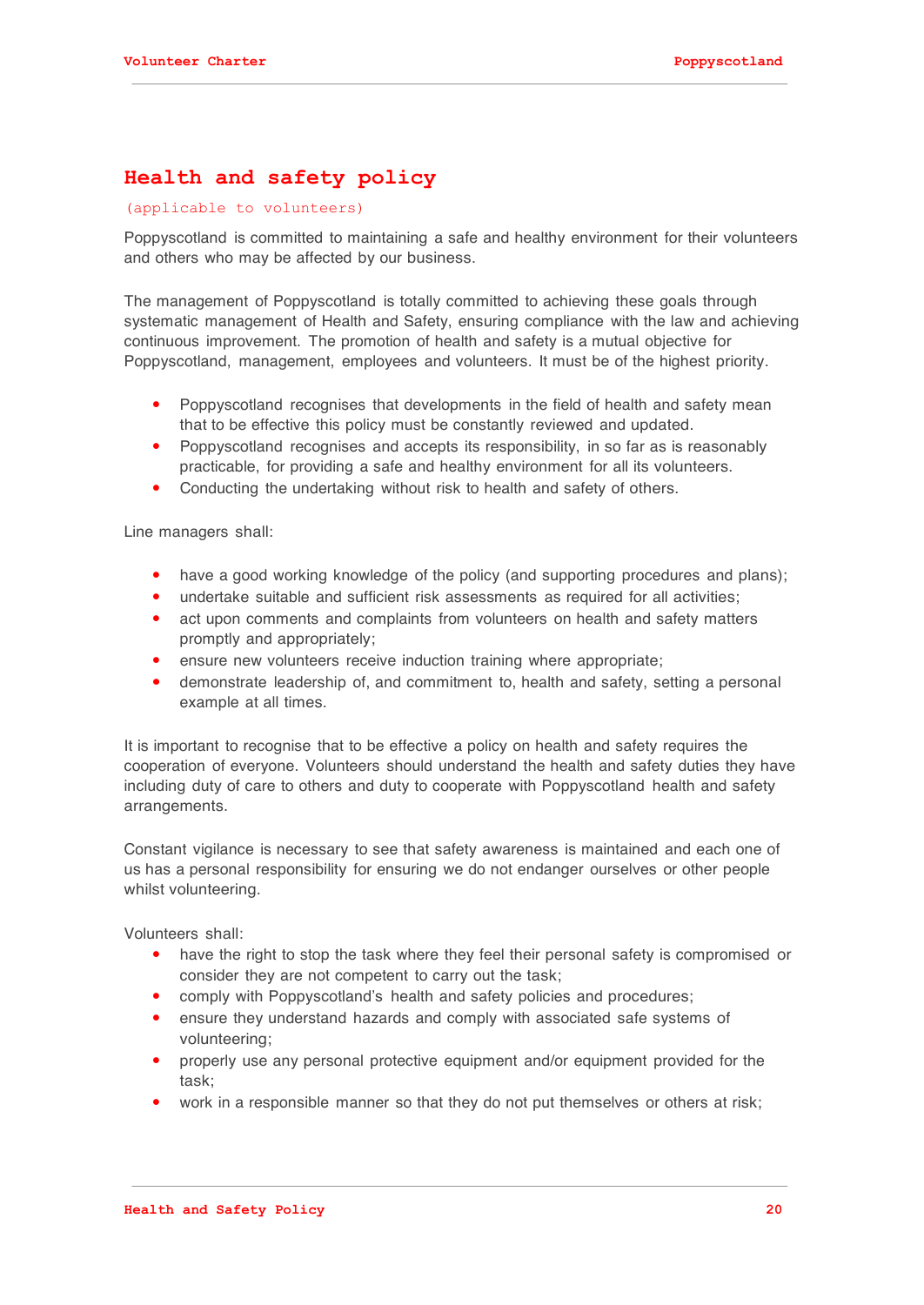- inform managers of any changes in their circumstances that may affect their ability to work safely, e.g. prescription medication or medical condition;
- demonstrate leadership of, and commitment to, health and safety by setting a personal example at all times;
- report all incidents and concerns to line management.

The establishment and maintenance of a good health and safety record depends not only on the environment but also on each volunteer or employee who is responsible for the following safe methods of work within this safe environment.

The Health and Safety at Work Act places on the volunteer or employee the duty to:

- take reasonable care for the health and safety of themselves and others;
- cooperate with Poppyscotland so as to enable it to carry out its responsibilities;
- and not interfere with or misuse anything provided in the interest of health and safety or welfare.

The Act lays down penalties for any person who fails to carry out these duties. Whilst the overall responsibility for health and safety rests at the highest management level, all individuals have responsibility for carrying out that policy. Volunteers must therefore be health and safety conscious and:

- report any potential hazards;
- observe any safety procedures issued;
- use safety equipment or clothing issued;
- participate in safety training when called upon to do so;
- and take an active and personal interest in promoting health and safety in volunteering.

#### **The Health and Safety Officers are:**

Lady Haig's Poppy Factory Manager and Human Resources Manager

### **The First Aid Officer is:**

Caretaker

#### **Fundraising and health and safety**

Many volunteers organise fundraising events throughout the year, bringing people, the public and volunteers together. Often this 'bringing together' of people has implications on the Health and Safety Act 1974.

In simple terms, anything that brings people together may be affected. Clearly, many of our activities are already covered for safety by other people:

- if you visit a shop, the shopkeeper is responsible;
- if you walk down the street, the local authority is probably responsible.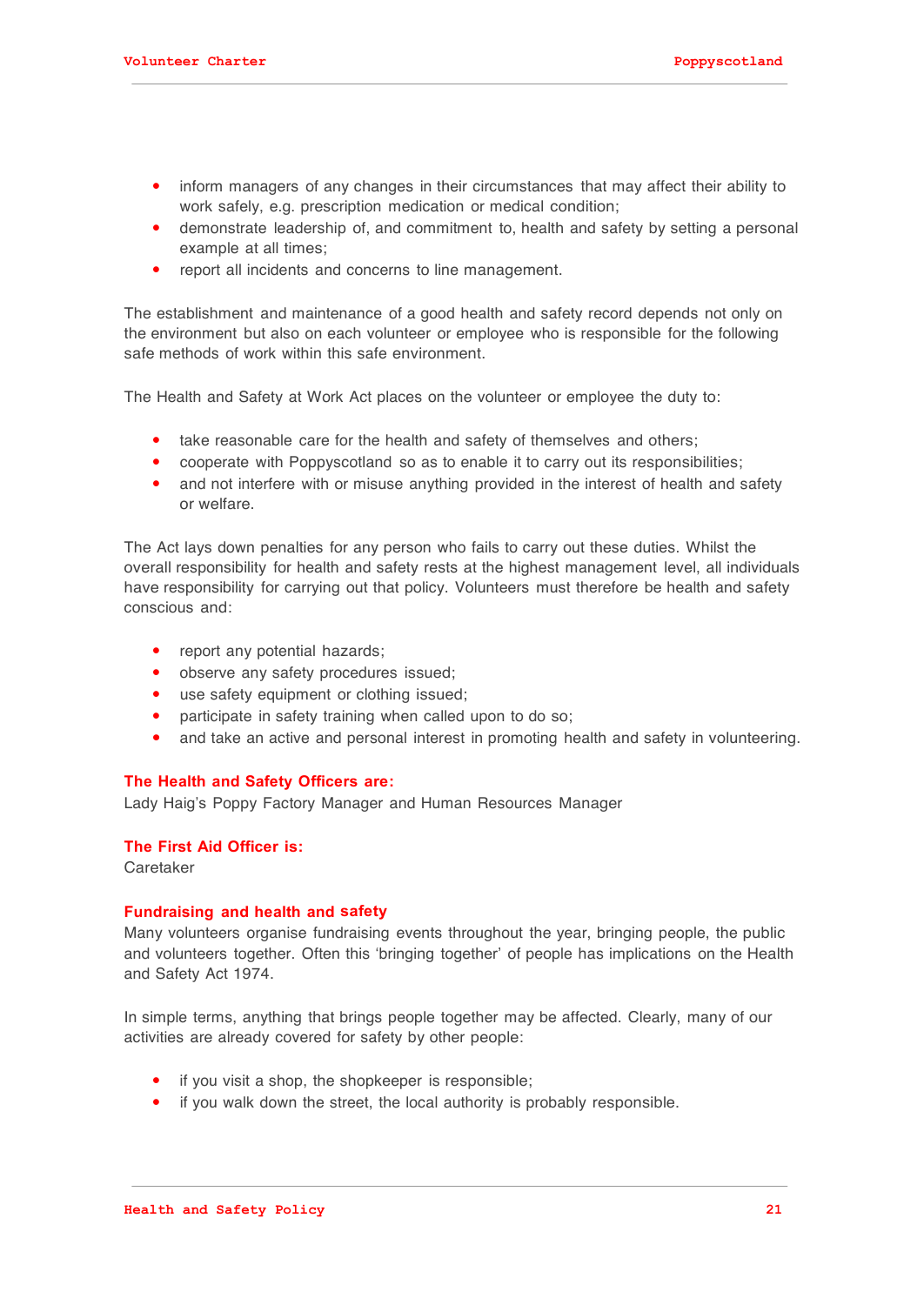It follows that usually one is responsible only for organising, or running, something which is not 'everyday'. This could cover:

- the organisation of a fete or garden party;
- the operation of a Poppy or Charity Shop;
- the organisation of a sporting or physical event such as marathon running, bungee jumping, etc.;
- the organisation of a meeting, conference or seminar in a location not usually used for this purpose.

The list is nearly endless.

#### **What are an organiser's responsibilities?**

The basic need is for potential dangers, hazardous areas and problems to be recognised and either neutralised or suitable countermeasures to be put in place. Thus, if you run a public barbecue you will need to appreciate that fire-fighting and burn remedies may be needed. This recognition of problems is called 'risk assessment' and it is always worth making a written risk assessment for the file. The Poppyscotland risk assessment record is available as Annex C to this document or from the Volunteer Support Coordinator or line manager. Additional copies can be downloaded from our website. See risk assessments section below.

This chapter is not designed to put people off running events but to help them with the planning and to highlight some of the things that should be considered. Below is a health and safety fundraising checklist to help you with your organisation. Should you have any questions regarding health and safety please do not hesitate to contact us.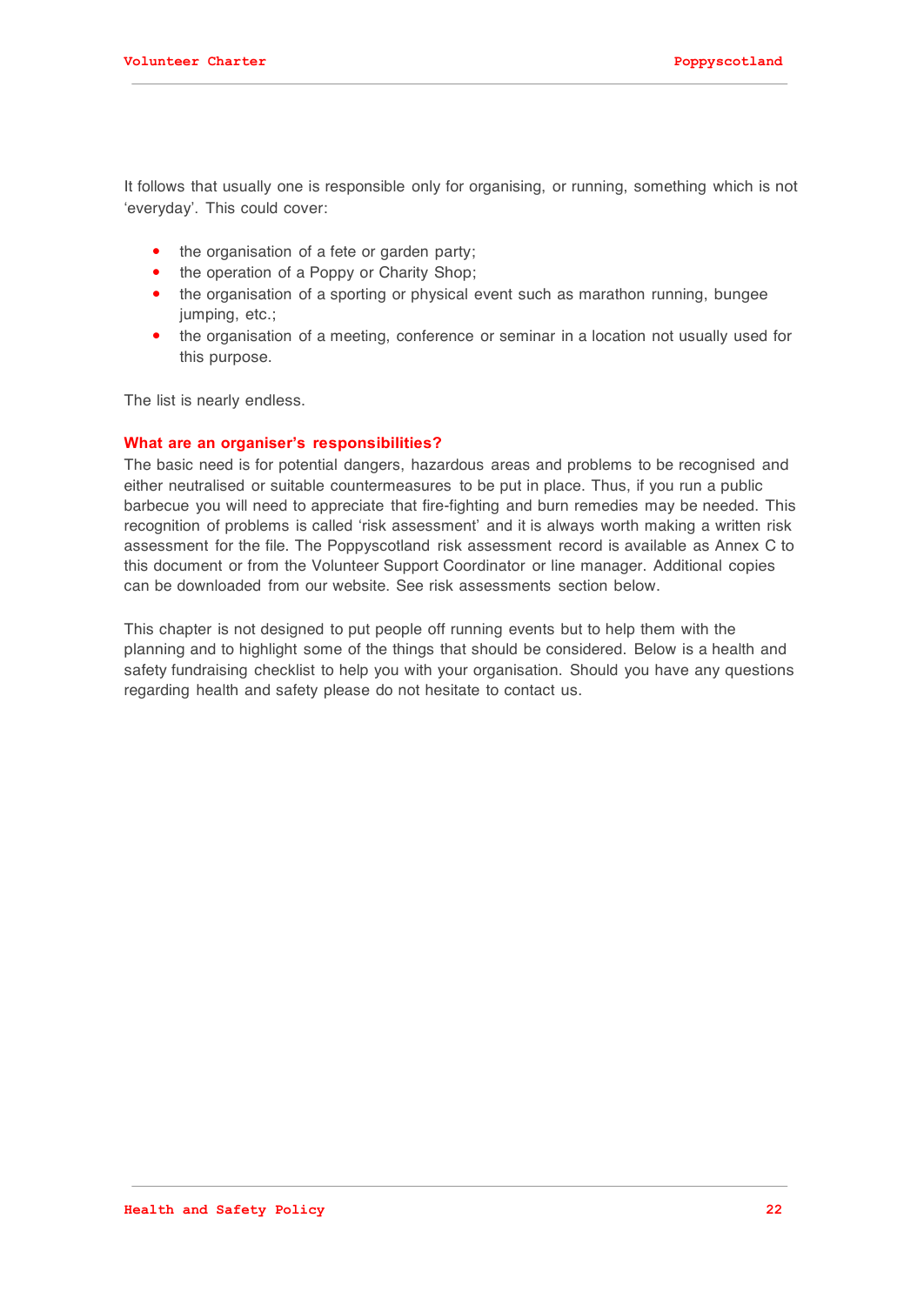| <b>Volunteering checklist</b>                                                         |            |                        |          |  |  |  |
|---------------------------------------------------------------------------------------|------------|------------------------|----------|--|--|--|
| <b>Checkpoints</b>                                                                    | Yes, No or | <b>Action required</b> |          |  |  |  |
|                                                                                       | N/A        | By whom?               | By when? |  |  |  |
| Is there a named person responsible for taking the                                    |            |                        |          |  |  |  |
| lead on the event and who will co-ordinate the risk                                   |            |                        |          |  |  |  |
| assessment? (See section below on risk                                                |            |                        |          |  |  |  |
| assessment.)                                                                          |            |                        |          |  |  |  |
| <b>Before agreeing the site/activity</b>                                              |            |                        |          |  |  |  |
| Is health and safety part of the pre-event planning<br>meetings?                      |            |                        |          |  |  |  |
| Has the site been assessed as suitable?                                               |            |                        |          |  |  |  |
| Have necessary permissions been obtained?                                             |            |                        |          |  |  |  |
| Have the local authority and/or police been contacted                                 |            |                        |          |  |  |  |
| regarding impact on local traffic conditions?                                         |            |                        |          |  |  |  |
| Is the site easily accessible to the public?                                          |            |                        |          |  |  |  |
| What is the maximum number of people the site can                                     |            |                        |          |  |  |  |
| safely accommodate?                                                                   |            |                        |          |  |  |  |
| Are toilet facilities available - or can Portaloos be set                             |            |                        |          |  |  |  |
| up?                                                                                   |            |                        |          |  |  |  |
| <b>General considerations</b>                                                         |            |                        |          |  |  |  |
| Are first-aid facilities available?                                                   |            |                        |          |  |  |  |
| Are there procedures for reporting and recording any                                  |            |                        |          |  |  |  |
| accidents or near misses? (See details on accidents)                                  |            |                        |          |  |  |  |
| If refreshments will be available, are providers                                      |            |                        |          |  |  |  |
| qualified to meet food hygiene regulations? Are<br>hand-washing facilities available? |            |                        |          |  |  |  |
| Are portable fire extinguishers needed?                                               |            |                        |          |  |  |  |
| Are there contingency plans for bad weather?                                          |            |                        |          |  |  |  |
| Is additional insurance cover required?                                               |            |                        |          |  |  |  |
| Are arrangements in place to handle and bank                                          |            |                        |          |  |  |  |
| money?                                                                                |            |                        |          |  |  |  |
| Are extra security measures needed?                                                   |            |                        |          |  |  |  |
| Are there a sufficient number of                                                      |            |                        |          |  |  |  |
| competent/professional stewards available, who are                                    |            |                        |          |  |  |  |
| briefed as to what is expected of them, including                                     |            |                        |          |  |  |  |
| emergency procedures?                                                                 |            |                        |          |  |  |  |
| Specialist activities (e.g. bouncy castles, helicopter                                |            |                        |          |  |  |  |
| rides, abseiling, firework displays, fire-walking,<br>bungee jumping)                 |            |                        |          |  |  |  |
| Are the people leading on the activity properly                                       |            |                        |          |  |  |  |
| qualified?                                                                            |            |                        |          |  |  |  |
| Are they experienced in this sort of activity?                                        |            |                        |          |  |  |  |
| Do they have a comprehensive risk assessment?                                         |            |                        |          |  |  |  |
| Are there adequate emergency procedures?                                              |            |                        |          |  |  |  |
| Have they considered weather implications?                                            |            |                        |          |  |  |  |
| Do they have insurance cover?                                                         |            |                        |          |  |  |  |
| <b>Equipment</b>                                                                      |            |                        |          |  |  |  |
| Is all equipment in a safe condition for use, especially                              |            |                        |          |  |  |  |
| use of electrical equipment outdoors?                                                 |            |                        |          |  |  |  |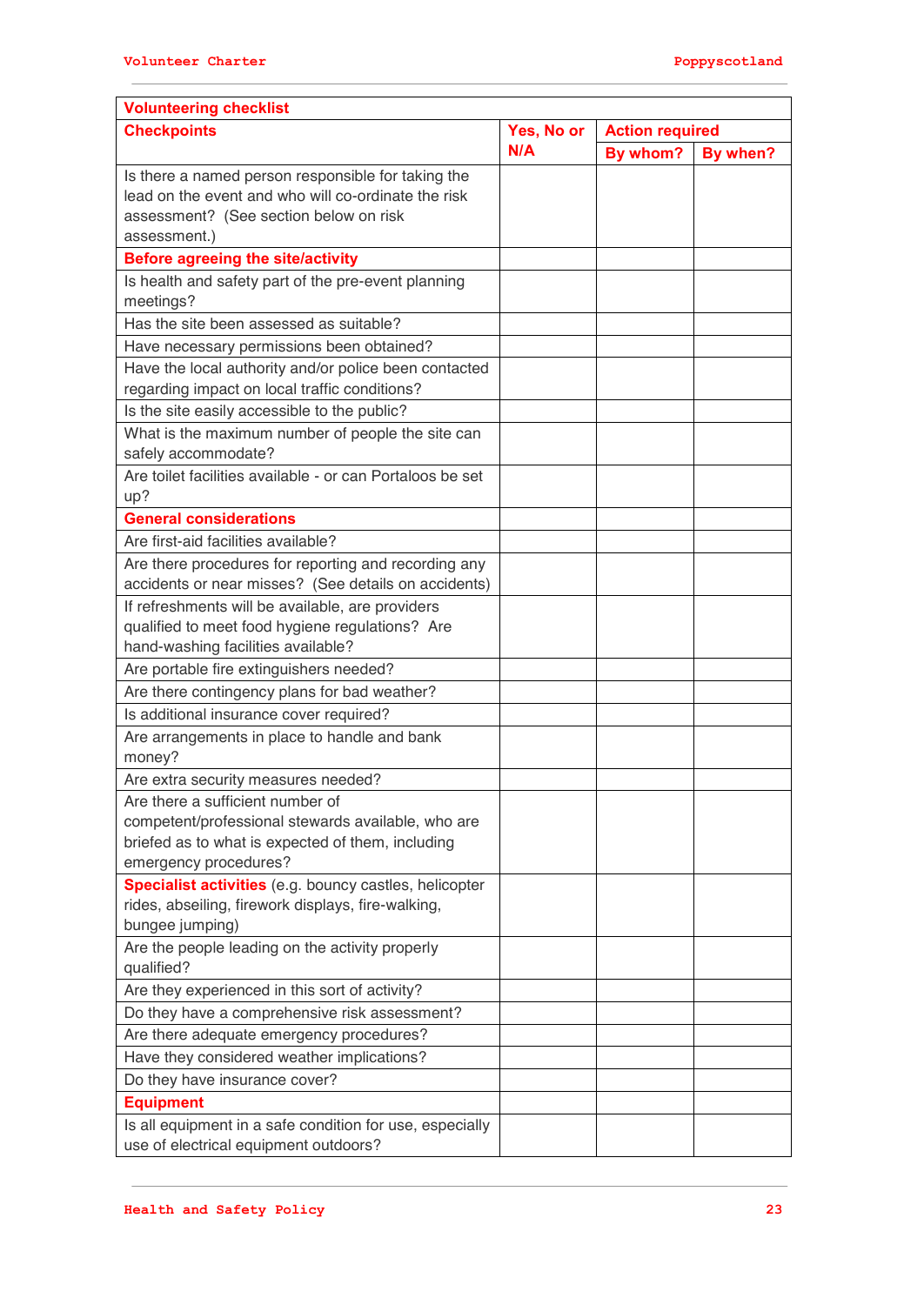| <b>Site layout</b>                                   |  |  |
|------------------------------------------------------|--|--|
| Ensure pedestrians and vehicles are segregated.      |  |  |
| Avoid trip and slip hazards.                         |  |  |
| Ensure specialist activities are segregated from the |  |  |
| public.                                              |  |  |
| <b>Clearing up</b>                                   |  |  |
| Has the site been left in the same condition as when |  |  |
| it was taken over, with all waste correctly disposed |  |  |
| of?                                                  |  |  |
| <b>Review</b>                                        |  |  |
| Is there a process to review the success of the      |  |  |
| activity and to take note of any learning points for |  |  |
| future occasions?                                    |  |  |

### **Lone volunteering guidance notes**

When volunteering you may find yourself in some unfamiliar situations. There may be some risks involved in this if you are volunteering on your own or with just one other person. Our application process tries to minimise any risks but there are steps you can take to protect yourself.

A Poppyscotland risk assessment record will be required in each case to identify hazards that a lone volunteer faces. If the risk assessment determines that it is not possible for the work to be done safely by a lone volunteer, arrangements for providing help or back-up will be required. The Poppyscotland risk assessment record is available as Annex C to this document or from the Volunteer Support Coordinator or line manager. Additional copies can be downloaded from our website. See risk assessments section below.

The potential dangers from working on your own or with just one other person are:

- a risk of physical assault or being subject to threatening behaviour;
- a risk of injury or accident with no one there to help.

To minimise these risks you should take the following into consideration when you are volunteering on your own:

- Make sure that someone knows where you are and when to expect you back. Tell them if you change your plans.
- $\bullet$  If you have a mobile phone, take it with you and keep it on. If you do not, then make sure you have change for a payphone or a phonecard with you.
- Trust your intuition. Do not work on your own or with just one other person unless you feel absolutely safe.
- If you are with someone whose behaviour is unwelcome or threatening then you do not have to stay. You must decide what is the best response for you. That may be removing yourself from that situation, avoiding working with that person again, being assertive and telling the person to stop, or asking someone else to deal with it.
- If you feel physically threatened try to avoid confrontation. Do all you can to defuse the situation. Allow the aggressor space, both physical and verbal. Get out of the situation as quickly as possible.
- If you are meeting someone for the first time make sure it is in a public place. Never agree to meet someone alone at his or her home as part of your volunteering.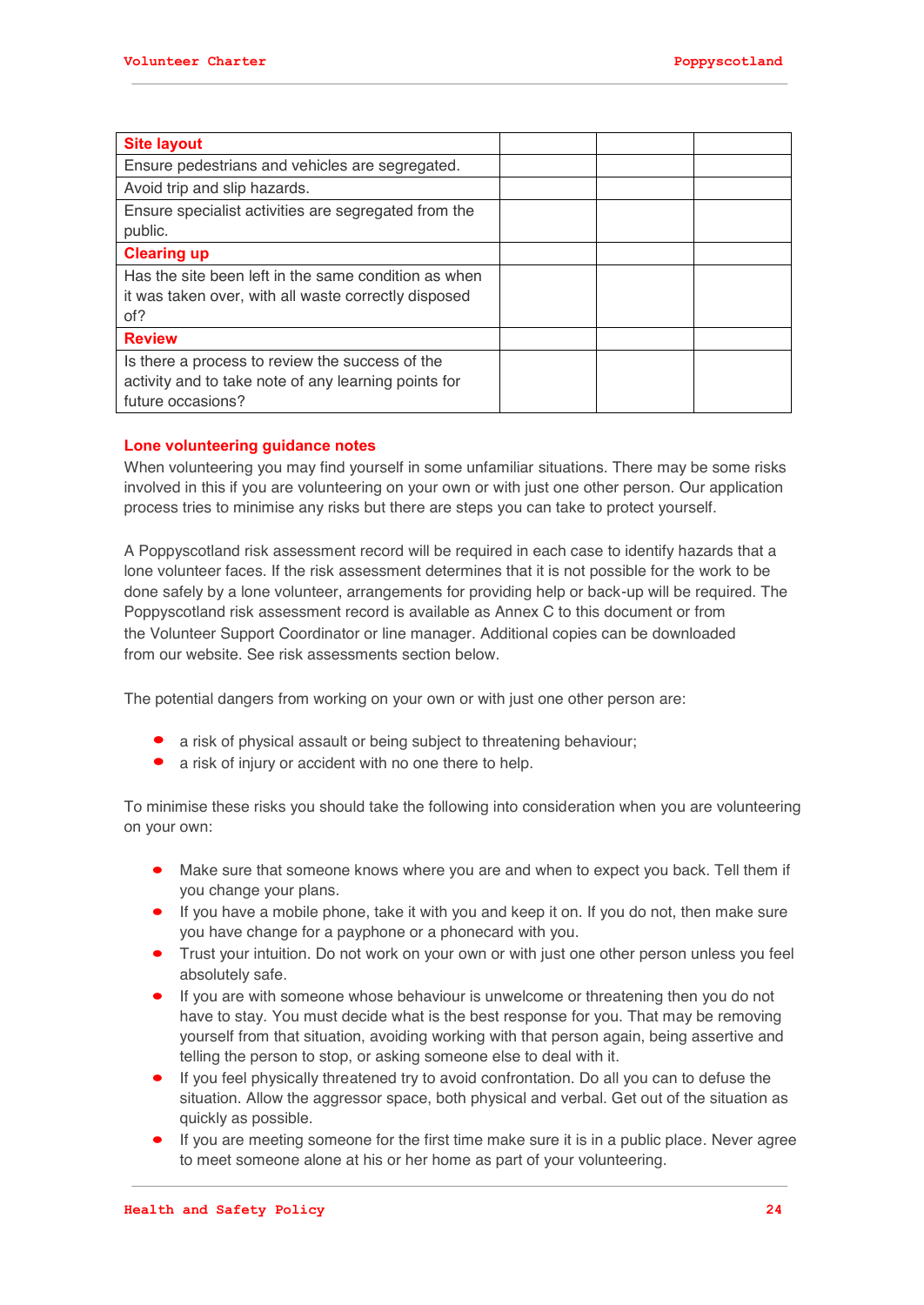- If you are working on your own in an office or other building, lock yourself in, only let in those you know or who have ID and good reason to be there. Make sure you know at least two ways out in case of fire or other emergency. Do not let telephone callers know you are alone.
- Most accidents come from simple things like slips and trips or from using tools and equipment. Assess any task carefully before you start, whether or not you are working alone. If you think there might be a potential hazard then do not be afraid to leave a job until someone else is there. Never work on steps or ladders or use heavy power tools on your own. Be sure you know where the First Aid kit is kept.
- Hopefully you will never meet a situation where you feel threatened or at risk. If you are unfortunate enough to have such an experience please let your contact at Poppyscotland know as soon as possible.
- Always complete a Poppyscotland risk assessment record where necessary, see risk assessments section below.
- Further guidance on lone volunteering can be given on request.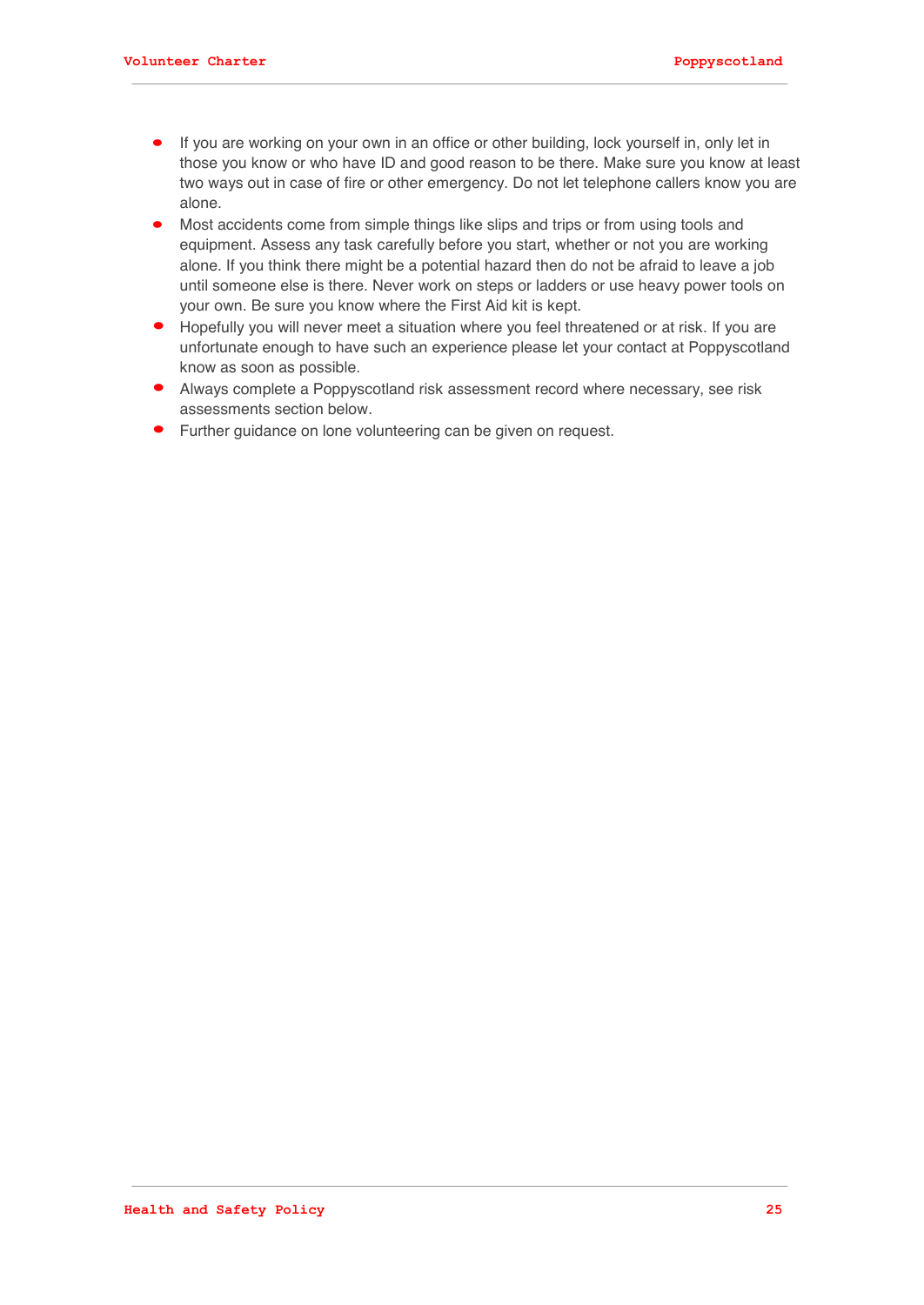### **Moving and handling guidance notes**

Moving and handlings are about using your body to lift, move, hold or support a load manually. Moving and handling includes:

- lifting
- carrying
- pulling
- pushing
- static holding
- lowering
- reaching/stretching
- and supporting.

The Manual Handling Operations Regulations 1992 cover manual handling. The requirements of these Regulations can be summarised as follows:

- remove risks of injury associated with moving and handling activities;
- if you cannot remove the injury risks, then assess them;
- take the necessary measures to reduce the risk of injury to the lowest level possible;
- inform, instruct and train people in moving and handling.

The first question that should always be asked is 'Is this moving and handling activity necessary?' If the activity is not necessary, it can be avoided. If the activity is necessary, it must be assessed to find the safest way of doing it.

There are four factors that you must consider when carrying out a moving and handling assessment:

- Load what is being carried or moved?
- $\bullet$  Individual who is moving and/or handling the load?
- Task what does the activity actually involve, how will it be undertaken?
- Environment where will the moving and handling activity be carried out?

The first letter of these four factors  $(L, I, T, E)$  make the work LITE – this may help you to remember what you need to think about.

There are a number of reasonably low-cost pieces of equipment available that can make load handling much easier. Barrows, trolleys, containers with handles, etc. can very often be used to help control the risk of injury. Using hire shops can be a useful way of trying out a device.

Further guidance on moving and handling can be given. A Poppyscotland risk assessment record will be required in each case to identify moving and handling hazards. If the risk assessment determines that it is not possible for the work to be done safely, arrangements for providing help or back-up will be required. The Poppyscotland risk assessment record is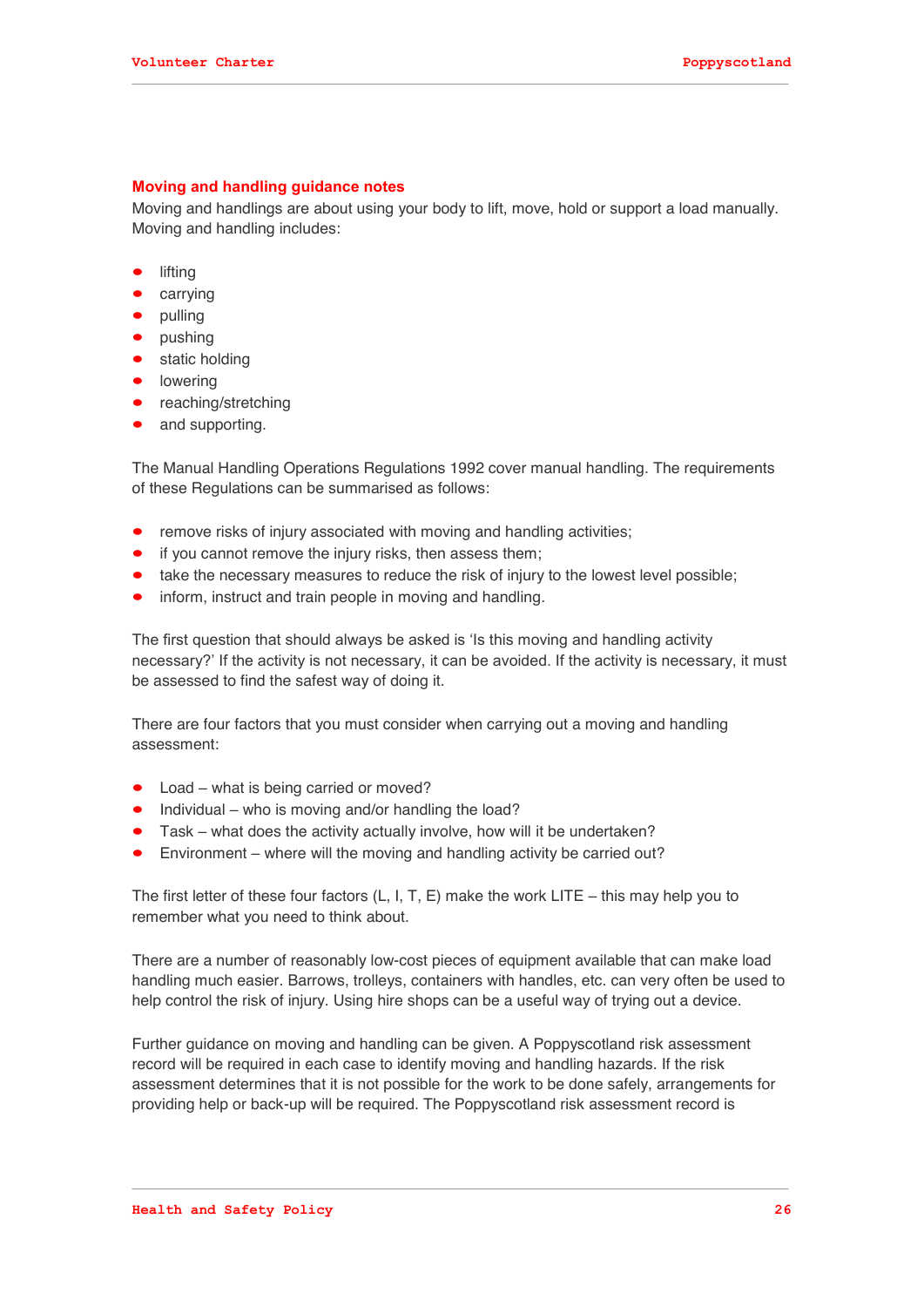available as Annex D to this document or from the Volunteer Support Coordinator or line manager. Additional copies can be downloaded from our website. See risk assessments section below.

#### **Accident reporting procedure**

All accidents, no matter how minor, to you, other volunteers, colleagues or visitors must be reported. Employees and Volunteers have the responsibilities to:

- Report, as soon possible any accident or incident they are involved in or have witnessed whilst working for or on behalf of Poppyscotland.
- When requested, contribute to an accident or incident investigation, by providing all relevant information or assistance. by completing an accident report form.

Volunteers shall verbally inform their Poppyscotland contact who shall make a paper record in the site accident book where relevant, and shall ensure the report is dealt with in accordance to the relevant accident reporting procedures. The Poppyscotland accident report form is available as Annex D to this document or from the Volunteer Support Co-ordinator or line manager. Additional copies can be downloaded from our website.

Whilst our first priority must be to give practical assistance to a casualty, we must also ensure that full details of the accident are taken including the name of the injured person and any witnesses who saw the accident. However, you should not admit Poppyscotland's liability in any way.

A copy of the accident report form should be forwarded to:

Volunteer Support Co-ordinator Poppyscotland New Haig House Logie Green Road **Edinburgh** EH7 4HQ

#### **Fire and emergency procedures**

When you commence volunteering you must familiarise yourself with the fire and emergency procedures for any building you may be volunteering in. It is your responsibility to read the fire and safety notices posted throughout the building. You should ensure you know the location of emergency exits appropriate to your work.

#### **Fire**

If you should discover a fire give the alarm. If you are near an alarm point, set it off. If possible close all windows and doors around the fire and keep people clear of the area.

#### **Evacuation**

If you hear the fire alarm you must: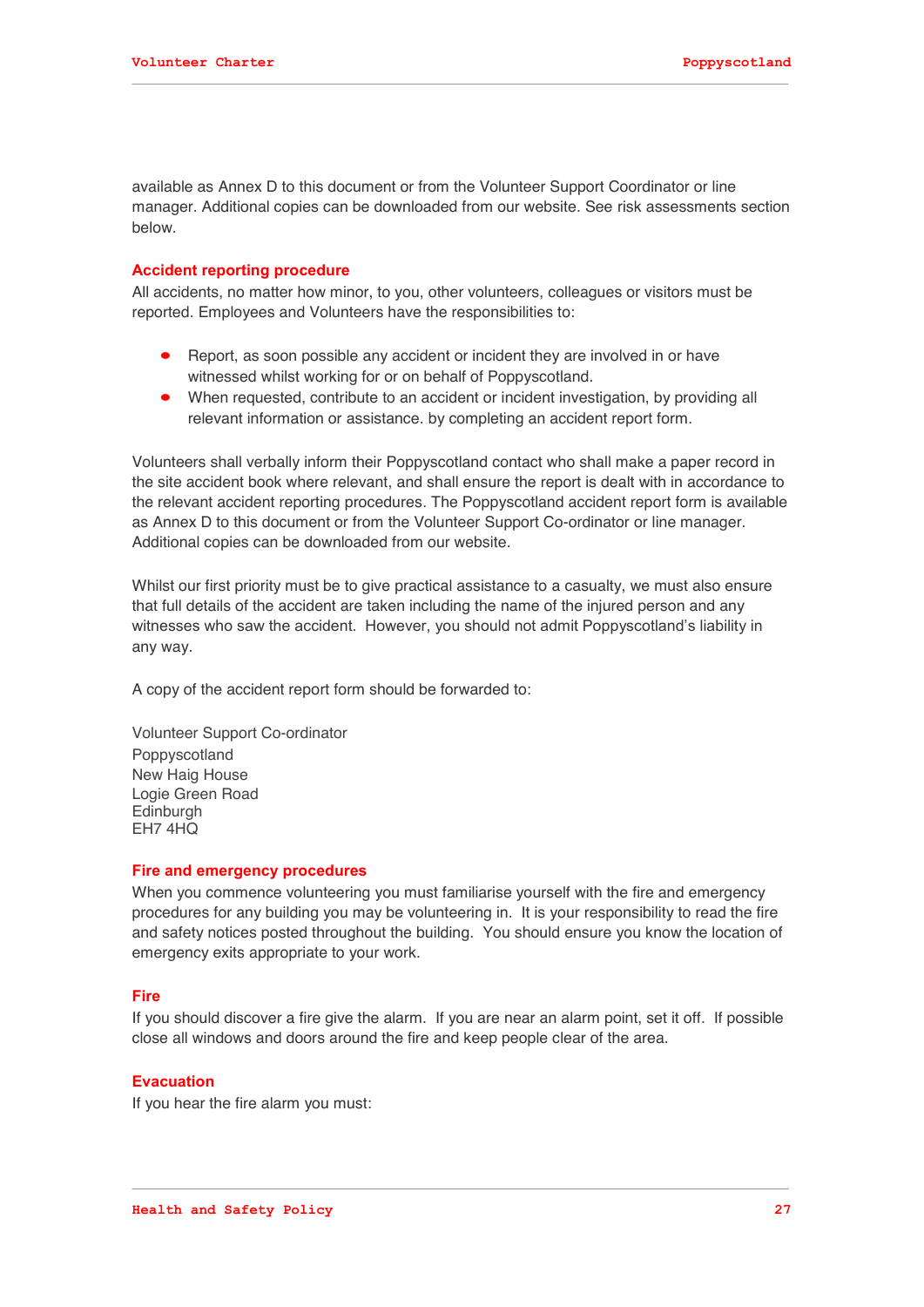- Follow the instructions of the senior person present.
- If required, search all rooms near your department to ensure nobody is left in the building, e.g. offices, toilets, store rooms.
- Do not attempt to collect personal belongings.
- The most important thing is to avoid panic do not shout or run, keep calm and alert leave the building quickly and calmly.
- Do not re-enter the building until told it is safe to do so.
- Having evacuated the building assemble at the fire assembly point.

### **Bombs**

In the event of a bomb warning follow the instructions of the senior person present. Do not touch.

#### **Risk assessments**

Poppyscotland has a duty under the law to ensure, so far as reasonably practicable, the safety of volunteers and members of the general public, who are involved in or who attend, events planned and organised by Poppyscotland or Poppyscotland volunteers. To this end, organisers of Poppyscotland public and closed events are responsible for carrying out a risk assessment prior to the event and maintaining a written record. The aim of this section is to explain what a risk assessment is, why it is required and how it is carried out.

#### **Definitions**

#### **Risk assessment**

A risk assessment is nothing more than a careful examination of what hazards, in the assessor's opinion, need to be considered in order to assess the harm they may cause to people, so that the assessor can weigh up whether sufficient precautions have been taken or what further steps must be taken to prevent harm. It is important for the assessor to decide whether a hazard is significant and whether he/she has accounted for it by applying satisfactory precautions so that the risk is mitigated.

#### **Hazard**

A hazard is anything with the potential to cause harm to a person (exposed electrical wire, slippery floor, uneven paving, heavy traffic etc)

#### **Risk**

A risk is the possibility, high or low, that a person will, or may be, harmed by a hazard.

#### **Types of events**

#### **Public event**

A public event is an event where members of the general public are invited or to which they have free access. The event may be held in a public place (e.g. town square) or in a hired or loaned venue. When held in public places the police and local authorities are to be consulted and their advice is to be noted and acted upon. The police will normally carry out the risk assessment when crowd and traffic control is involved.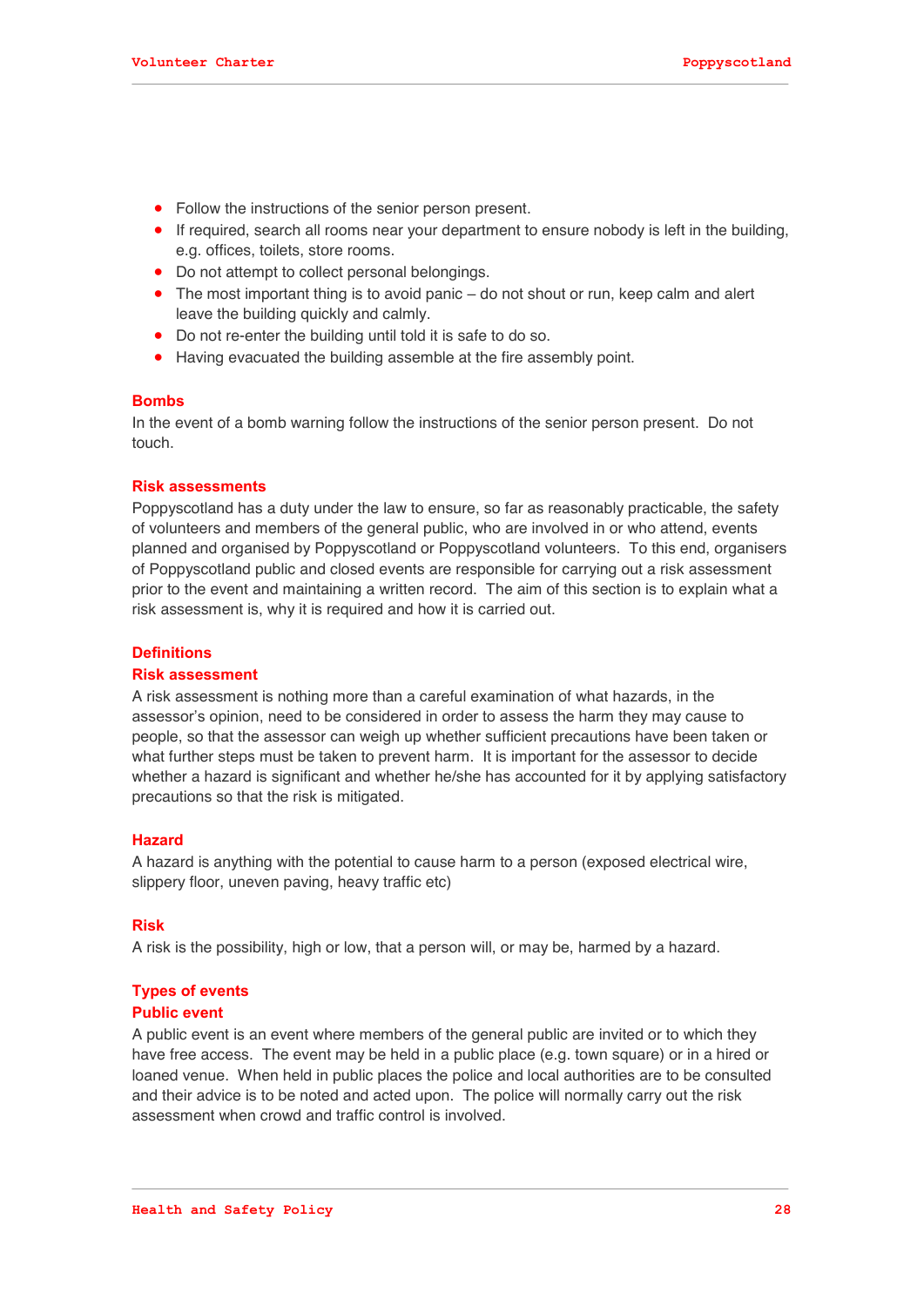### **Closed events**

A closed event is an event that takes place in a hired or loaned venue (e.g. theatre, conference hall, village hall, etc.). In such cases, the owner's risk assessment and instructions/regulations for use must be closely adhered to. Organisers of large closed events should also carry out their own risk assessment and if considered necessary consult the police.

#### **Adventure events**

Where the event is of an adventurous nature, e.g. canoeing, bungee jumping etc., in particular where young people are involved, the advice of the controlling body is to be sought and the provisions of the Adventure Licensing Regulations are to be complied with. Check with Poppyscotland that the event is covered by our insurance policy.

### **Management of crowds**

Crowding and poor crowd control can cause anxiety and stress and can easily lead to injury. Those responsible for the overall operation should work as a team, ensuring good communications and co-ordination between them. They should also:

- research the type of visitor and their likely behaviour;
- assess information available from previous events at the venue;
- consider the adequacy of arrangements for the planning and operation of crowd safety systems as part of the overall risk assessment;
- inspect the venue and review arrangements;
- liaise with outside agencies.

#### **The need for risk assessments**

As outlined in the first paragraph, Poppyscotland has a duty under the Health and Safety at Work Act 1974 to ensure so far as reasonably practicable, the safety of any persons who are involved in, or who attend, a Poppyscotland event. The Act states that it is morally unacceptable to put the health and safety of people at risk and that failure to comply with requirements of the act carries the threat of prosecution. Consequently, a risk assessment must be conducted prior to any Poppyscotland event taking place and a record of the assessment is to be maintained, which records the hazards identified and precautions taken. If an accident does occur, the interested authorities (such as the Police, local Environmental Health Department or the Health and Safety Executive (HSE)) will ask to see the risk assessment. A sound and sensible risk assessment should show that all steps so far as reasonably practicable were taken and so protect Poppyscotland from prosecution.

#### **How to complete a risk assessment**

There are 5 steps to completing a risk assessment. The process does not have to be overcomplicated. The hazards facing planners of Poppyscotland events are few and simple and can be easily identified by using common sense. You do not have to be a health and safety expert to complete a risk assessment. As each of the steps are carried out, the Poppyscotland risk assessment record should be completed and a copy retained as a written statement of the assessment. The Poppyscotland risk assessment record is available as Annex C to this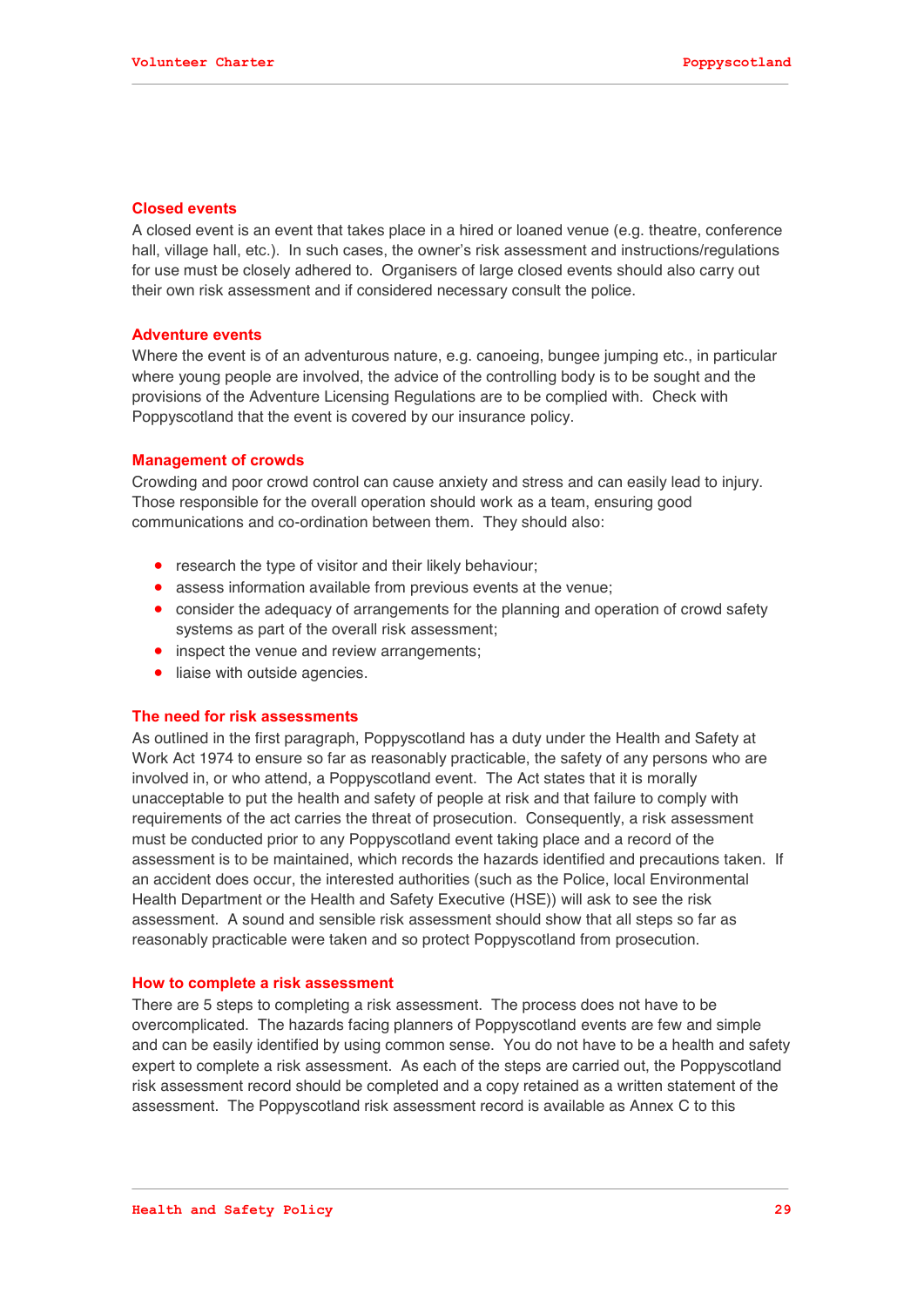document or from the Volunteer Development Co-ordinator or line manager. Additional copies can be downloaded from our website.

### **Step 1 – Look for the hazards**

Walk around the closed or public venue and look afresh at what could reasonably be expected to cause harm. Read the instructions/regulations of the closed venue. Consult/liaise with the police and local authority in the case of public venue. Use the following examples as a guide:

- slipping/tripping hazards (stairs, floor-boards, linoleum, carpets, paving stones, cables, kerb stones);
- accommodation (suitability for event, adequate space, obstructions);
- access/egress (assessable, obstructions, locked, broken, clearly marked, wheelchairs, emergency services);
- seating (comfort, adequate capacity, in good repair);
- **·** lighting (sufficient, safe, height/clearance for standards);
- temperature (too warm, too cold);
- fire (evacuation procedures, clearly marked routes and exits, inflammable material, safeguarded, fire fighting equipment, access to telephone, fire inspection report).
- vehicle traffic (people and traffic do not mix, police advice, parking facilities, pedestrian routes marked and protected, coach stop location);
- overhead hazards (trees, cables, bridges, signs, weather);
- security requirements (police advice, VIP/visitors, security threat);
- locked/unlocked/guarded door policy, search policy);
- manual handling (is assistance required? Could it be avoided?):
- crowd assessment/crowd control (police advice, use of correct barriers, emergency procedures plan and briefing).

#### **Step 2 – Decide who might be harmed and how**

There is no need to list individuals by name, just think about the groups of people who will be involved in the event or who may, inadvertently, become involved. Record the group who may be affected against the hazards listed, for example:

- Event participants
- Visitors/audience
- **•** General public/incidental onlookers
- Venue staff/maintenance staff/cleaners/operators
- Contractors/delivery personnel
- Pregnant women
- Elderly and infirm
- Disabled/wheelchair users

### **Step 3 – Evaluate the risks and decide whether existing precautions are adequate or should more be done**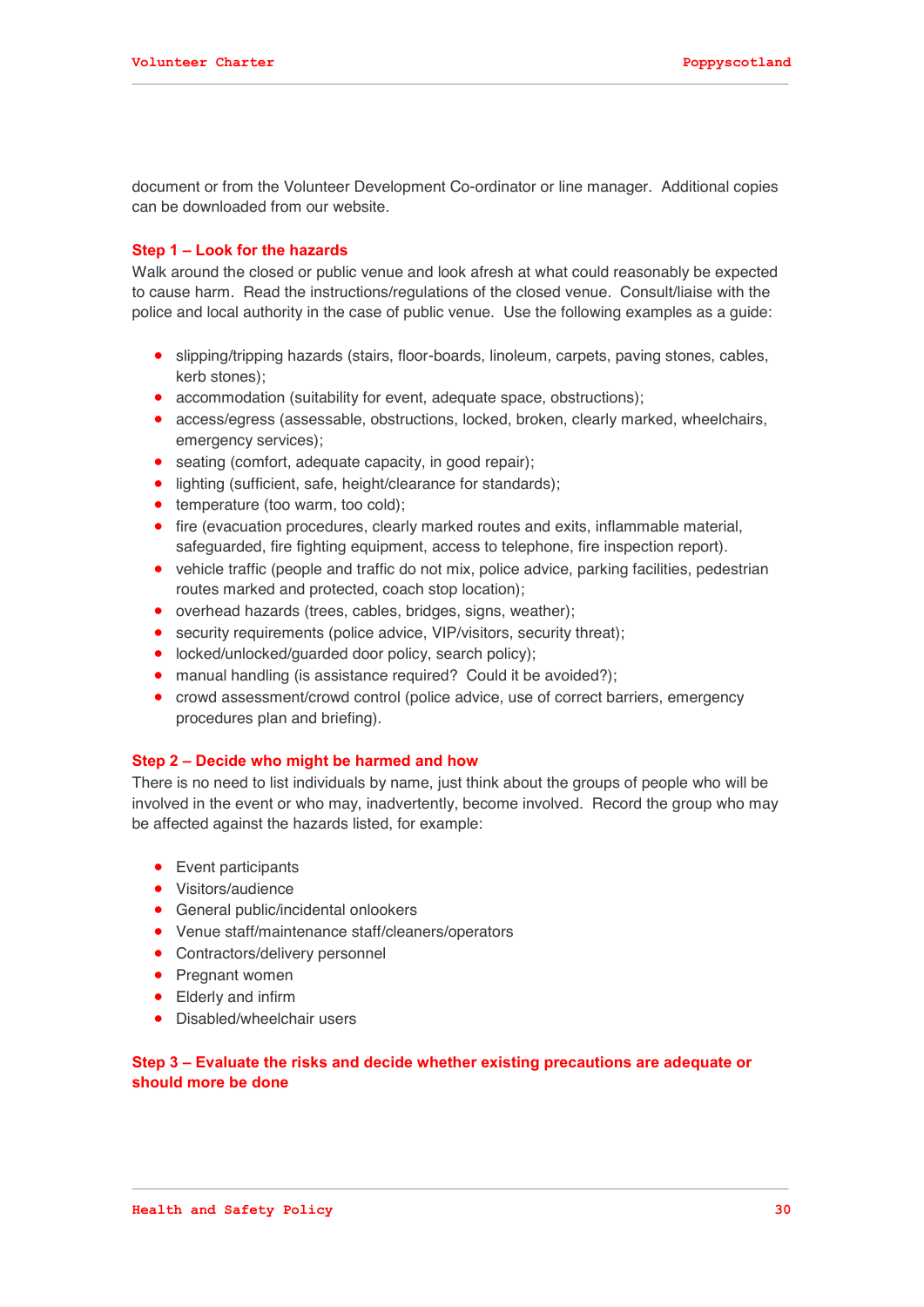Consider how likely it is that each hazard could cause harm. This will enable you to identify which hazard will place people at more risk than other less serious hazards – in other words, the hazards that must be dealt with as a priority. The law states that you must do what is reasonably practicable to make your event safe for everybody. Therefore, your real aim in Step 3 is to remove the risk from all hazards or make the risk as small as possible by taking reasonable precautions. So, take the following action:

- Draw up an action list and group the hazards (from Step 1) into priority using the categories High, Medium and Low.
- Consider each hazard and ask yourself two questions:
	- a) Can I remove the hazard? (If the answer is yes, take the necessary action and record the action taken in the risk assessment.)
	- b) If not, can I control the risk?
- To control the risk, apply the principles:
	- a) Try a less risky option (change venue, time, date etc).
	- b) Prevent access to the hazard (screen off, cover up, lock access, re-route the event etc).
	- c) Reduce exposure to the hazard (temporary repair, repair, re-route the event, etc).
	- d) Create an alternative plan (wet weather programme).

### **Step 4 – Record your findings**

You must record all your findings and action taken in your risk assessment (see Poppyscotland risk assessment record Annex C). This means recording the significant hazards, points considered, conclusions and action taken. Your record should show:

- that a proper check was undertaken;
- you considered who might be affected;
- you dealt with all the obvious and significant hazards;
- and the precautions taken are reasonable and the remaining risk is low.

### **Step 5 – Review your assessment and if necessary revise**

Keep the Poppyscotland Risk Assessment record for future reference and to present to the police or HSE inspector at a later date if requested. Should the event be held regularly, the risk assessment will help you or other organisers to complete future risk assessments. Every assessment should be approached through fresh eyes; a revision of any previous hazard consideration must be undertaken as conditions continually change.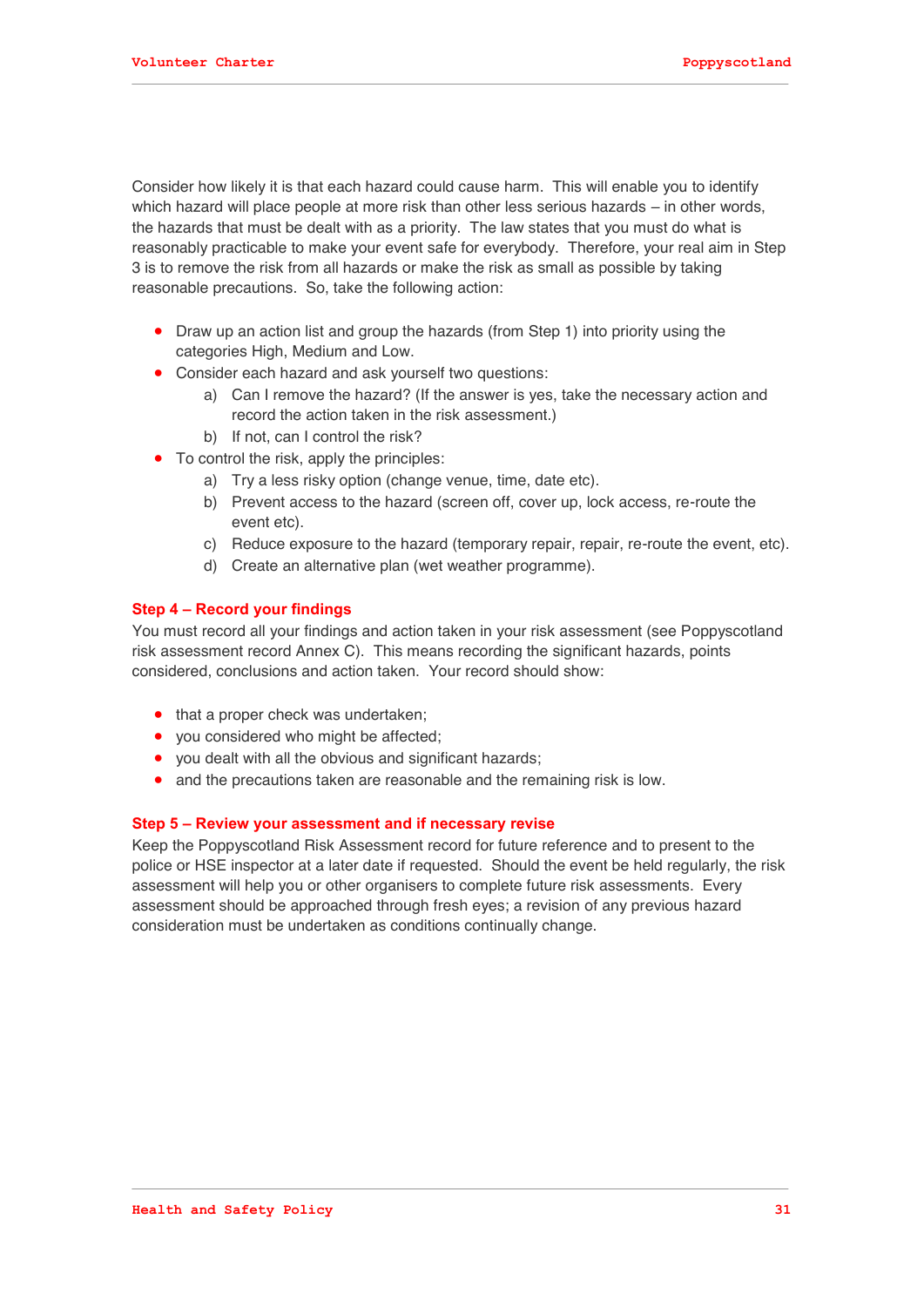# **Equal opportunities policy**

### (applicable to volunteers and employees)

Poppyscotland is an equal opportunity employer and is fully committed to a policy of treating all its employees, job applicants and volunteers equally.

The Company will take all reasonable steps to employ, train and promote employees on the basis of their experience, abilities and qualifications without regard to race, ethnic origin, nationality, national origin, religion or belief, sex, sexual orientation, marital status, age or disability. The Company will also take all reasonable steps to provide a work environment in which all employees are treated with respect and dignity and that is free of harassment based upon an employee's race, ethnic origin, nationality, national origin, religion or belief, sex, sexual orientation, marital status, age or disability. The Company will not condone any form of harassment, whether engaged in by employees or by outside third parties who do business with the Company.

Employees have a duty to cooperate with the Company to ensure that this policy is effective in ensuring equal opportunities and in preventing discrimination or harassment. Action will be taken under the Company's disciplinary procedure against any employee who is found to have committed an act of improper or unlawful discrimination, harassment, bullying or intimidation. Serious breaches of this equal opportunities and dignity at work statement will be treated as potential gross misconduct and could render the employee liable to summary dismissal. Employees should also bear in mind that they can be held personally liable as well as, or instead of, the Company for any act of unlawful discrimination.

Employees should draw the attention of their line manager to suspected discriminatory acts or practices or suspected cases of harassment. Employees must not victimize or retaliate against an employee who had made allegations or complaints of discrimination or harassment or who has provided information about such discrimination or harassment. Such behaviour will be treated as potential gross misconduct in accordance with the Company's disciplinary procedure.

### **Recruitment, advertising and selection**

The recruitment process will be conducted in such a way as to result in the selection of the most suitable person for the job in terms of experience, abilities and qualifications. The Company is committed to applying its equal opportunities policy statement at all stages of recruitment and selection.

Advertisements will encourage applications from all suitably qualified and experienced people. When advertising job vacancies, in order to attract applications from all sections of the community, the Company will, as far as reasonably practicable:

1. Ensure advertisements are not confined to those publications which would exclude or disproportionately reduce the numbers of applicants of a particular gender, sexual orientation, religion or racial group.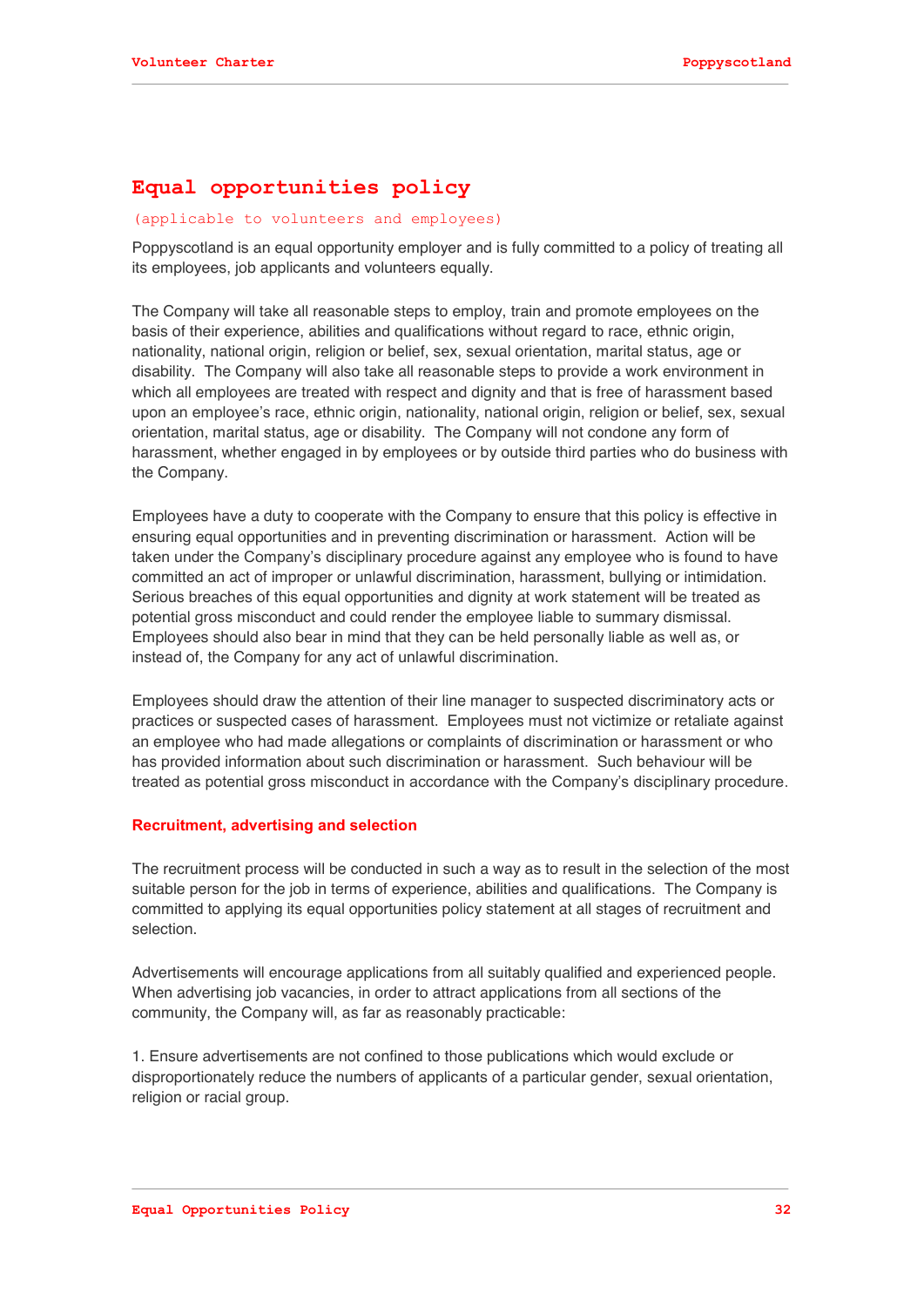2. Avoid prescribing any unnecessary requirements which would exclude a higher proportion of a particular gender, sexual orientation, religion or racial group or which would exclude disabled job applicants;

3. Avoid prescribing any requirements as to marital status;

- 1. Where vacancies may be filled by promotion or transfer, they will be published to all eligible employees in such a way that they do not restrict applications from employees of any particular gender, sexual orientation, religion or racial group or from employees with a disability;
- 2. Ensure that the setting of age limits as a criterion of any specific job title is justifiable.

The selection process will be carried out fairly for all jobs at all levels. All applications will be processed in a professional and non prejudicial way. The staff responsible for short-listing, interviewing and selecting candidates will be clearly informed of the selection criteria and of the need for their consistent application. Wherever possible, all applicants will be interviewed by at least two interviewers and all questions asked of the applicants will relate to the requirements of the job. The selection of new staff will be based on the job requirements and the individual's suitability and ability to do, or to train for, the job in question.

With disabled job applicants, the Company will have regard to its duty to make reasonable adjustments to work arrangements or to work premises in order to ensure that the disabled person is not placed at a substantial disadvantage in comparison with persons who are not disabled.

### **Terms of employment, benefits, facilities and services**

All terms of employment, benefits, facilities and service will be reviewed from time to time, in order to ensure that there is no unlawful discrimination on the grounds of race, ethnic origin, nationality, national origin, religion or belief, sex, sexual orientation, marital status, age or disability.

### **Equal Pay**

The Company is committed to equal pay in employment. It believes its male and female employees should receive equal pay for like work, work rated as equivalent or work of equal value. In order to achieve this, the Company will endeavour to maintain a pay system that is transparent, free from bias and based on objective criteria.

### **Harassment**

It is against the Company's policy for any employee, male or female, to sexually harass another employee or to harass him or her on the grounds of actual or perceived sexual orientation. It is also against the Company's policy for any employee to harass another employee on the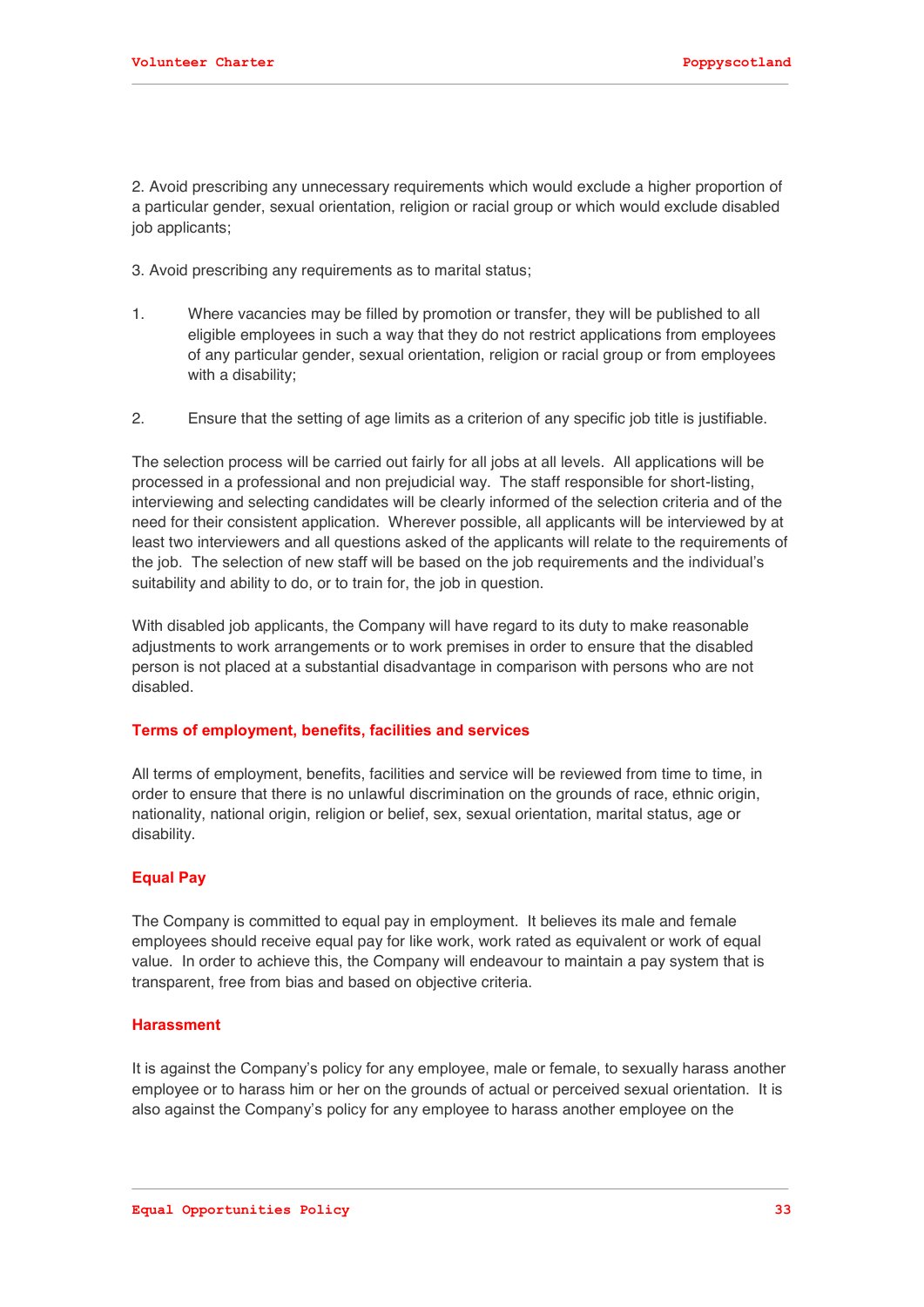grounds of his or her race, ethnic origin, nationality, national origin, religion or belief, age or disability. Harassment occurs where a person engages in unwanted conduct which has the purpose or effect of violating the other's dignity at work or creating an intimidating, hostile, degrading, humiliating or offensive work environment for the other person.

Sexual harassment include, but is not limited to, unwelcome sexual advances, requests for sexual favours, engaging in other unwelcome verbal or physical conduct of a sexual nature, subjection to obscene or other suggestive comments, and sexual jokes or pictures. Racial harassment includes, but is not limited to, engaging in unwelcome verbal or physical conduct of a racial nature, subjection to racist comments, and racist jokes or pictures. Harassment may comprise intentional bullying which is obvious or violent but it can also be unintentional or subtle, such as the use of nicknames or teasing. It is for the complainant to decide for him or herself what they regard as offensive.

### **Reporting complaints**

All allegations of discrimination or harassment will be dealt with seriously, confidentially and speedily. The Company will not ignore or treat lightly grievances or complaints of discrimination or harassment from members of a particular sex, sexual orientation, religion or racial group or from employees who are disabled.

With cases of harassment, while the Company encourages employees who believe they are being harassed to notify the offender (by words or by conduct) that his or her behaviour is unwelcome, the Company also recognizes that actual or perceived power and status disparities may make such confrontation impractical.

If you wish to make a complaint of discrimination or harassment, you should follow the following steps:

- 1. First of all, report the incident of discrimination or harassment to your line manager. If you do not wish to speak to your line manager, you can instead speak to an alternative line manager or to a member of the HR Department.
- 2. Such reports should be made promptly so that investigation may proceed and any action taken expeditiously.
- 3. All allegations of discrimination or harassment will be taken seriously. The allegation will be promptly investigated and, as part of the investigatory process, you will be interviewed and asked to provide a witness statement setting out the details of your complaint. Confidentiality will be maintained during the investigatory process to the extent that this is practical and appropriate in the circumstances. However in order to effectively investigate an allegation, the Company must be able to determine the scope of the investigation and the individuals who should be informed of or interviewed about the allegation.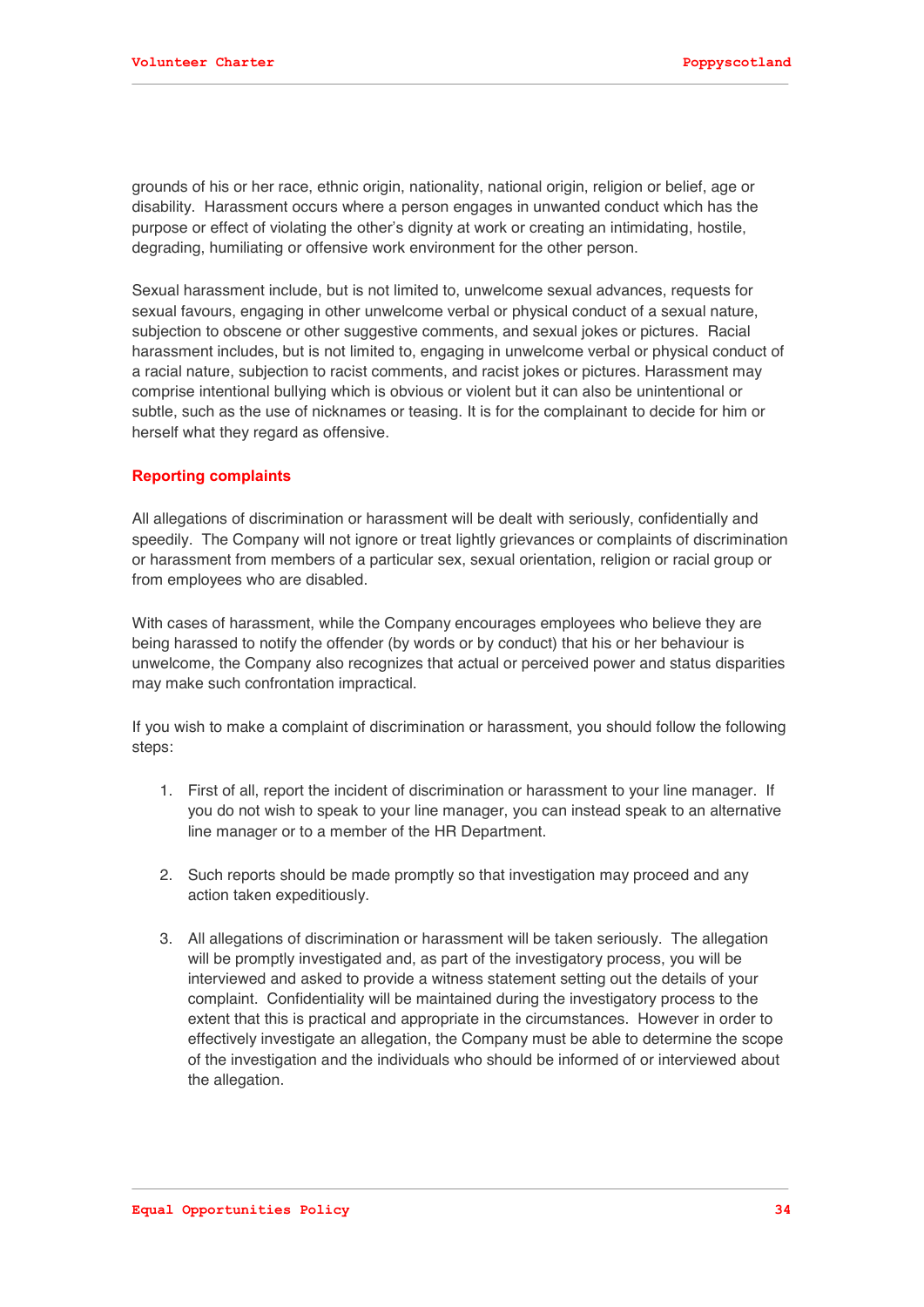- 4. Once the investigation has been completed, you will be informed of the outcome and the Company's conclusions.
- 5. The Company is committed to taking appropriate action with respect to all complaints of discrimination or harassment which are upheld.
- 6. You will not be penalized for raising a complaint, even if it is not upheld, unless your complaint was both untrue and made in bad faith.

Alternatively, you may if you wish, use the Company's grievance procedure to make a complaint.

Any employee who is found to have discriminated against or harassed another employee in violation of this policy will be subject to disciplinary action under the Company's disciplinary procedure. Such behaviour may be treated as gross misconduct and could render the employee liable to summary dismissal. In addition, line managers who had knowledge that such discrimination or harassment had occurred in their departments but who had taken no action to eliminate it will also be subject to disciplinary action under the Company's disciplinary procedure.

### **Monitoring equal opportunity and dignity at work**

The HR Manager will constantly monitor the effects of selection decisions and personnel and pay practices and procedures in order to assess whether equal opportunity and dignity at work are being achieved. This will also involve considering any possible indirectly discriminatory effects of its working practices.

### **Disability Discrimination Act**

The Act:

- Applies to existing (and future) disabled employees and (to a limited extent) to applicants
- Applies to all employers with 15 or more employees
- Protects disabled people (and those speaking out for them)
- Allows justification (which must be material and substantial) as a defence
- Applies in respect of recruitment, job offer, refusal to appoint, terms and conditions, promotion prospects and dismissal

To assist the disabled, employers are required to make 'reasonable' adjustments to the working environment which could include the following:

- Altering premises
- Altering working hours, site, duties and equipment
- Altering manuals, procedures etc (e.g. providing written instructions in Braille)
- Allowing absence for training, assessment and rehabilitation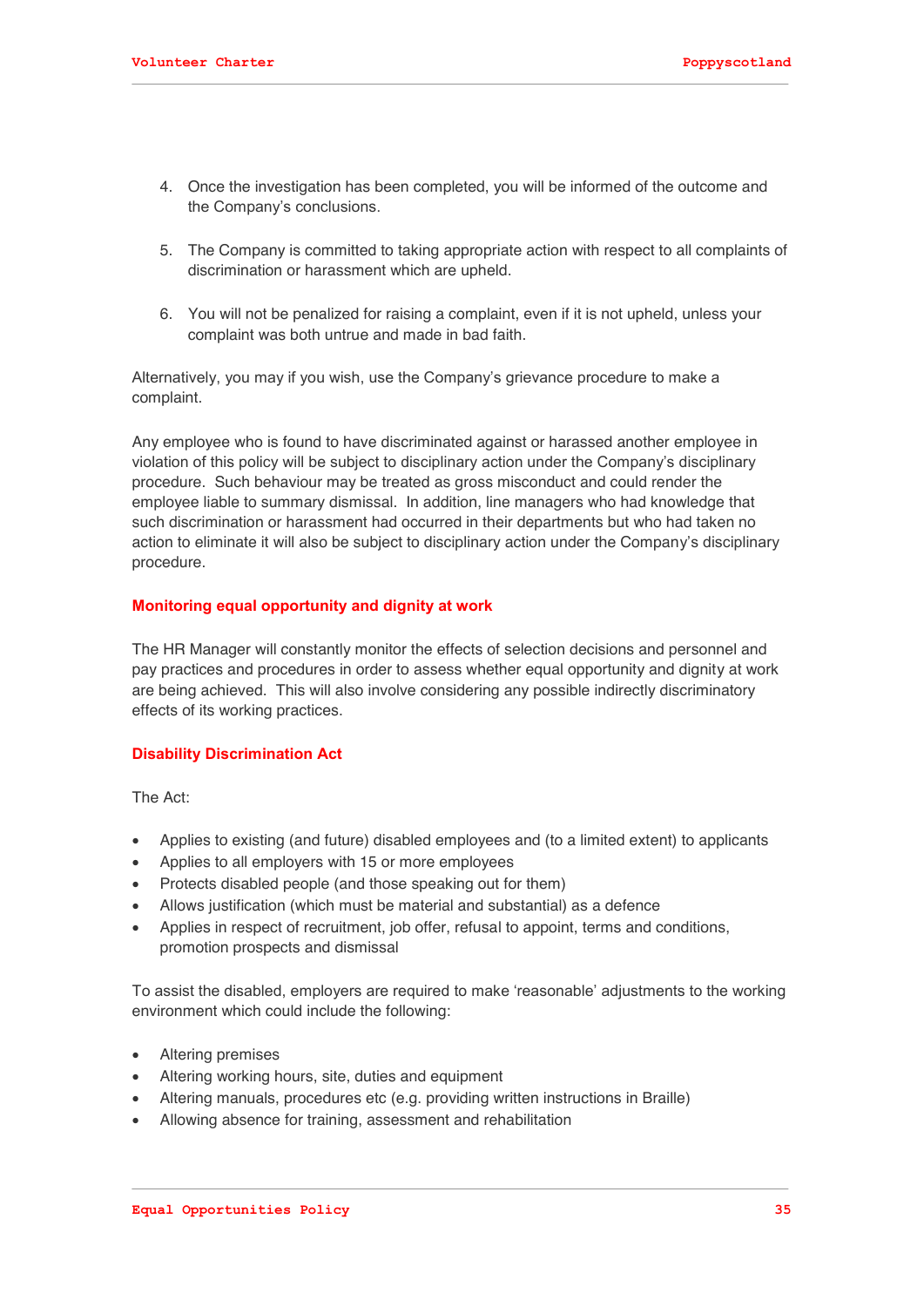Providing assistance (e.g. a reader, writer or interpreter) and supervision

Whilst 'reasonableness' for making adjustments will essentially depend upon individual cases, an assessment of whether an adjustment is reasonable could include:

- The availability of finance and resources to make adjustments note that the Access to Work initiative can provide up to 80% of employers' costs of making adjustments to enable the disabled to work or continue to work. Details via Job Centres.
- The practicality of making the adjustment
- The cost to and disruption of the employer's business.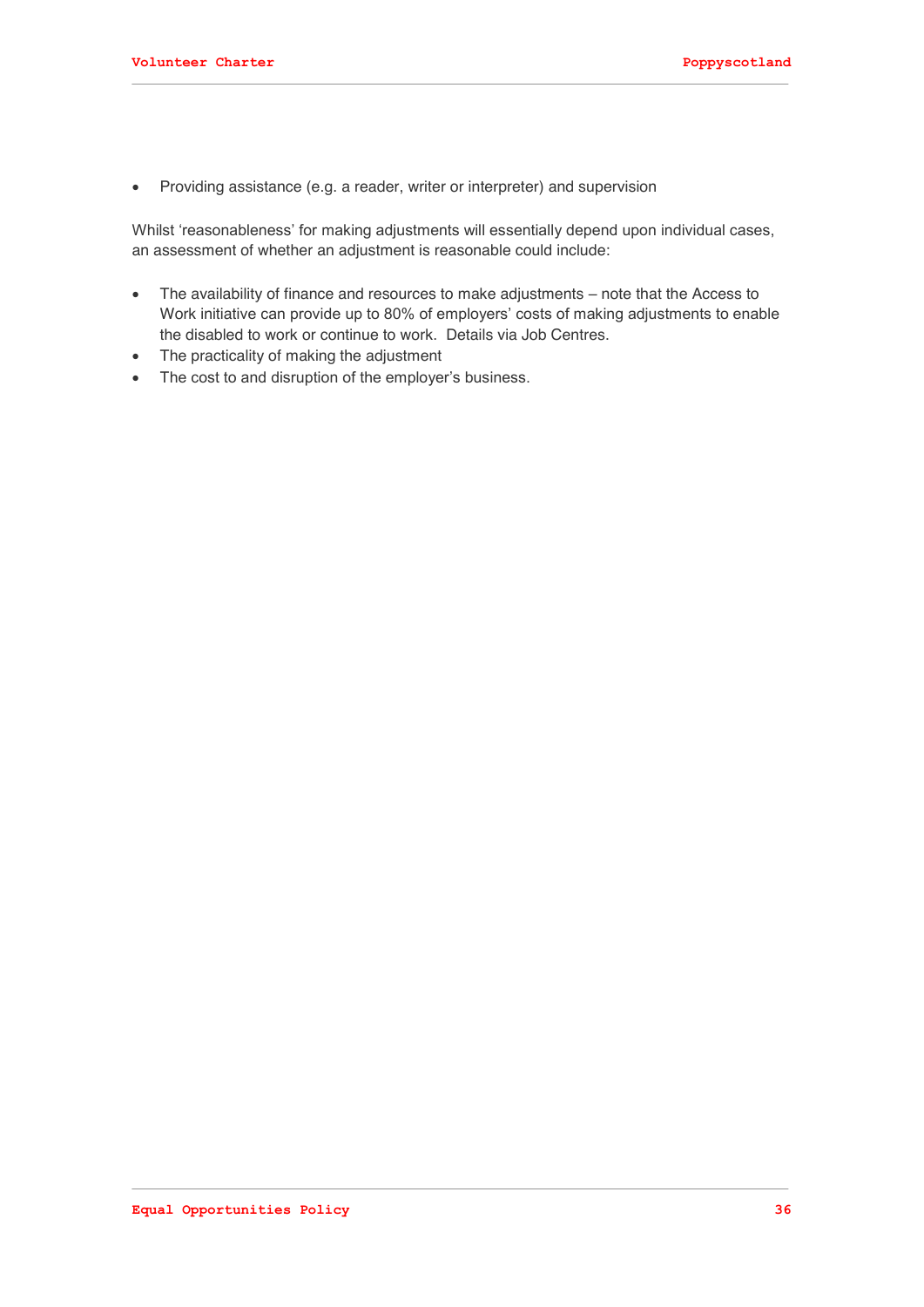# **Volunteers from abroad**

There are no legal restrictions on volunteering for nationals of EU countries.

Nationals of non EU/EEA countries may be prevented legally from taking paid or unpaid work in the UK - which includes volunteering. People who have their passports endorsed in this way cannot volunteer with Poppyscotland until they have obtained consent from the Home Office Immigration and Nationality Directorate.

People from non-EU countries can arrange beforehand to come to the UK specifically to volunteer with Poppyscotland provided that the volunteering is project based, the volunteer is not in the UK for more than 12 months and does not take paid employment whilst in the UK.

It is an offence to retain a person's birth certificate or certificate of naturalisation, passport or other travel documentation.

Overseas students can legally take paid or unpaid work provided they have completed form OSS1, available from the Job Centre.

People applying for refugee status cannot be considered as volunteers with Poppyscotland without permission being granted from the Home Office for them to be so.

People granted refugee status or exceptional leave to remain in the UK are entitled to be considered for voluntary work with Poppyscotland.

Volunteers identify their citizenship on the Poppyscotland Volunteer application form. If a volunteer is not a citizen of an EU country, eligibility to volunteer is clarified at interview.

A manager would need to confirm in writing to the volunteer from the non-EU country the relevant information concerning the date and time-scale of their placement, where they will be placed and what their role will be.

If a person from abroad is uncertain about their legal status in respect of voluntary work they are advised as to whom they need to contact for clarification.

If there is any uncertainty regarding the volunteer's legal status or what is acceptable documentation, advice is sought from the local Human Resources manager.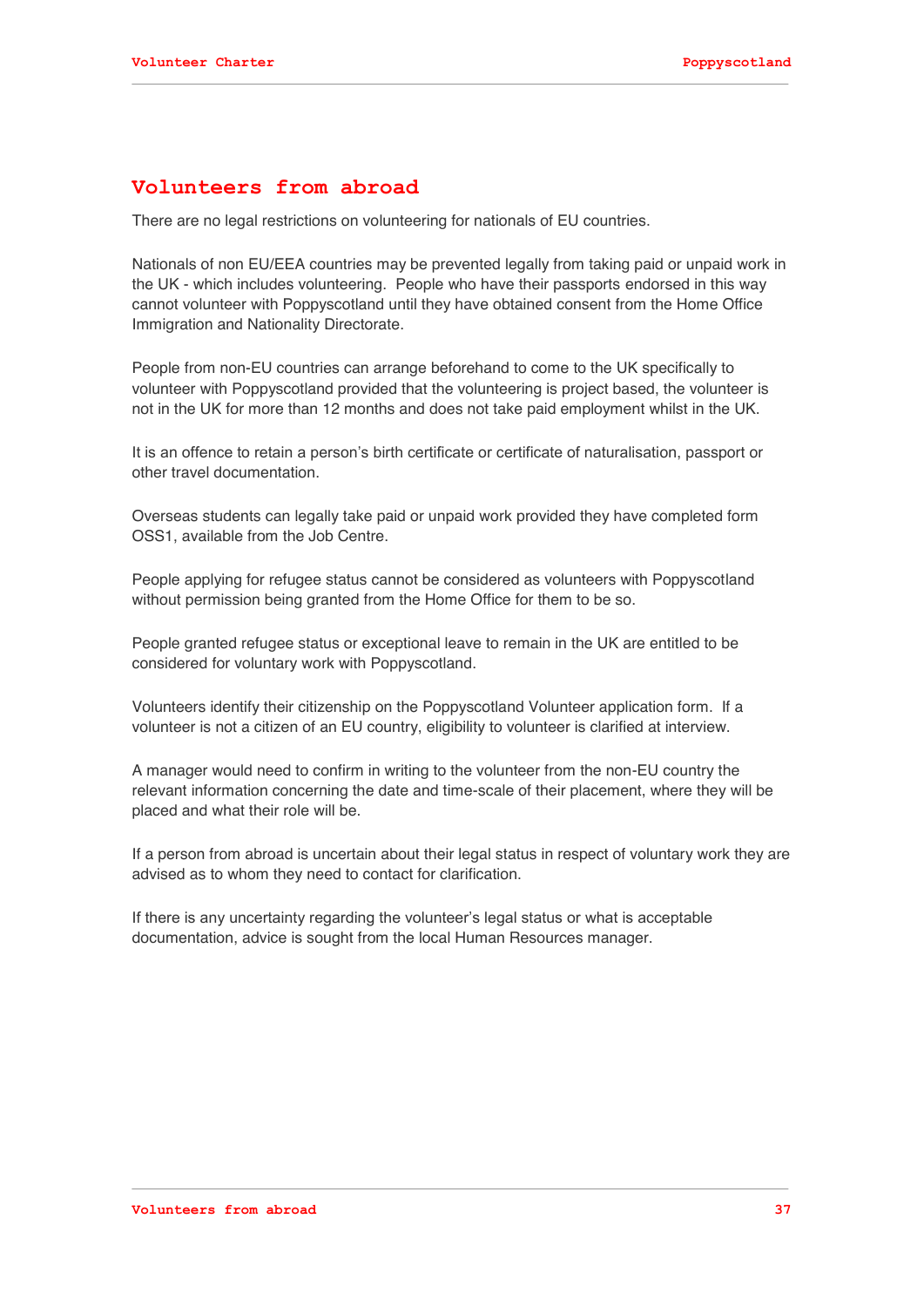## **Use of the internet and e-mail standards**

Users on the Poppyscotland Network have access to the internet and e-mail facility via desktop and laptop PCs. This Instruction sets out the policy on the use of both facilities.

#### **Internet**

The Poppyscotland Network provides user's access to the internet for work related purposes only. As with other facilities within Poppyscotland, such as telephone and fax, there are no setdown limitations placed on volunteers.

As a major concession to users however, private use of the internet may be permitted for short periods during the working day. This should not normally be during normal working hours but is acceptable prior to opening time and during lunch break. As with all concessions, this can and will be withdrawn if abused. Be considerate.

Please note the use of the internet to deliberately access sites that are considered inappropriate or that contain offensive material is strictly forbidden and will be regarded as gross misconduct and disciplinary procedures will be instigated.

Additionally, use of the internet from the Poppyscotland Network is not to be used for freelance, business or gambling. It is impossible to list all internet sites or type of sites that would be deemed inappropriate or carrying offensive material but as an example, sites of a pornographic nature most certainly fall into this category – if there is any doubt the site should be avoided.

#### **E-mails**

The use of e-mails is actively encouraged within and between the Poppyscotland Network as an efficient and speedy means of communication provided recipients acknowledge receipt of emails and act upon them accordingly. Similarly, communicating with external addressees via email is very efficient and allows large and complex documents to be passed quickly and easily. It should be noted that the use of e-mailing facilities is not necessarily a confidential means of communication and if any personal data is sent in e-mail, this must be done in accordance with the Data Protection Act, a copy of which is held in the Human Resources Department.

Volunteers are not to use e-mail to make formal contractual agreements.

The use of e-mail facility for private purposes is accepted by the Poppyscotland Network within set bounds similar to the internet. Users may use the facility for occasional messaging to friends and colleagues. However, volunteers are not allowed the use of their work e-mail address for chat or other such sites – that is, loading their address with a chat site or for the receipt of unsolicited e-mails. Similarly, sending and receiving e-mails to/from addresses that are clearly the 'front' for an inappropriate site is not acceptable. Whilst mindful of the general right of volunteers privacy at work Poppyscotland reserves the right to monitor e-mails sent by any Poppyscotland Network volunteer through the authorised Network Administrator. In the absence of the Network Administrator his/her Head of Department has the authority to monitor internet and e-mail traffic. Any person not authorised who does so will be deemed to have contravened the disciplinary code. All cases of gross misconduct identified by the authorised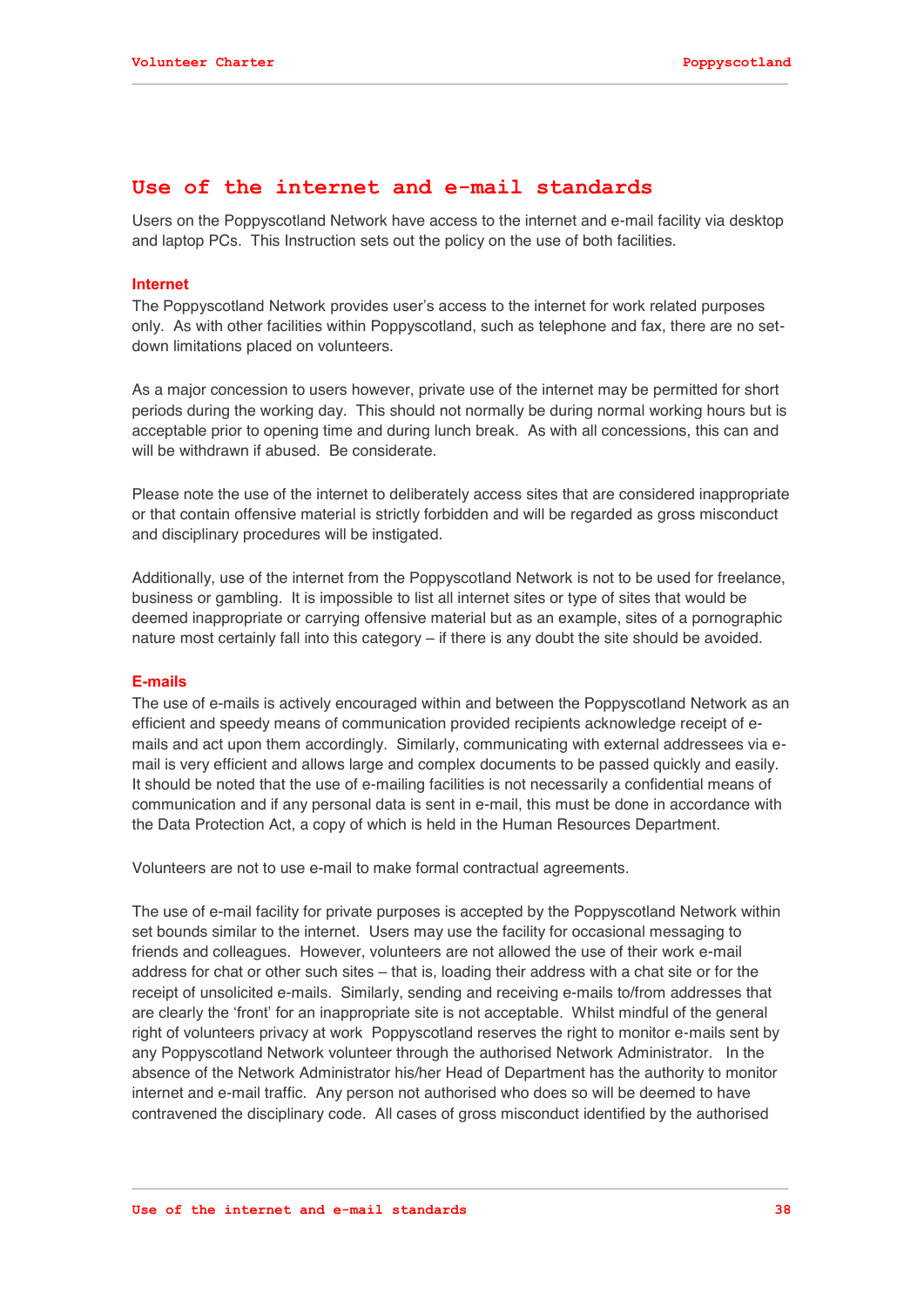Network Administrator will be reported in the first instance to the HR Manager who will instigate the necessary action through the Chief Executive.

Volunteers are not to make use of e-mails to send pictures or any other material of an inappropriate nature to either members of the Poppyscotland Network or external addressees. Again, it is impossible to define inappropriate material, but where that material might cause offence, it is to be considered inappropriate.

#### **Misuse of the facilities**

Accessing or downloading material of an inappropriate or offensive nature, be it onto Poppyscotland or private IT equipment, at the offices of the Poppyscotland Network, by any member of the Poppyscotland Network, will be considered Gross Misconduct. Similarly the sending of inappropriate or offensive material, to either internal or external addressees, will also be considered Gross Misconduct as will the sending of such material to Poppyscotland addressees from an external address. Such activity will most certainly result in action being taken.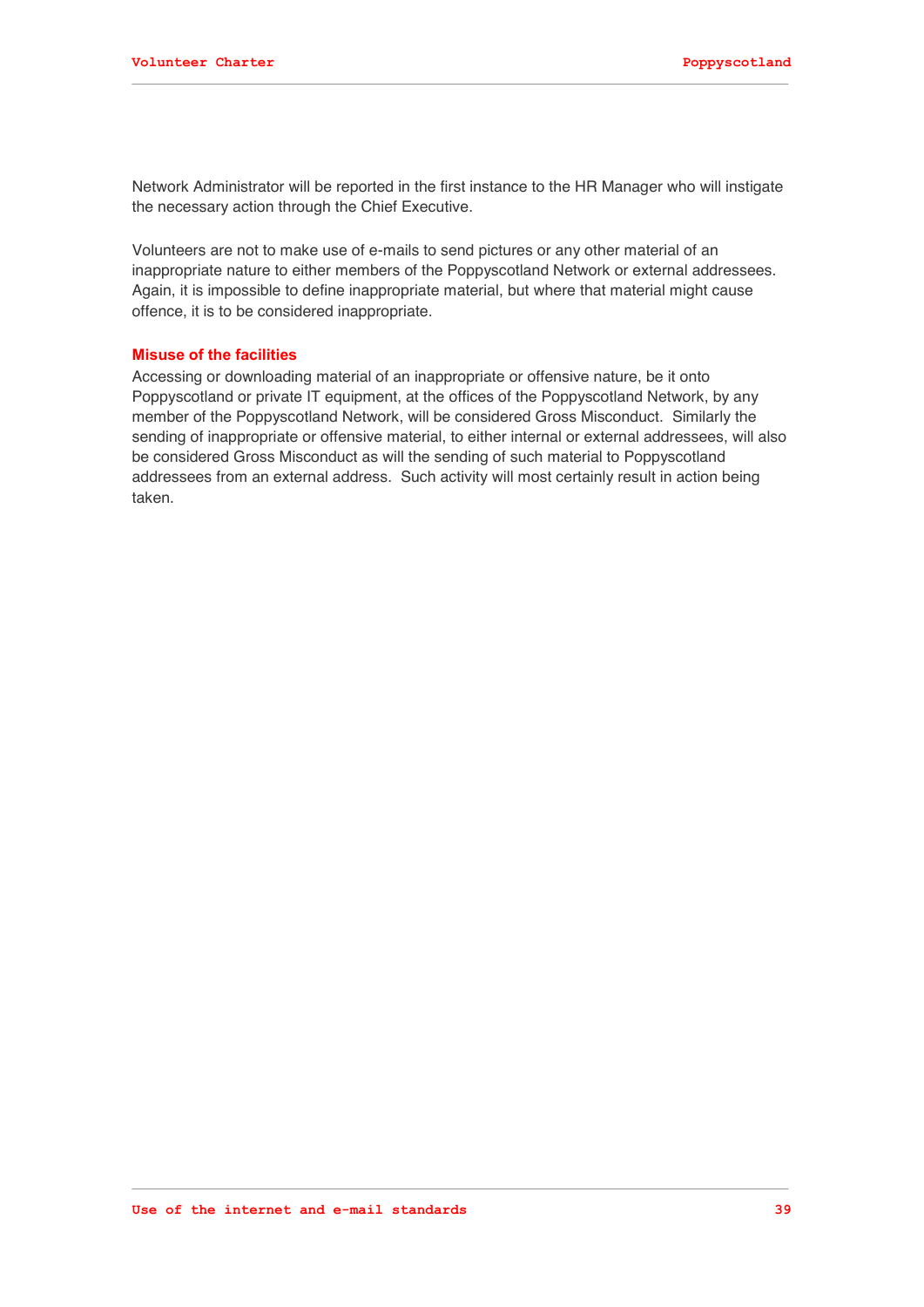## **Protection of children and adults at risk policy**

#### (applicable to employees and volunteers)

Poppyscotland aims to ensure that any children or vulnerable adults, are protected and kept safe from harm while they are with employees and volunteers in this organisation. In order to achieve this we will ensure our employees and volunteers are carefully selected, screened, trained and supervised.

All applicants to our organisation will complete an application form.

Short listed applicants will be asked to attend interview or informal chat.

Short listed applicants will be asked to provide references and these will always be taken up prior to confirmation of an appointment.

Where relevant to the post, the successful applicant will be asked to join the PVG Scheme, and a Disclosure or scheme update will be requested. Disclosures will be requested prior to the applicant taking up post.

The successful applicant will receive orientation training, which will give an overview of the organisation and ensure they know its purpose, values, services and structure.

Relevant training and support will be provided on an ongoing basis, and will cover information about their role, and opportunities for practicing skills needed for the work.

Training on specific areas such as health & safety procedures, identifying and reporting abuse, and confidentiality will be given as a priority to new staff and volunteers, and will be regularly reviewed.

All employees and volunteers will have a designated supervisor who will provide regular feedback and support. Poppyscotland will ensure that all volunteers involved in recruitment, training and supervision, are aware of this policy and have received appropriate training and support to ensure it full implementation.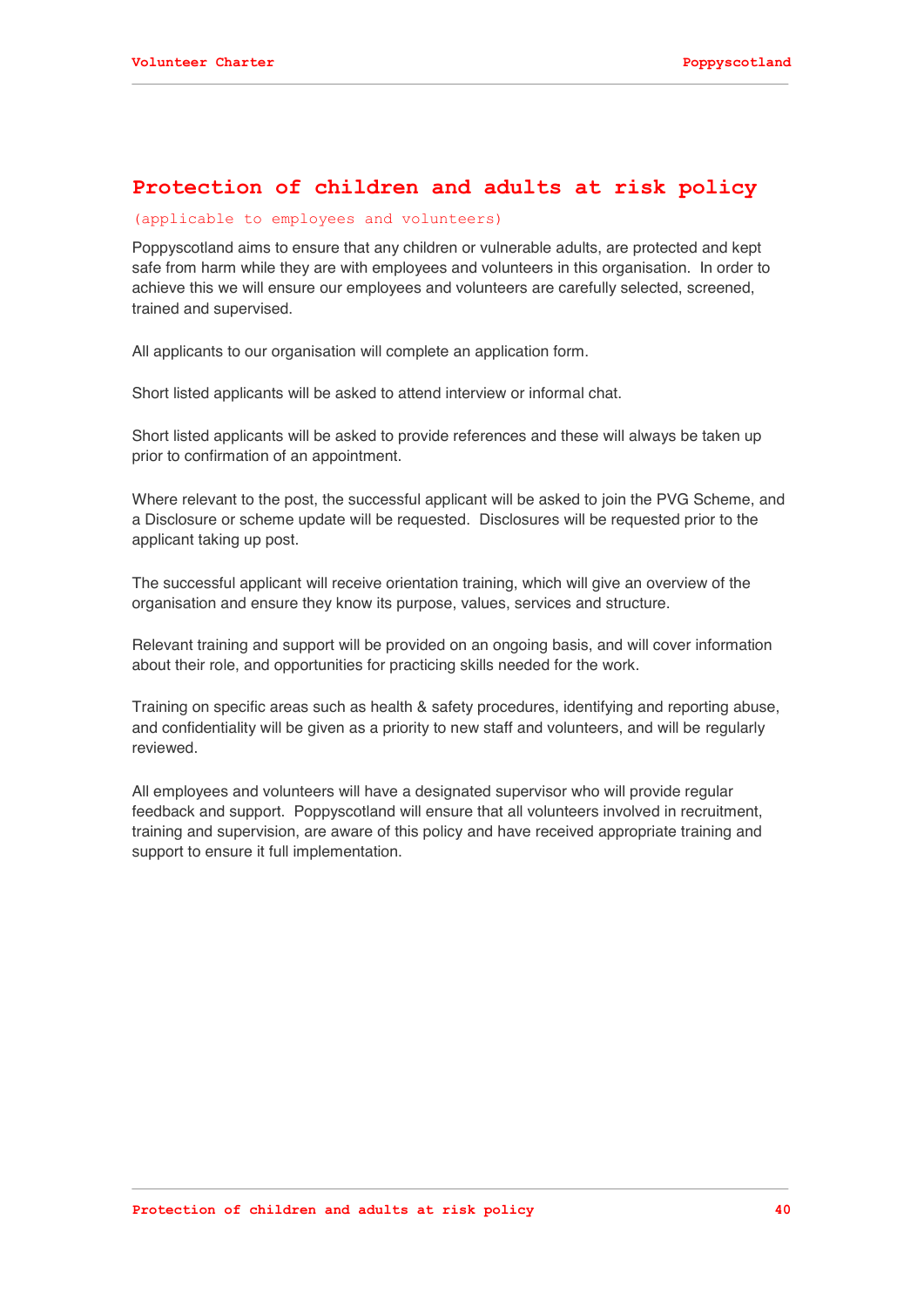# **Recruitment of ex-offenders policy**

The purpose of this policy is to ensure consistent and fair practices are implemented for the recruitment of volunteers who have a criminal record to unpaid vulnerable posts within Poppyscotland.

Poppyscotland undertakes to treat all applicants for positions within the organisation fairly and not to discriminate unfairly against the subject of a disclosure on the basis of conviction or other information revealed.

Having a criminal record will not necessarily debar an individual from working/volunteering in an Adults at Risk position within this organisation. Only convictions or conviction information that is deemed relevant to the position applied for will result in an applicant not being granted the position.

This organisation implements a fair recruitment policy that ensures individuals have the opportunity to disclose any convictions or conviction information in a way that allows for a clear risk assessment to be carried out that will determine whether or not the conviction or conviction information is relevant to the position applied for.

To ensure the correct applicant is appointed and to enable Poppyscotland to determine the relevance of any convictions or conviction information to positions applied for Poppyscotland will use the following volunteer recruitment tools:

- Application Form
- Self-Declaration Form
- References
- **•** Interviews
- Disclosure Certificate

As part of Poppyscotland recruitment policy we request the appropriate level of Disclosure certificate at the final part of the recruitment stage, when a position has been offered.

Enhanced Disclosure certificates will only be sought for positions that are deemed to be exempted posts. An exempted post is one, which is detailed in the Exclusions and Exceptions (Scotland) Order 2003.

Under the Rehabilitation of Offenders Act 1974, ex-offenders have the right not to reveal spent convictions. However, additional legislation (the Exclusions and Exceptions (Scotland) Act 2003) allows for employers to ask for an applicant to detail their full criminal record history.

One of the positions listed in the Exclusions and Exceptions (Scotland) Order 2003 is a child care position. The definition of a child care position is defined in Schedule 2 of the Protection of Children (Scotland) Act 2003 (PoCSA).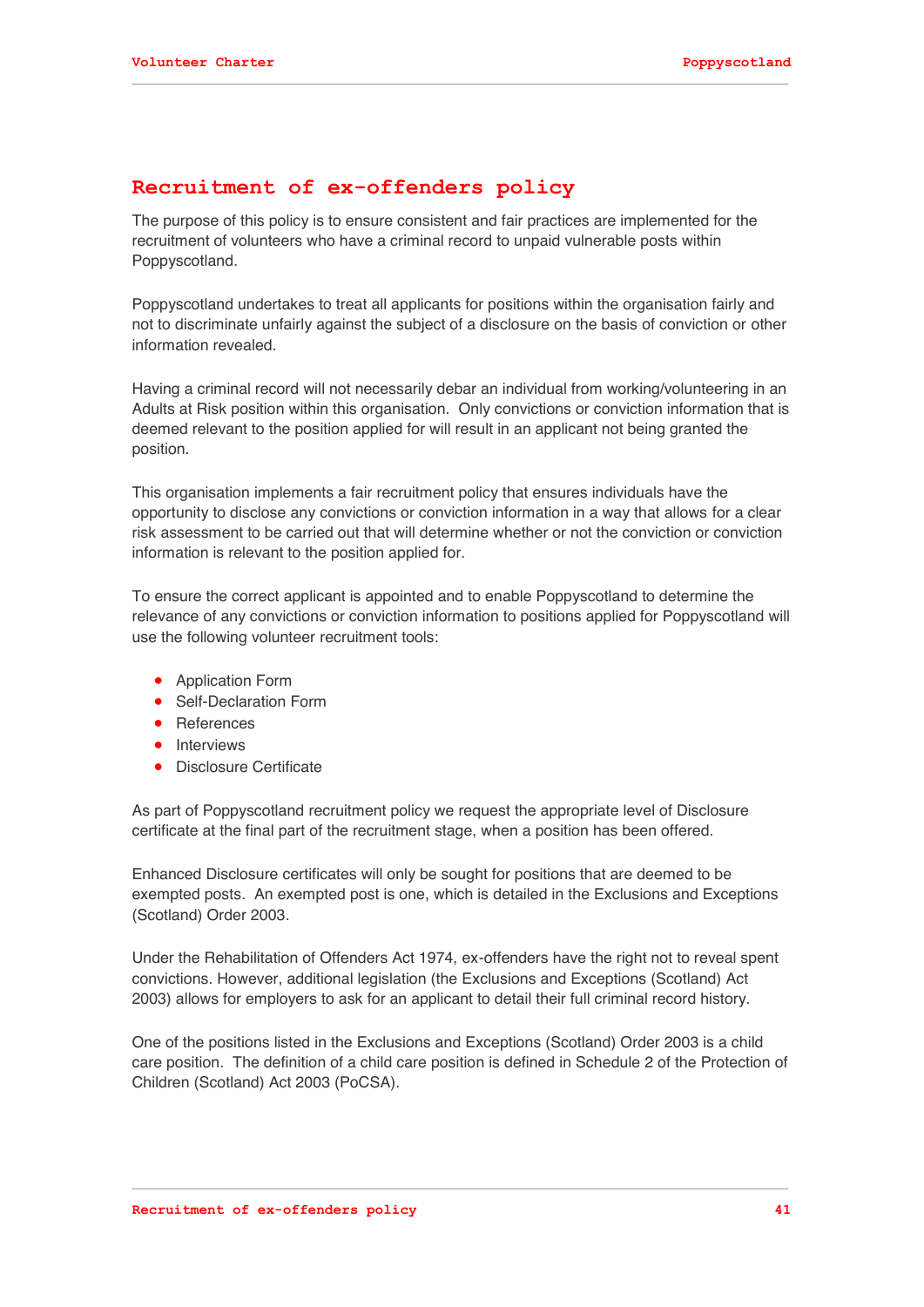Where a position requires an Enhanced disclosure we make this clear on the application form, job advert, self-declaration form and any other information provided about the post.

All applicants are required to complete an application form, self-declaration form, interview or informal chat and give details of two referees. (Only one reference is required where the volunteering is very occasional or low risk.)

Self-Declaration Forms will be viewed by the Lead Signatory before interview to determine the relevance of any disclosed information to the position applied for.

When assessing the relevance of any convictions or conviction information Lead Signatory will look at the following information:

- Whether the conviction is relevant to the position being offered;
- The seriousness of the offence revealed;
- The length of time since the offence took place:
- Whether the applicant has a pattern of offending behaviour;
- Whether the applicant's circumstances have changed since offending took place;
- How the individual completed their sentence to move forward and stop the offending behaviour

Should the Lead Signatory decide that the information is relevant to the post the applicant will be deemed to have been unsuccessful and this information will be fed back to the applicant by letter.

For applicants who have disclosed convictions or conviction information that is not deemed to be relevant to the post an interview or informal chat will take place.

At interview or informal chat we will ensure that open, measured and relevant discussions can take place on the subject of any disclosed offences.

Failure to reveal information on the Self-Declaration Form or at interview or informal chat that is directly relevant to the position sought will lead to the withdrawal of the offer of paid/unpaid work.

The appropriate level of Disclosure certificate will be accessed once the applicant has successfully completed the interview and the paid/unpaid position has been offered.

Should the returned Disclosure certificate disclose more offences, more serious offences or relevant non-conviction information than previously disclosed by the applicant this could lead to the withdrawal of offer of employment/volunteer post. This will be a decision for the Lead Signatory to make.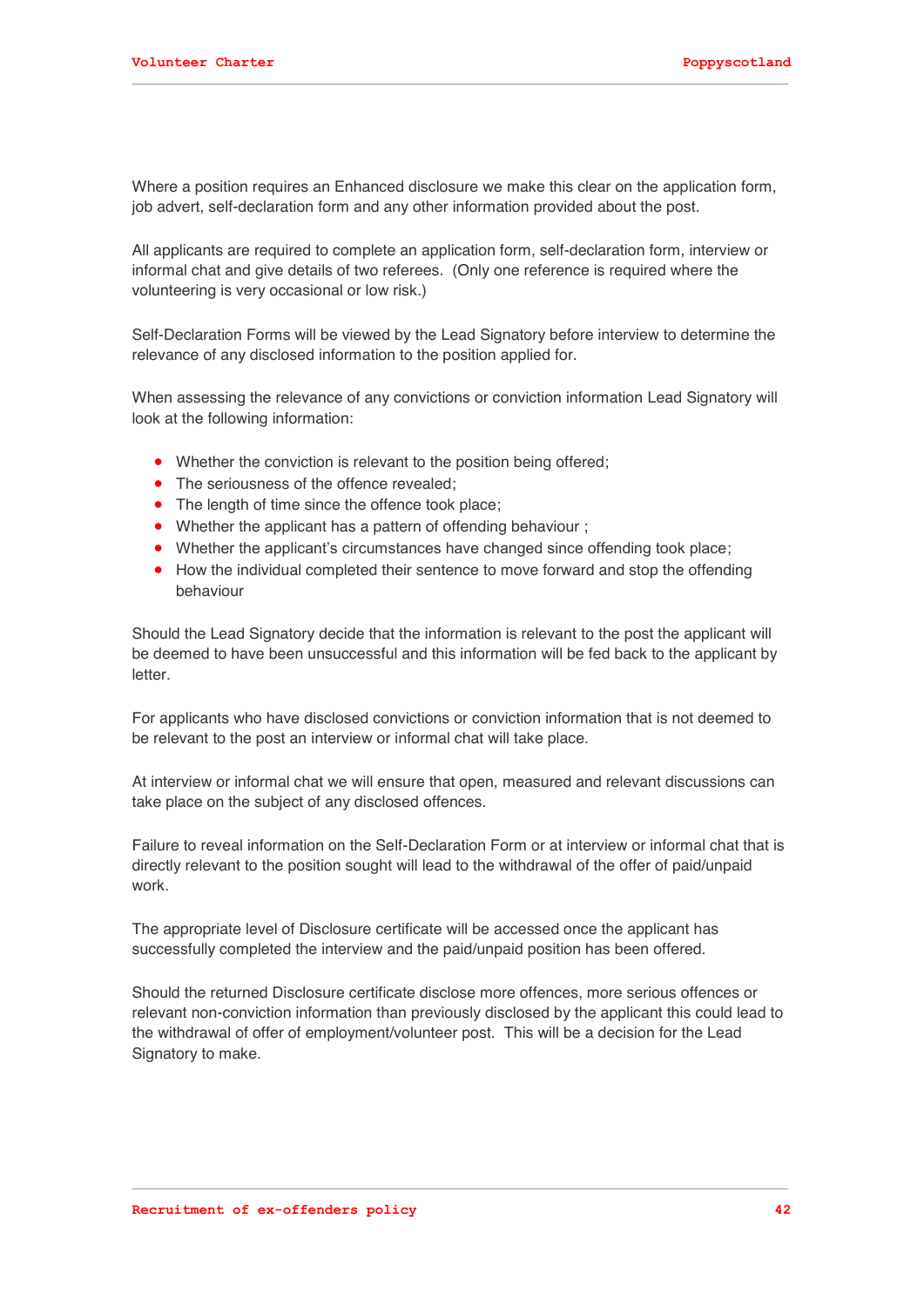All Disclosure Certificates accessed for successful applicants will be stored for a maximum of thirty days by the Lead Signatory, as per the Poppyscotland policy on storage, handling and retention policy.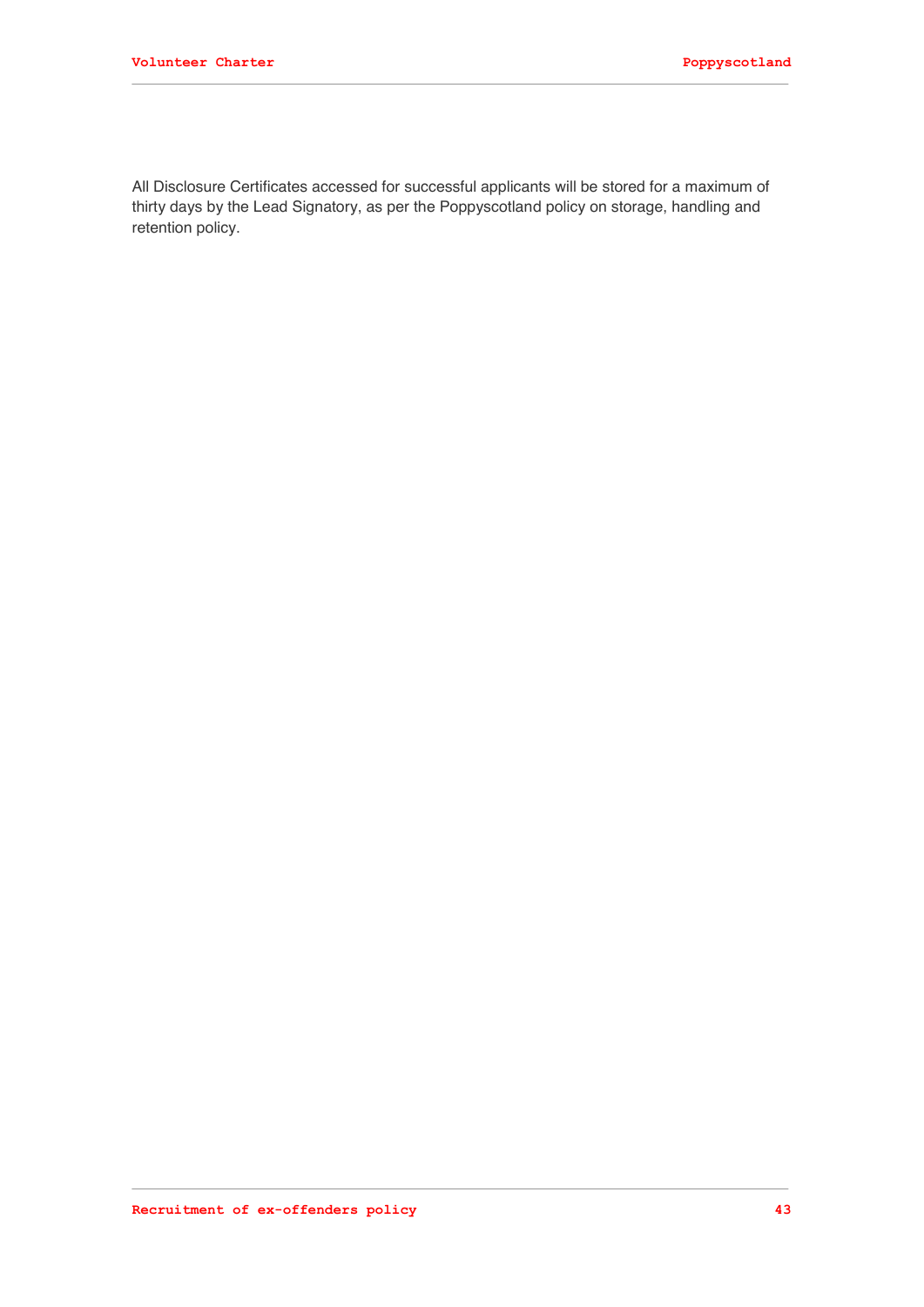# **Disclosure information policy**

### (Secure handling, use, storage and destruction of information)

In accordance with the Scottish Executive Code of Practice, for registered persons and other recipients of Disclosure Information, Poppyscotland will ensure the following practice.

Disclosures will only be requested when necessary and relevant to a particular post and the information provided on a disclosure certificate will only be used for recruitment purposes.

Poppyscotland will ensure that an individual's consent is given before seeking a disclosure, and will seek their consent before using disclosure information for any purpose other than recruitment. Disclosure information will only be shared with those authorised to see it in the course of their duties.

Where additional disclosure information is provided to Poppyscotland and not to the disclosure applicant, Poppyscotland will not disclose this information to the applicant, but can inform them, if asked that additional information has been provided, should this information affect the recruitment decision, not actual details of the additional information or where it was resourced.

Disclosure information will be stored in a locked non-portable container, for a maximum of thirty days. Only those authorised to see this information in the course of their duties will have access to this container.

Disclosure information will be destroyed by shredding.

No image or photocopy of the Disclosure information may be retained. Recipients of Disclosure information may, however, keep a record of the following: -

- Date of issue of disclosure
- Name of subject
- Disclosure type
- Position for which disclosure was requested
- Unique reference number of disclosure
- Recruitment decision taken

Poppyscotland will ensure that all staff with access to disclosure information are aware of this policy and have received relevant training and support.

Poppyscotland undertake to make a copy of this policy available to any applicant for a post with Poppyscotland that requires a disclosure.

Before acting as an Intermediary Organisation (i.e. a body which processes applications for Enhanced Disclosures on behalf of another organisation), Poppyscotland will take all reasonable steps to ensure that the organisation on whose behalf we are acting can comply with the Code of Practice, published by Scottish Ministers under Section 122(1) of the Police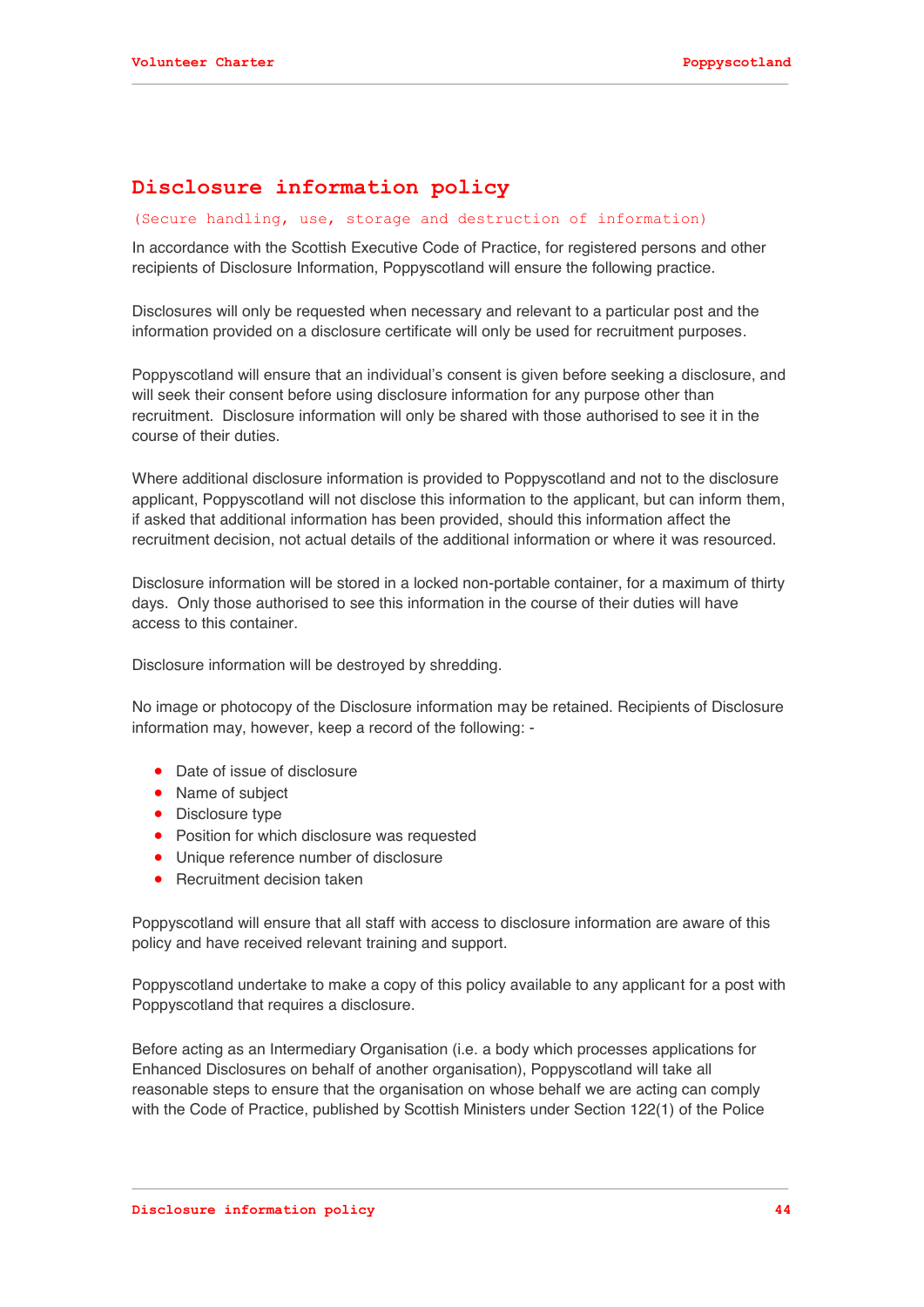Act 1997 Part V, and in full accordance with this policy. We will also take all reasonable steps to satisfy ourselves that they will handle, use, store, retain and dispose of Disclosure information in full compliance with the Code of Practice, and in full accordance with this policy. We will also ensure that any body or individual, at whose request applications for Disclosures are countersigned, has such a written policy and, if necessary, will provide a model policy for that body or individual to use or adapt for this purpose.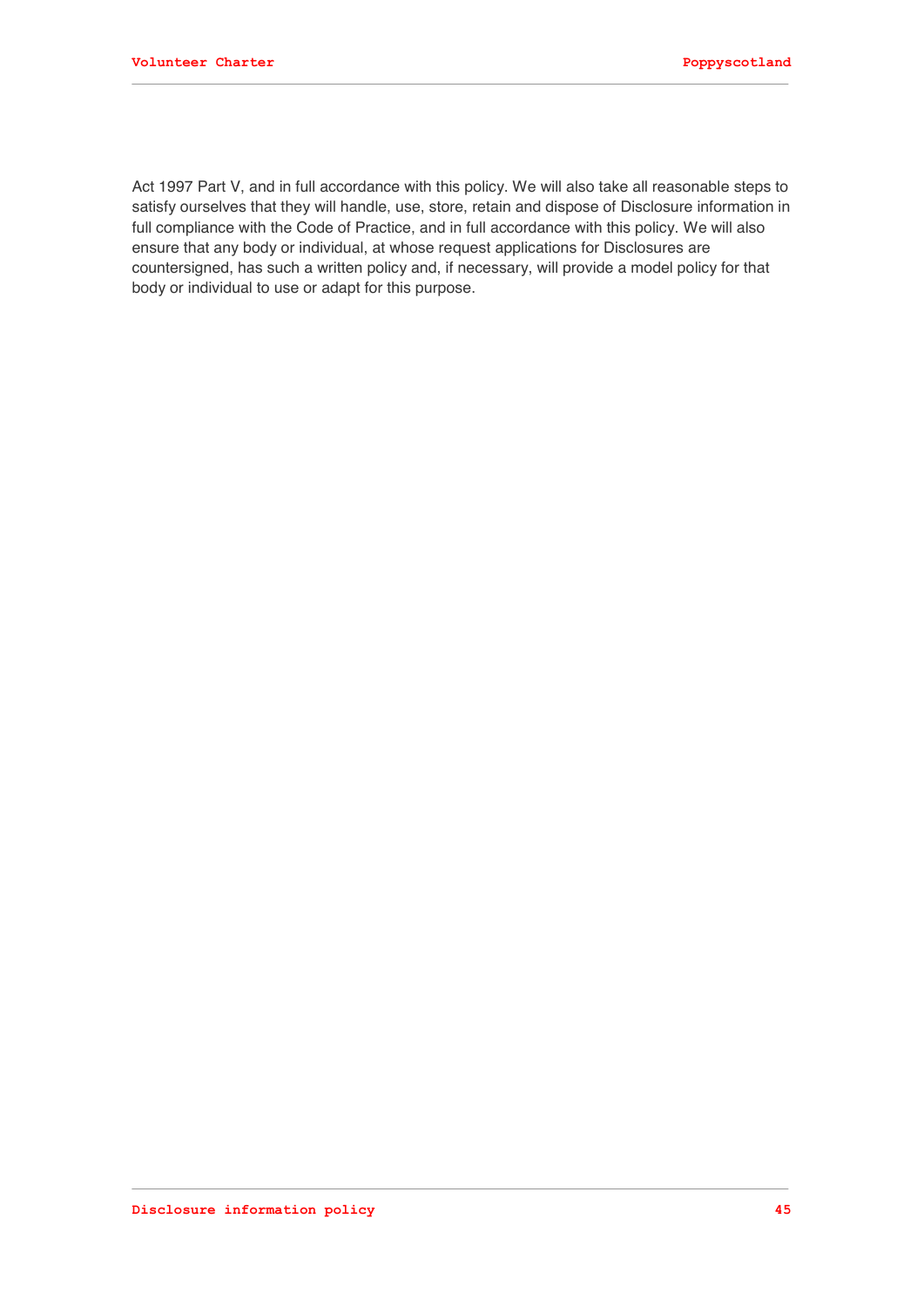# **Volunteer application form**

The volunteer application form is available as Annex E to this document or from the Volunteer Support Co-ordinator or line manager. Additional copies can be downloaded from our website.

Any person wishing to volunteer should provide the following information:

- their full name and current address;
- details of previous experience, voluntary or paid, which is of relevance to the task;
- name of person/people to contact to verify experience of their work/volunteering and who may be asked for a reference;
- details of any convictions for criminal offences and any spent convictions under the Rehabilitation of Offenders Act 1974;
- and any relevant details on nationality/citizenship.

The information provided is carefully checked for any matters that may be of concern.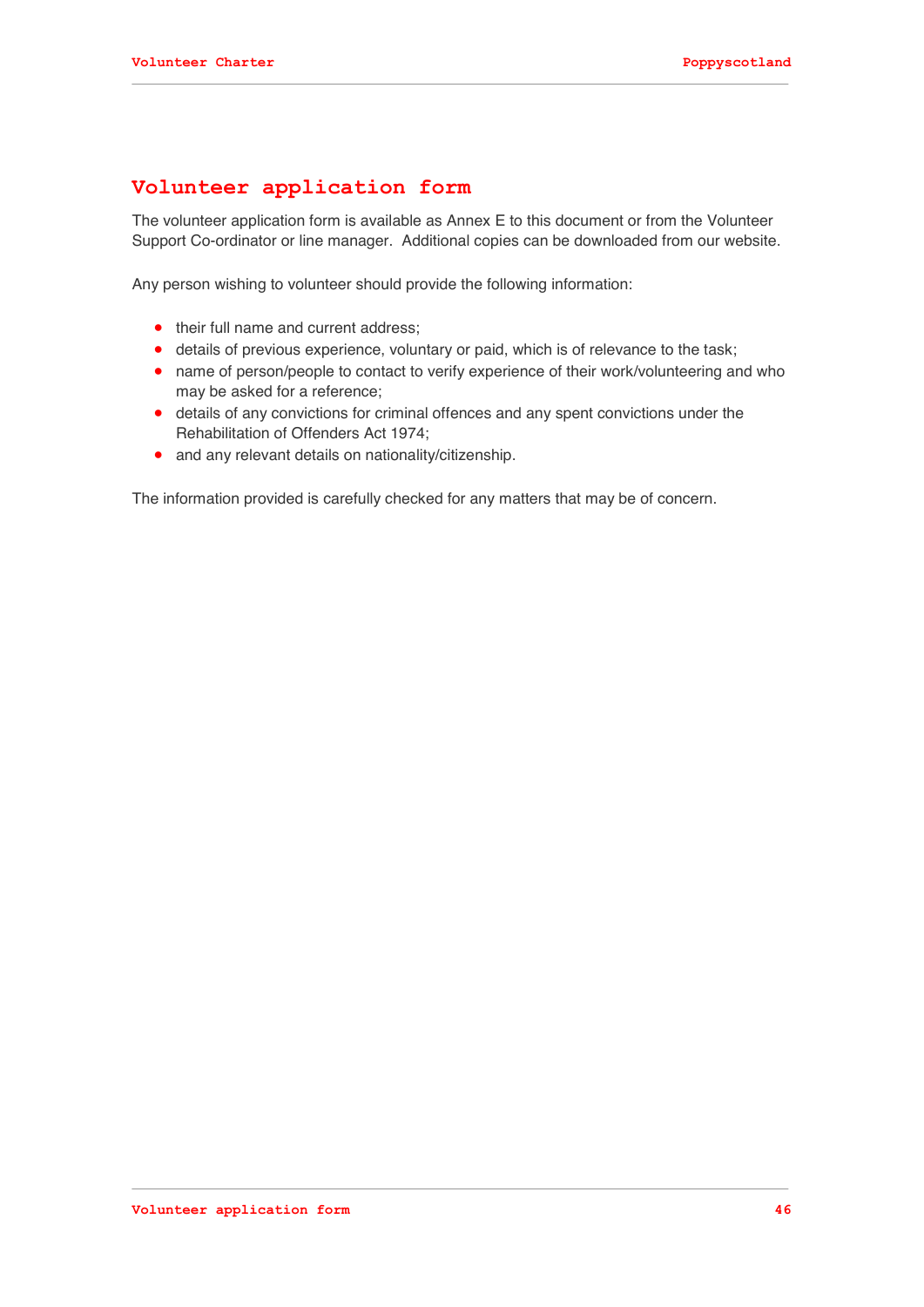## **Resources**

This Volunteer Charter is freely accessible to all. It will be reviewed regularly to adapt or improve it.

For more information contact your Local Volunteer Centre. This can be found via the internet, in your local yellow pages or phone directories.

### **Other Organisations**

### **Volunteer Development Scotland**

Jubilee House, Forthside Way **Stirling** FK8 1QZ Tel: 01786 479593 E-mail: vds@vds.org.uk Website: www.vds.org.uk

### **Volunteer Centres Scotland**

Website: www.volunteerscotland.org.uk

### **Institute of Fundraising**

Website: http://www.institute-of-fundraising.org.uk/

### **Investing in Volunteers**

Website: http://iiv.investinginvolunteers.org.uk/

### **Scottish Council for Voluntary Organisations**

Website: http://www.scvo.org.uk

### **Publications**

#### **Essential Volunteer Management**

By McCurley and Lynch. Available from the Directory of Social Change. Phone: 020 7209 55151

## **Just About Managing: Effective Management for Voluntary Organisations and Community Groups**

By Sandy Adirondack. Published by the London Voluntary Service Council. ISBN 1 872582 80 X.

### **Voluntary But Not Amateur: A Guide to the Law for Voluntary Organisations and Community Groups.**

By Jacki Reason, Ruth Hayes and Duncan Forbes. Published by London Voluntary Service Council. ISBN 1 872582 11 7.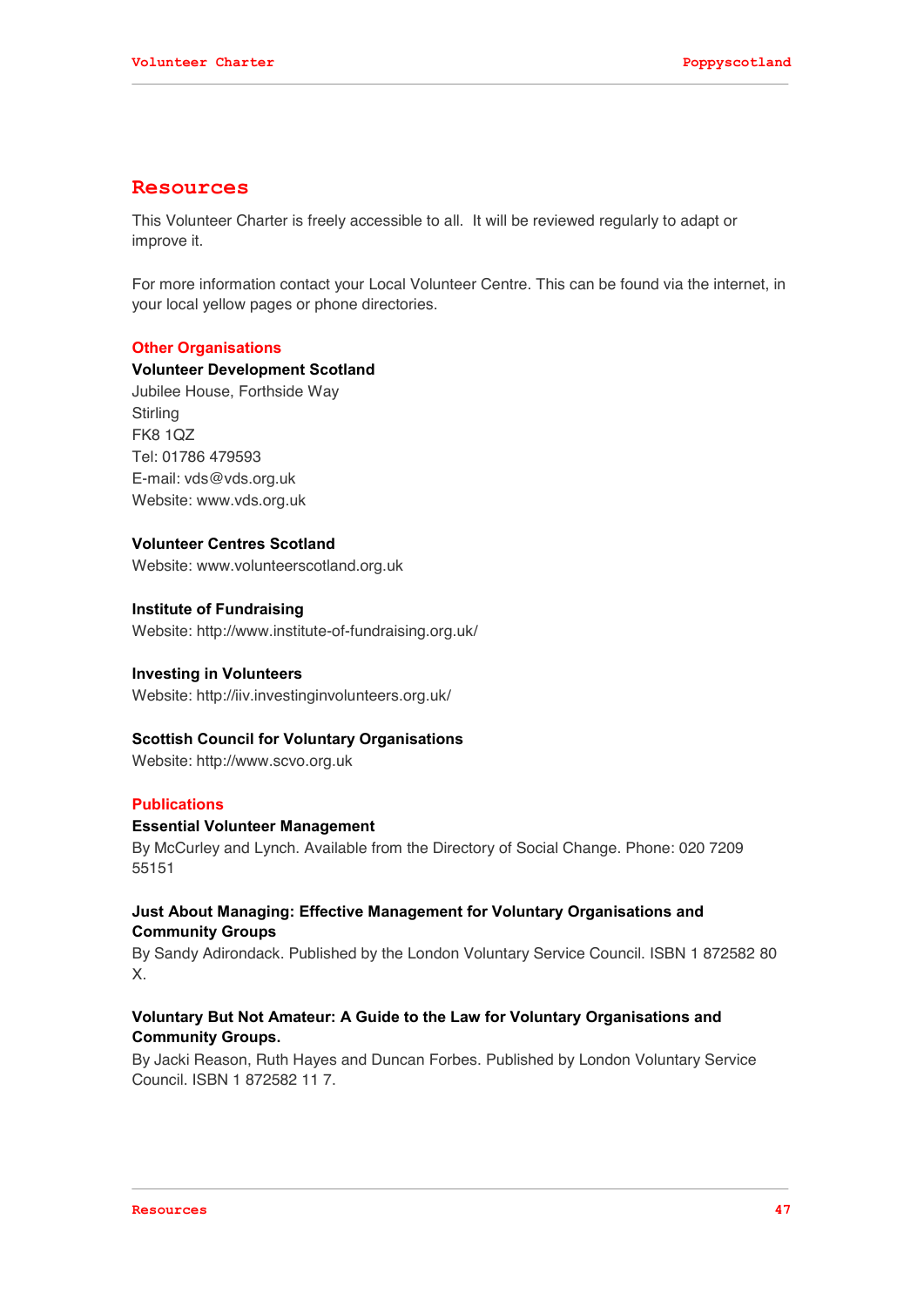# **The Volunteer Recruitment Book**

By Susan Ellis. Available from the National Centre for Volunteering Phone: 020 7520 8900.

They also produce a range of other publications and free leaflets – ask for their publications brochure.